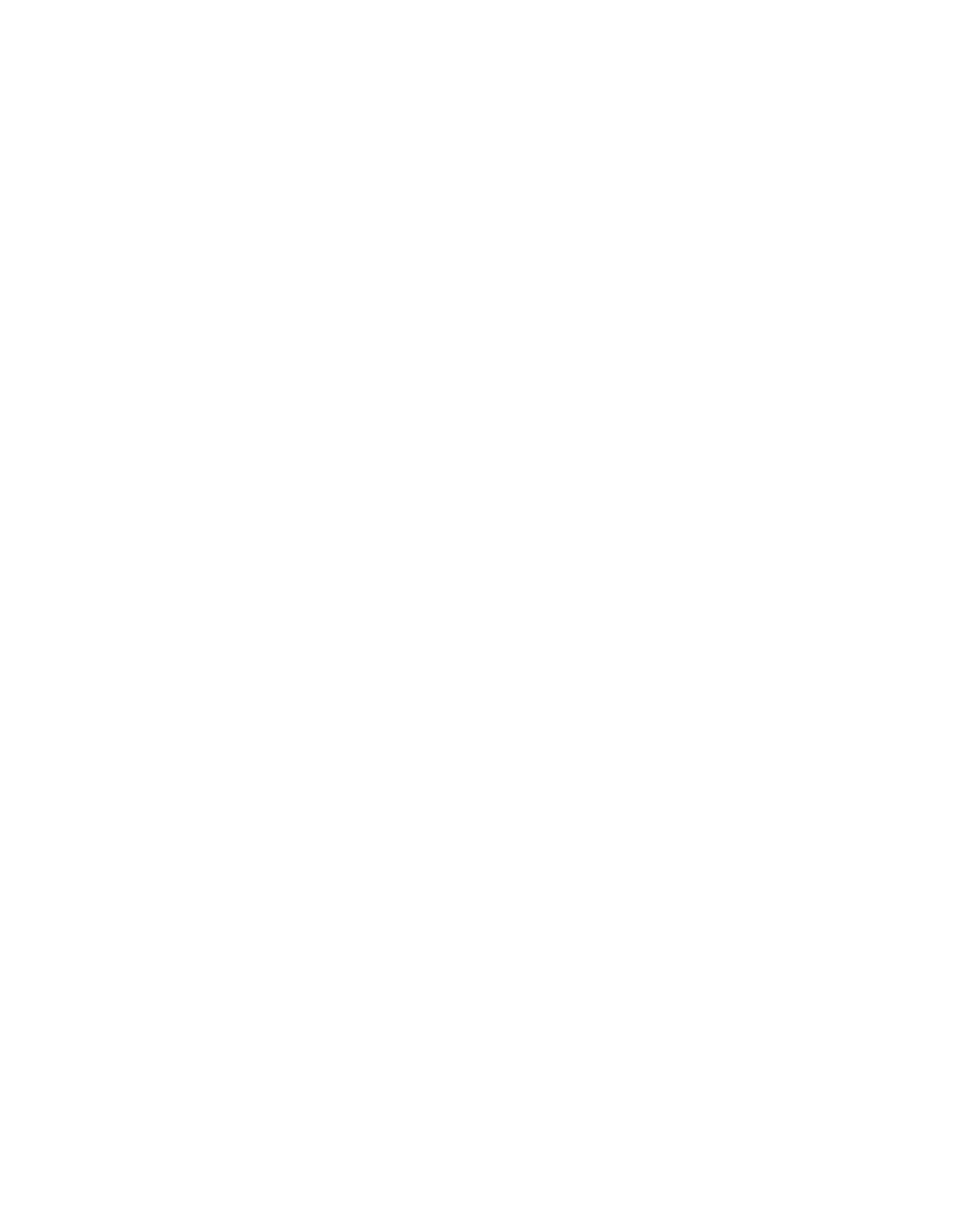# 1. NOTICE TO BIDDERS:

A. GENERAL:

The Notice to Bidders, which may be published as an advertisement, contains a description of the proposed work, together with information to the bidder regarding availability of the Invitation for Bids or Request for Proposals (the solicitation), including the project classification, construction bid forms, plans and specifications, the nature of any proposal guarantee, and the reservation of the right of the State to reject any or all bids. Provisions of State statutes and regulations are incorporated into the contract to COMAR (Code of Maryland Regulations) 21.03.0l.05B.

# B. PROJECT CLASSIFICATION:

The Department will estimate the cost of the contract and classify it as falling within one of the following cost groups:

| Estimate                     | Class |
|------------------------------|-------|
| Upto\$100,000                | А     |
| \$100,000 to \$500,000       | в     |
| \$500,000 to \$1,000,000     | С     |
| \$1,000,000 to \$2,500,000   | D     |
| \$2,500,000 to \$5,000,000   | F     |
| \$5,000,000 to \$10,000,000  | F     |
| \$10,000,000 to \$15,000,000 | G     |
| Over \$15,000,000            | н     |

The letter designation will be published as part of the solicitation.

# **2. CONSTRUCTION BID FORM**:

- A. The Construction Bid Form is that form which is included in the contract documents and which sets forth the cost of the Work, the alternates (if any), and the unit prices (if any) solicited by the State.
- B. Unit Prices: Should contractor be required to perform work over and above that required by contract documents, or should he be ordered to omit work required by contract documents, an equitable adjustment shall be made to the contract price, subject to Sections 3.06 and 3.07 of the General Conditions. In determining the amount of any such extra to the contractor which is governed by unit prices, the amount of the extra will be the unit price bid by the contractor or a reasonable price, whichever is less. In determining the amount of any such credit due the State which is governed by unit prices, the amount of the credit will be the unit price bid by the contractor or a reasonable price, whichever is greater. Unit prices quoted shall be the same for extra work and for credit work and shall be the sum total compensation payable or creditable for such items of work, including all labor, materials, bailing, shoring, removal, overhead, profit, insurance, etc. Changes shall be processed in accordance with the General Conditions Sections 3.06 and 3.07.

# **3. SITE INVESTIGATION**:

See Section 3.04 of the General Conditions.

#### **4. BID BONDS**:

- A. When the total bid amount, including all add alternates, but excluding all deduct alternates is in excess of \$100,000, each bidder must furnish, prior to bid closing date, a bid bond in an amount not less than five percent (5%) of the total bid amount, including all add alternates, but excluding all deduct alternates.
- B. Bid bonds must provide for minimum liability of the principal and surety in the amount provided in COMAR 21.06.07.02 D(2). Bonds shall be issued by a surety company approved by the Maryland Insurance Administration to do business in Maryland. The contractor may not split its bid bond among multiple sureties or multiple bid bonds.
- C. Forms of bid security other than bonds are not permitted.
- D. Bid bonds will be returned as soon as practicable after the bid opening.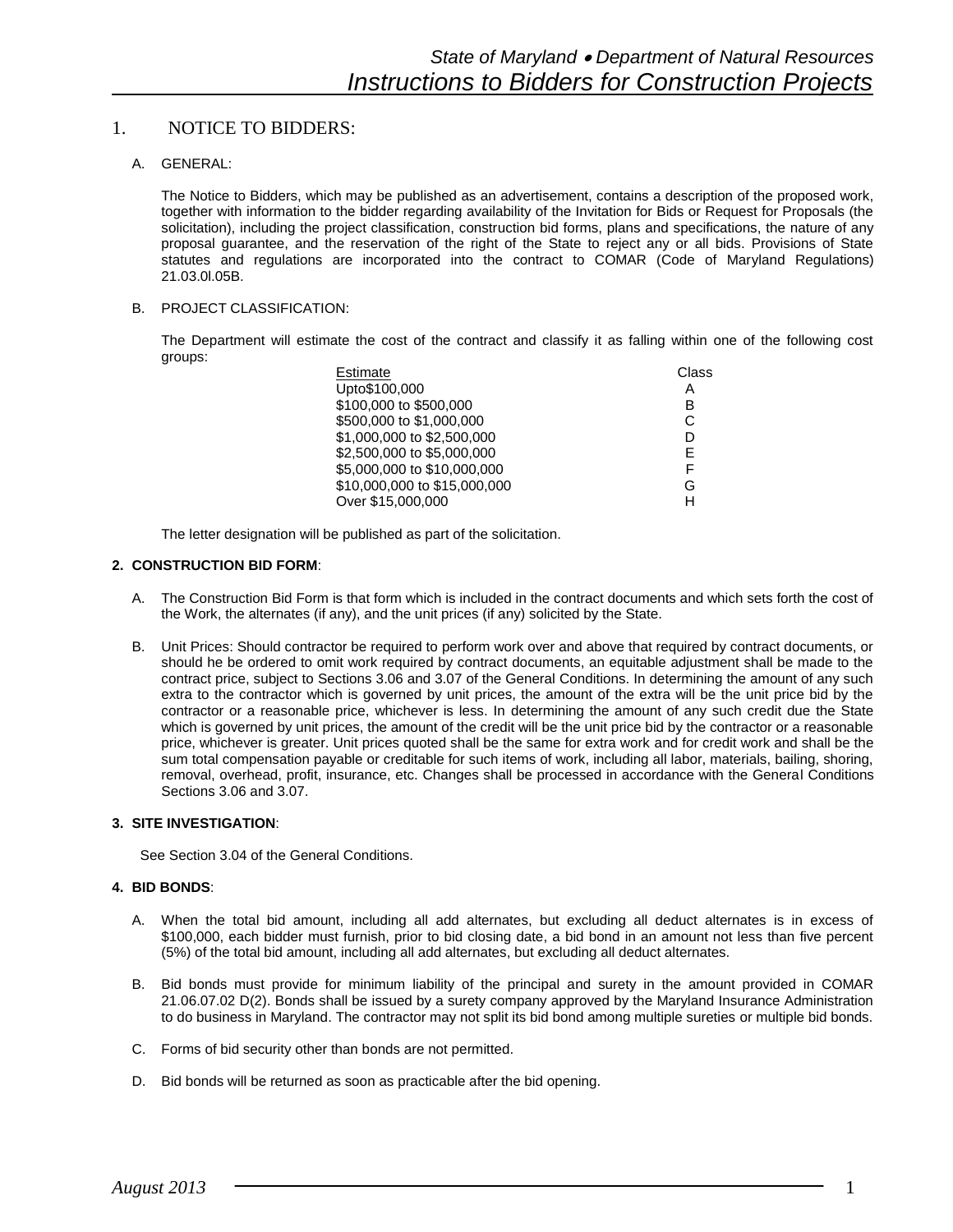# BID OPENING:

- A. Bids Processed via eMaryland Marketplace will be governed by the process and procedure defined in the Information To Bidders attached to eMaryland Marketplace solicitations.
- B. Non-electronic bids will be opened in public at the time and place stated in the Notice to Bidders or the solicitation.
- C. This subsection C applies only when a solicitation permits the submission of bids by means other than electronic submission on eMaryland Marketplace.

From time to time, unforeseen circumstances may cause the State Office Building (580 Taylor Avenue, Annapolis MD) to be closed to the public. If in the event of such closure, if the State Office Building is not open to the public at least one (1) full hour immediately preceding the deadline established in the ITB/RFP for receipt of bids or offers, the deadline for the receipt of bids or offers will be extended automatically, without further action or notice by the Procurement Officer being necessary, to the next regularly scheduled business day at the same time and location.

#### **6. RIGHT TO REJECT BIDS AND WAIVE INFORMALITIES**:

The State reserves the right to cancel a solicitation, to reject any and all bids, and to waive any minor irregularity in a bid in accordance with COMAR21.06.02.

#### **7. DISCREPANCIES**:

- A. Should a bidder find discrepancies in the contract documents or should he be in doubt as to the meaning or intent of any part thereof, he must, prior to the bid opening: (1) request and receive clarification from the Procurement Officer (who will issue a written addendum if necessary), or (2) file a protest. Failure of the bidder to do so will constitute a waiver of any claim by the bidder for expenses or costs of complying after contract award with the Procurement Officer's interpretation of the contract documents.
- B. Oral or written explanations from the State before bid opening will not be binding on the State. Only written addenda issued by the Procurement Officer are binding on the State. If a bidder is not satisfied with oral clarification or with written clarification issued other than in written addenda by the Procurement Officer, the bidder must demand and receive a written addendum from the Procurement Officer; and, if one is not issued, the bidder must timely file a protest or be bound to the State's interpretation of contract requirements. Failure of the bidder to act as required by this section will bind the bidder to the Procurement Officer's interpretation of the contract documents. Any addenda resulting from these requests will be mailed to all listed holders of the Bid Documents within a reasonable time prior to the bid opening. The bidder must acknowledge the receipt of all addenda in the space provided on the Construction Bid Form.

#### **8. MODIFICATIONS AND WITHDRAWAL OF BIDS**:

- A. Withdrawal or modification of bids will be allowed only as provided in COMAR 21.05.02.09 and .10.
- B. Mistakes in bids may be corrected only as provided in COMAR 21.05.02.12. Mistakes in bids may be corrected only as provided in COMAR 21.05.02. 12.

#### **9. PREPARATION OF CONSTRUCTION BID FORM:**

- A. The bidder shall submit his bid upon the blank form(s) furnished by the Department for this particular contract. The bidder shall state prices in dollars and cents, in both words and numerals. If there is any conflict between the written words and the numerals, the written words shall govern unless circumstances apparent on the face of the bid make it clear that the contractor intended the bid to be based in the amount stated by the numerals.
- B. The bid form(s) shall be filled out in ink or typed. Any erasures and/or alterations shall be initialed in ink by the signer.
- C. The bid form, if submitted by an individual, shall be signed by the individual; if submitted by a partnership, it shall be signed by such member or members of the partnership as have authority to bind the partnership; if submitted by a corporation, it shall be signed by an officer, and attested by the corporate secretary or an assistant corporate secretary. If not signed by an officer, as aforesaid, there must be attached a copy of that portion of the By-Laws or a copy of a Board resolution, duly certified by the corporate secretary, showing the authority of the person so signing on behalf of the corporation.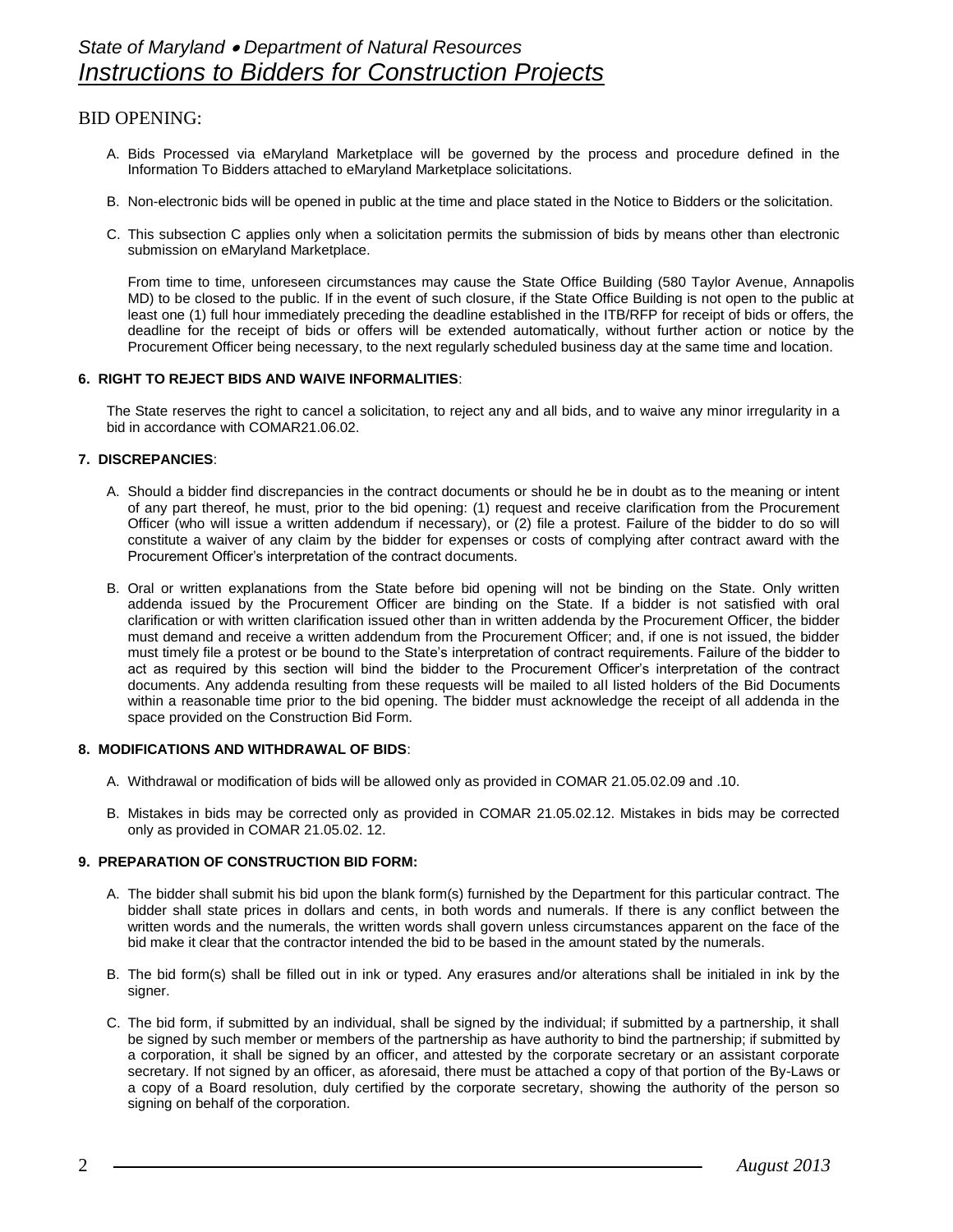- D. Any contractor calling itself a "joint venture" shall be, as between the contractor and the State, an ordinary partnership, whose partners are liable to the State as provided in Corporations and Associations Article §9-3 07 of the Annotated Code of Maryland.
- E. A bidder or contractor which is a partnership or joint venture must furnish the Department with a copy of the partnership or joint venture agreement prior to award.

#### **10. BID/PROPOSAL AFFIDAVIT AND CONTRACT AFFIDAVIT**:

Bidders must read, and truthfully execute the Bid/Proposal Affidavit included in the construction bid package and should submit it with the bid. The Contract Affidavit included in the construction bid package must be executed and submitted by the contractor prior to final award of the contract. If these affidavits are not included in the construction bid package, they can be obtained from the Department of Natural Resources.

#### **II. PUBLIC INFORMATION ACT**:

Bidders must identify those portions of their bids which they deem to be confidential or proprietary information or trade secrets and must provide, upon demand by the Department, justification for why such materials should not be disclosed by the State upon request under the Maryland Public Information Act, §~ 10-611, et seq., of the State Government Article of the Annotated Code of Maryland.

#### **12.AWARD AND EXECUTION OF CONTRACT**:

#### A. AWARD OF CONTRACT:

- (1) Unless otherwise stated in the contract documents, the award of the contract, if it be awarded, will be to the responsible bidder submitting the lowest responsive bid or evaluated bid. The successful bidder will be given a notice of intent to award stating that its bid (including applicable add or deduct alternates) has been accepted and that it has been selected for award of the contract. The basis for award of alternates is set forth in the subsection B below, "Award of Alternates."
- (2) Award of this contract by DNR will not be final and complete until after (a) a proposed award is approved by the appropriate public authorities, (b) the contractor submits complete and satisfactory documentation required under the contract, such as insurance certificates, affidavits, MBE compliance documents, bonds, etc., and (c) DNR executes a contract and forwards it to contractor.
- (3) The State reserves the right to apply, before or after award of the contract, any reciprocal preference for Resident Bidders as set forth in § 14-401 of the State Finance and Procurement Article of the Annotated Code of Maryland, at no additional cost to the State. As required by § 14-401(c), a non-resident bidder or offeror submitting a bid or proposal shall attach to its bid or proposal a copy of the current statute, resolution, policy, procedure, or executive order of the resident State of the non-resident bidder or offeror that pertains to that state's treatment of non-resident bidders or offerors. The Reciprocal Preference is a percentage of bid price applied to a nonresident business bidder over a resident business bidder. The State of Maryland does not have an in-state preference but imposes a reciprocal preference in-kind, at the option of the State, against bidders from those states that give in-state bidders a preference against Maryland bidders. COMAR 21.05.01.04 explains the treatment of this preference.

#### B. AWARD OF ALTERNATES:

If alternates are solicited by the Construction Bid Form, one or more alternates may be awarded in the discretion of the Department in the order in which the alternates are listed in the Construction Bid Form; provided that in the event the State lacks funds for award of the base bid and any succeeding alternate, the State in its discretion may forego the award ofthe alternate for which funds are not available but may award one or more succeeding alternates for which funds are available.

# C. EXECUTION OF CONTRACT:

(1) After the evaluation of bids and selection of a recommended contractor by the Procurement Officer, the Department may notify the recommended bidder or offeror to submit certain documents such as Payment and Performance Bonds and MBE information. Time is of the essence when documents are requested. Failure to respond with the requested information in a timely manner may result in the Department rescinding the award recommendation. Should this become necessary for any reason, including failure to attain the specified MBE Goal, the Department will not be responsible for bonding costs incurred by the bidder or offer. An award is not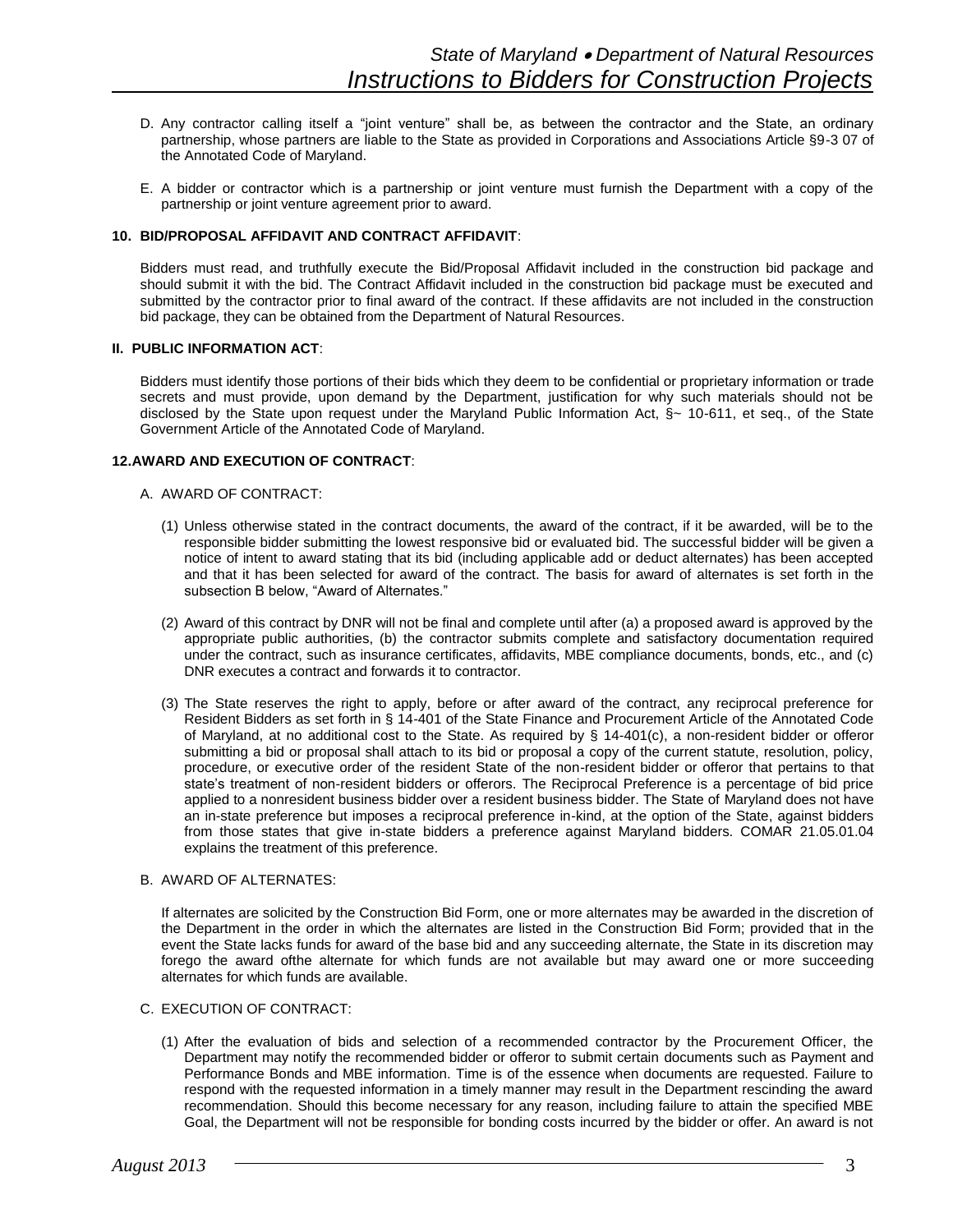final until all conditions of Section 12A(2) of the Instructions To Bidders are met. The basis of the award shall be in accordance with Section 12A of the Instructions to Bidders.

- a.) This provision applies to all procurement contracts procured by the Department of Natural Resources except contracts for the procurement of Architectural and Engineering services.
- b.) As used in this provision, bid~ refers to a bid submitted under competitive sealed bidding and to an offer submitted under competitive sealed proposals.
- c.) As used in this provision, bidder~ refers to a bidder under competitive sealed bidding and to an offeror under competitive sealed proposals.
- d.) As used in this provision, "solicitation" means an invitation to bid, a request for proposals, or any other document requesting bids or proposals for procurement by the Department.
- e.) The bidder's execution and submission of a responsive bid constitutes a promise by the bidder to perform the contract solicited by the Department in accordance with the terms and conditions stated in the solicitation. The bid shall be irrevocable for the period stated in the solicitation or for such longer period as the bidder and the Department may agree.
- f.) Upon acceptance of a bid, the Procurement Officer may issue a Contractual Agreement, in a form to be determined by the Department, to the bidder accepting the bid and binding the bidder to a contract. The execution and issuance of a Contractual Agreement by the Procurement Officer, subject to all necessary approvals, shall constitute acceptance of the bid and final award of the contract. The contract of the parties will be embodied in the contract documents, which shall consist of the executed Contractual Agreement of the Procurement Officer, including all documents, terms, and conditions incorporated into those documents by the terms of the solicitation, the Contractual Agreement, the bid, or by operation of law, and the executed bid of the bidder.
- g.) In the event of a conflict between provisions of the contract documents, the controlling provisions shall be, in the following order, those of:

the Contractual Agreement; then the solicitation; and then the bid.

- (2) As a prerequisite to execution of the contract, the bidder shall have furnished the following in the form and content required by these General Conditions: (a) Performance and Payment Bonds (if required); (b) Certificates of Insurance; (c) Contract Affidavit; and (d) all other documents required by the contract documents to be furnished by the contractor as a condition of award.
- (3) After receipt of these properly executed documents, the Department will execute the contract within 90 days following receipt and approval by DNR of all documents and receipt of all approvals of the proposed award required by law, and the Department will then forward the contractor a signed copy of the contract. In the event the State fails to execute the contract and forward it to contractor within the 90 day period, the contractor will have, as its only remedy, the option (a) to declare the contract void without any liability or obligation by the State to the contractor, or (b) to accept an extended period for execution by the State at no additional cost to the State.

# **13. FAILURE TO EXECUTE CONTRACT**:

Failure of the contractor to execute and submit acceptable documents required under Section 12C within the time provided shall be just cause for the payment of the penal sum of the bid bond or other security In the event that the damages sustained by the State exceed the amount of the bid security, the State reserves the right to proceed against the contractor for the balance of its damages, which shall include any and all costs of obtaining the work from another source, including additional administrative costs, architects fees, and other costs and expenses. In the alternative, if the contractor executes the contract but fails to furnish other required documents, the State may at its sole option treat the contractor's failure to furnish the required documents as a default of the contract and may terminate the contract for default under the General Conditions and avail itself of any other remedy provided by the contract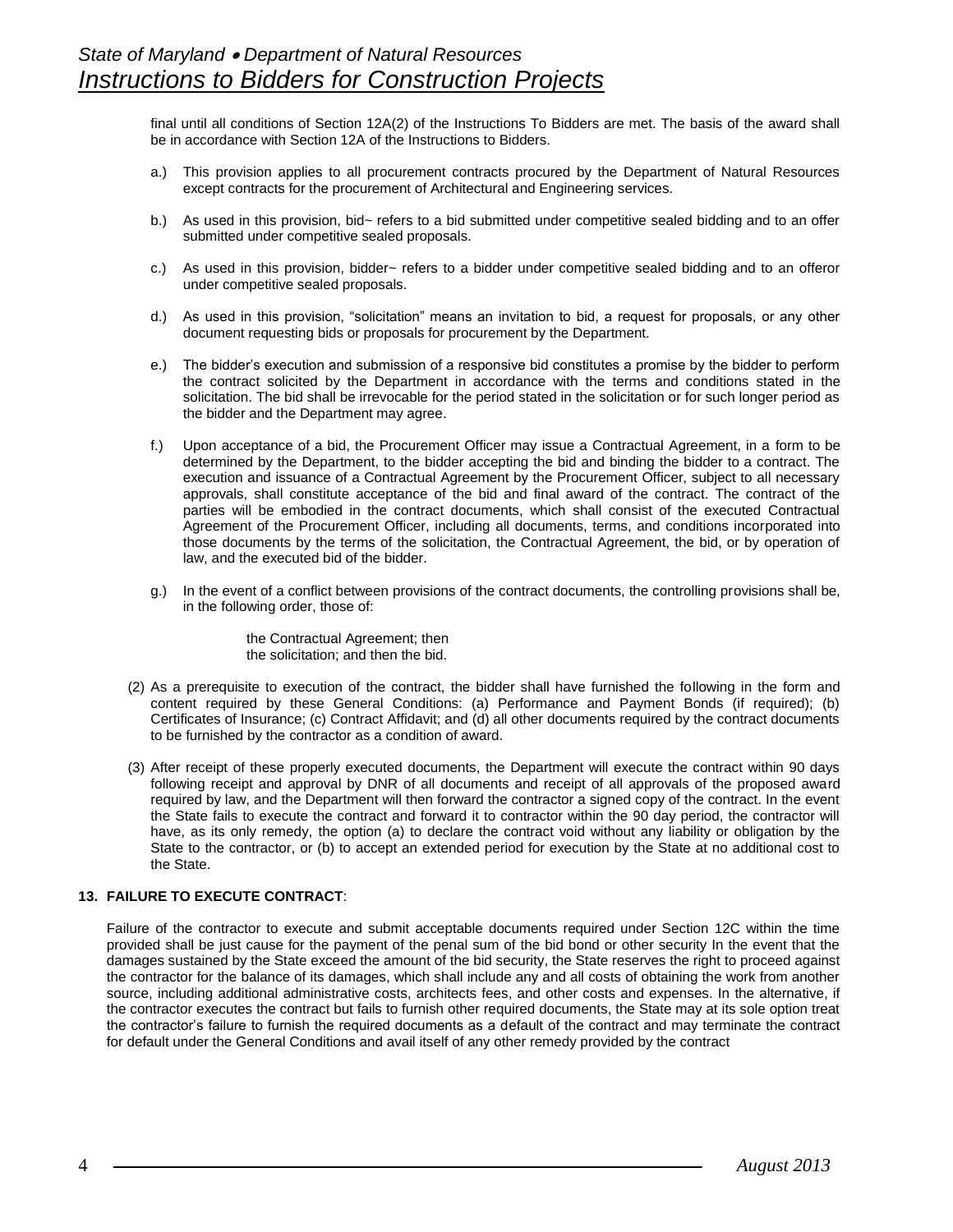#### **14. PERFORMANCE AND PAYMENT BONDS**:

- A. Performance and Payment Bonds are required when the amount of the initial contract award, including base bid and any alternates awarded, is in excess of \$100,000.
- B. Performance and payment security shall be in the form of bonds **only**. No other form of performance or payment security will be permitted. (Performance security secures the State against failure of the contractor to honor its warranty obligations and against latent defects discovered in the future. Therefore, performance security will not be returned to the contractor upon apparent completion of the work.)
- C. The contractor may not split its performance or payment bonds among multiple sureties.
- D. Prior to the award of the contract, the State will provide the contractor with copies of the required Performance and Payment Bond forms. The bonds must be executed and returned to the Department. Premiums for the bonds shall be paid by the contractor. Performance and Payment Bonds must be submitted on the required DNR forms (see COMAR 21.07.02.10). Other forms are not acceptable.
- E. The Performance Bond and the Payment Bond shall each be in the full amount of the contract price. Performance and Payment Bonds are subject to the applicable provisions of COMAR 21.06.07.
- F. The Department may reject a bid on the ground that the bidder is not responsible if the bidder fails to furnish Performance and Payment Bonds from a surety which the Department determines has in the past responded diligently and in good faith to bond claims of the State or of subcontractors and suppliers.
- G. At the direction of the Department, the contractor may be required to increase the amount of the penal sum of Performance or Payment Bonds; for such increases, the contractor will be reimbursed by the State in the amount of the actual increased bond cost incurred by the contractor. Whenever the amount of the contractor's bonds is increased at the State's request, the State must receive proof of the increase in satisfactory form from the surety. The State will not be liable to the contractor for any increase in bonds not requested by the State.
- H. Performance Bonds:
	- (1) Performance Bonds secure, for the benefit of the State, proper performance of all obligations of the contractor to the State under the contract, provided that Performance Bonds do not secure subcontractors or suppliers at any tier against nonpayment or late payment by the contractor or others.
	- (2) The State may declare the contractor to be in default, so as to obligate the surety to perform as required by the Performance Bond, with or without terminating the contract for default.
	- (3) If the State declares the contractor to be in default, the surety has no right to require the State to contract with a contractor of the surety's choosing. The surety must either (a) complete the projector cure the default or (b) allow the State to complete the projector cure or remedy the default, with the surety to remain liable to the State for excess completion costs and other damages incurred.
	- (4) If the State terminates the contract for default, the State has the right, in its absolute discretion, to prohibit the surety from using the terminated contractor to complete the work or any part of it.

#### **15. MINORITY BUSINESS ENTERPRISE REQUIREMENTS:**

To satisfy the requirement of COMAR 21.11.03, Minority Business Enterprise Policies, Bidders are responsible for complying with the requirements of Section 9 of the General Conditions.

# **16. ARREARAGES TO STATE:**

By submitting a response to this solicitation, a bidder represents that it is not in arrears in the payment of any obligation due and owing the State of Maryland, including the payment of taxes and employee benefits, and that it shall not become so in arrears during the term of the contract, if selected for award. Bidders are on notice of §7-222 of the State Finance and Procurement Article of the Annotated Code of Maryland prohibiting the issuance of a warrant for payment to any person indebted to the State for \$50 or more.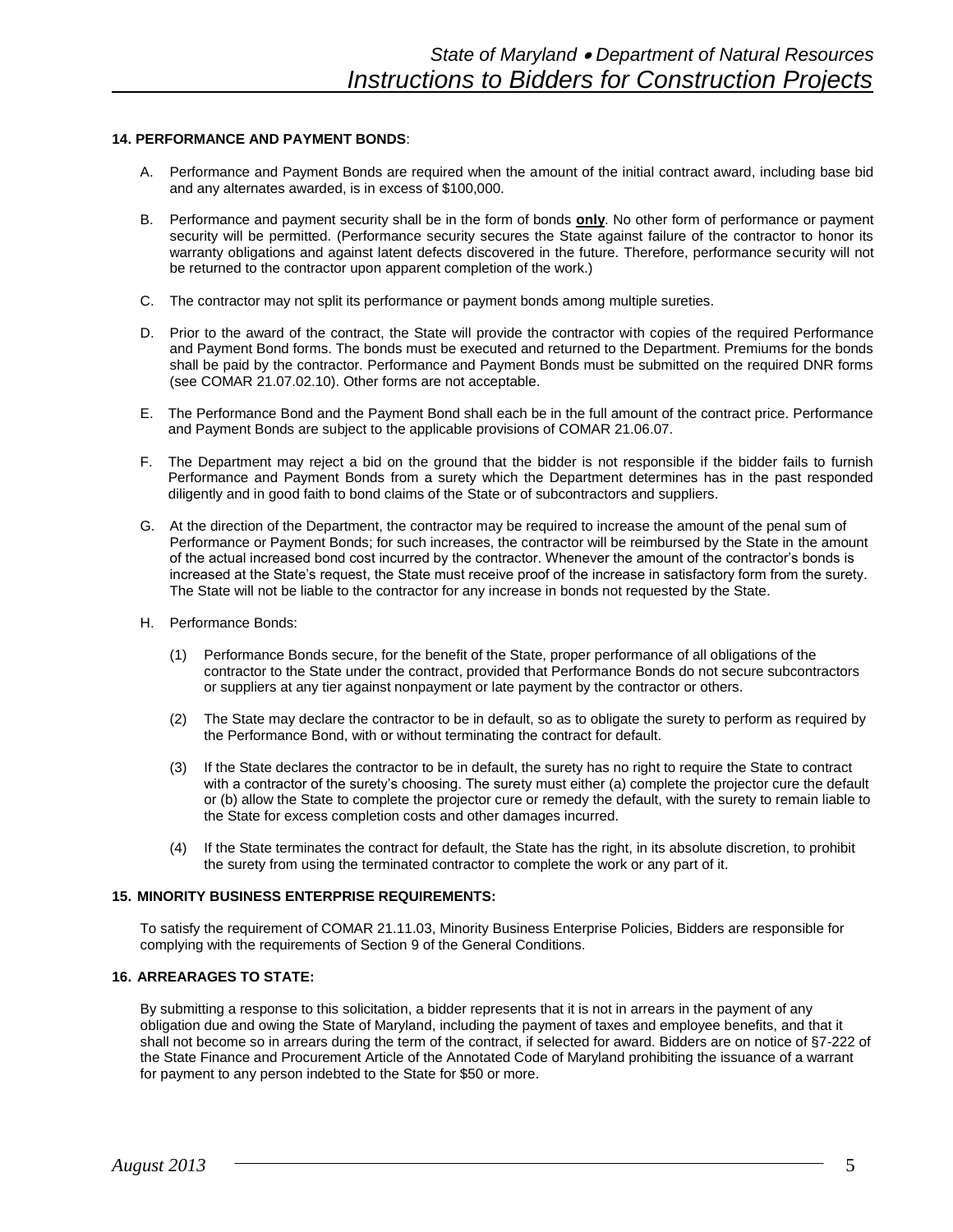# **17. CONTRACTOR'S ADDRESS**:

The bid must state a street address (physical location as opposed to a post office box) of the contractor to which the State may send mail and deliver notices to contractor. A post office box without a street address is not acceptable. Contractor must inform the State in writing of any changes in the contractor's mailing address and street address during the term of the contract and all warranty periods under the contract.

# **18. COMPONENTS OF THE BID**:

- A. Words not defined in these Instructions to Bidders but defined in the General Conditions shall have the meanings stated in the General Conditions.
- B. **Base Bid**: The Base Bid is the price submitted on the Bid Form and must include the total cost to complete all of the work specified in the solicitation documents which may include specifications, plans/drawings, reports, sketches and any other documents or materials provided with the solicitation package. The Base Bid is to **include**  extended Unit Price calculations and Allowances but **exclude** Alternates (Add or Deduct).
- C. **Unit Price**: A Unit Price is a bid price per unit of measure specified for materials and or labor. The specified estimated quantity, shall **be included in the Base** Bid amount. Actual usage of Unit Price items will be verified by the Owner or Owner's representative. Adjustment to the contract **sum** based on actual verified usage will be made by Change Order as required by Section **2B** of the Instructions to Bidders.

Example:

Unit Price #1 Remove all below grade rock and replace with approved suitable fill  $2000$  Cu. Yds. Rock X = Amount Base Bid Bid Price

D. **Allowance**: An Allowance is a specified dollar amount to be **included** in the Base Bid. Allowances are established in lieu of specific requirements and defer selection of materials and equipment to a later date when additional design and/or specifications can be developed. Further information regarding Allowances is in Section 8.03 of the General Conditions.

Example:

Allowance #1: Include in the Base Bid price the lump sum of \$10,000 for the purchase and installation of all on site signage.

E. **Alternate**: An Alternate is for a specific scope of work or material **not included** in the Base Bid. The bid price for the Alternate is not included in the Base Bid amount. Alternates may be Add or Deduct. The bid price for the Alternate should only represent the amount for the Alternate over and above the Base Bid work. The specified completion schedule includes any Alternate work. Selection and award of Alternates is explained in Section 12B of the Instructions To Bidders.

Example:

Add Alternate #1: Provide concrete paving as specified and shown on drawing 202 in lieu of the specified asphalt paving.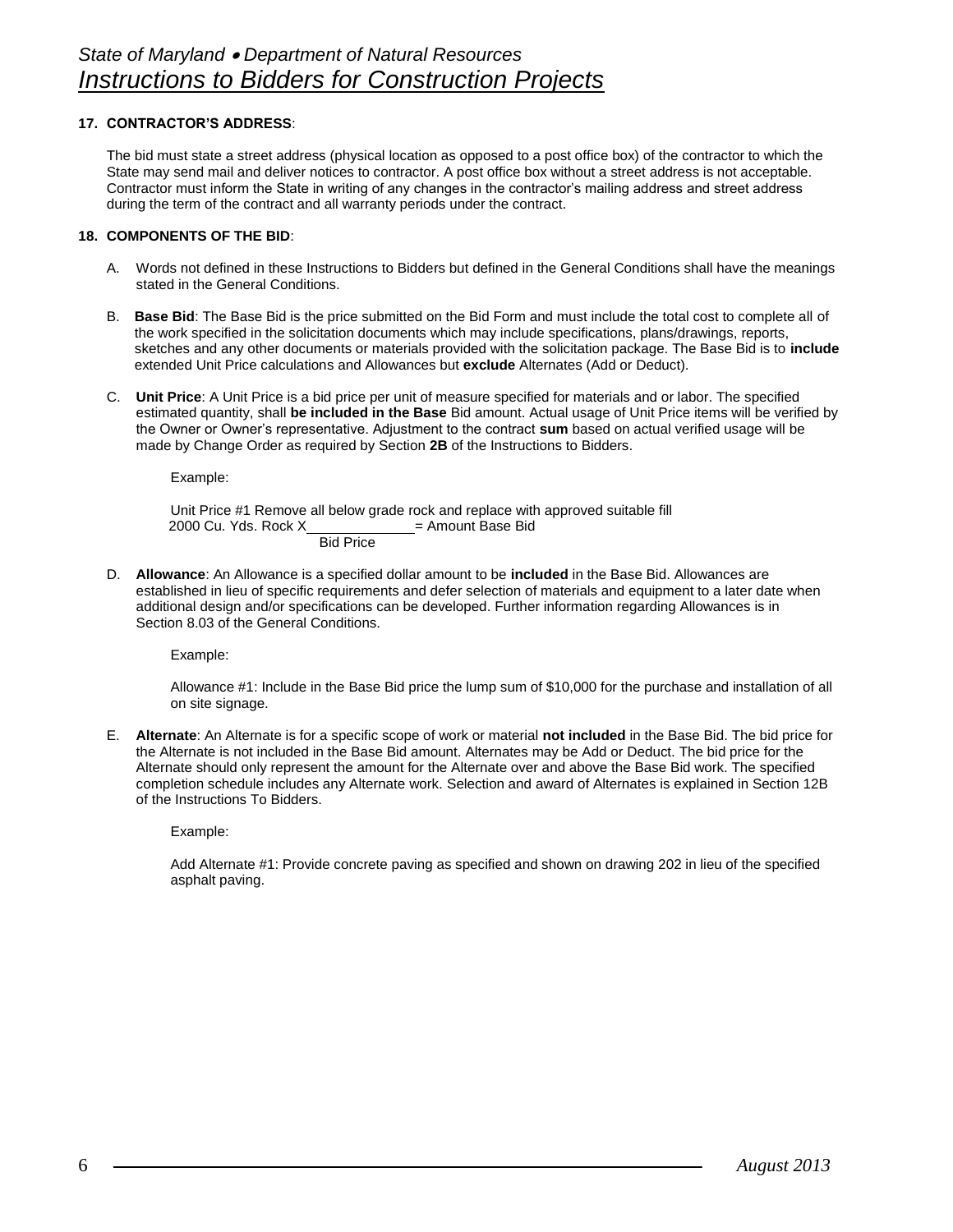# *Table of Contents*

PAGE

|                |              | <b>SECTION 1: DEFINITIONS &amp; RESPONSIBILITIES</b>                     |
|----------------|--------------|--------------------------------------------------------------------------|
| 1              | 1.01         | DEFINITIONS AND CONDITIONS                                               |
| $\overline{2}$ | 1.02         | <b>CONTRACTOR'S RESPONSIBILITIES</b>                                     |
|                |              | <b>SECTION 2: CONTRACT DOCUMENTS - SHOP DRAWINGS</b>                     |
| 4              | 2.01         | <b>CONTRACT DOCUMENTS</b>                                                |
| 5              | 2.02         | SHOP DRAWINGS AND MATERIAL SUBMITTALS                                    |
| 6              | 2.03         | <b>COST AND PRICE CERTIFICATION</b>                                      |
|                |              |                                                                          |
|                | 3.01         | <b>SECTION 3: SCOPE OF THE WORK</b><br>INTENT OF THE CONTRACT DOCUMENTS  |
| 6              | 3.02         | <b>GENERAL CONDITIONS CONTROLLING</b>                                    |
| 6<br>6         | 3.03         | DIFFERING SITE CONDITIONS                                                |
| $\overline{7}$ | 3.04         | SITE INVESTIGATION                                                       |
| 7              | 3.05         | CONDITITONS AFFECTING THE WORK                                           |
| 7              | 3.06         | <b>CHANGES - MISCELLANEOUS</b>                                           |
| 9              | 3.07         | MODIFICATION OF CONTRACT PRICE                                           |
| 10             | 3.08         | UNAUTHORIZED WORK                                                        |
|                |              |                                                                          |
|                |              | <b>SECTION 4: CONTROL OF THE WORK</b>                                    |
| 10             | 4.01         | INTERPRETATION OF THE CONTRACT DOCUMENTS - AUTHORITY OF THE ARCHITECT    |
| 11             | 4.02         | CONFORMITY WITH CONTRACT REQUIREMENTS                                    |
| 11             | 4.03         | <b>ADJACENT WORK</b>                                                     |
| 11             | 4.04         | CONTROL BY THE CONTRACTOR                                                |
| 11             | 4.05<br>4.06 | <b>COOPERATION WITH UTILITIES</b>                                        |
| 12             |              | <b>INSPECTIONS, TESTS, STATE INSPECTORS</b><br>REMOVAL OF DEFECTIVE WORK |
| 12<br>13       | 4.07<br>4.08 | MAINTENANCE OF WORK DURING CONSTRUCTION                                  |
| 13             | 4.09         | FAILURE TO MAINTAIN ENTIRE PROJECT                                       |
| 13             | 4.10         | STATE'S RIGHT TO DO WORK                                                 |
| 13             | 4.11         | PROGRESS MEETINGS-SCHEDULING MEETINGS                                    |
|                |              |                                                                          |
|                |              | <b>SECTION 5: MATERIALS</b>                                              |
| 13             | 5.01         | <b>GENERAL</b>                                                           |
| 14             | 5.02         | STORAGE AND HANDLING OF MATERIALS                                        |
| 15             | 5.03         | <b>SUBSTITUTIONS</b>                                                     |
| 15             | 5.04         | APPROVED EQUALS                                                          |
| 15             | 5.05         | <b>BUY AMERICAN STEEL</b>                                                |
|                |              | <b>SECTION 6: LEGAL RELATIONS AND RESPONSIBILITIES</b>                   |
| 16             | 6.01         | <b>LAWS TO BE OBSERVED</b>                                               |
| 16             | 6.02         | PERMITS AND LICENSES                                                     |
| 16             | 6.03         | PATENTS, COPYRIGHTS, TRADE SECRETS, AND PROTECTED MATTER                 |
| 17             | 6.04         | LAND, AIR AND WATER POLLUTION, AND EROSION CONTROL                       |
| 17             | 6.05         | <b>INSURANCE REQUREMENTS</b>                                             |
| 20             | 6.06         | ASSIGNMENT, NOVATION, CHANGE OF NAME                                     |
| 20             | 6.07         | SEPARATE CONTRACTS                                                       |
| 20             | 6.08         | RELATIONSHIP OF CONTRACTOR TO PUBLIC OFFICIALS AND EMPLOYEES             |
| 21             | 6.09         | NO WAIVER OF RIGHTS - STATE'S REMEDIES CUMULATIVE - STATE'S DAMAGES      |
| 21             | 6.10         | SOLICITATION WARRANTY - CONTINGENT FEE PROHIBITION                       |
| 21             | 6.11         | ASSIGNMENT OF ANTITRUST CLAIMS                                           |
| 21             | 6.12         | FEDERAL PARTICIPATION                                                    |
| 21             | 6.13         | DISPUTES AND CONTRACT CLAIMS                                             |
| 23             | 6.14         | MULTI-YEAR CONTRACTS CONTINGENT UPON APPROPRIATION                       |
| 23             | 6.15         | PRE-EXISTING REGULATIONS                                                 |
| 23             | 6.16         | STATE PROPERTY NOT SUBJECT TO LIEN                                       |
| 23             | 6.17         | STATE NOT SUBJECT TO LIMITATIONS                                         |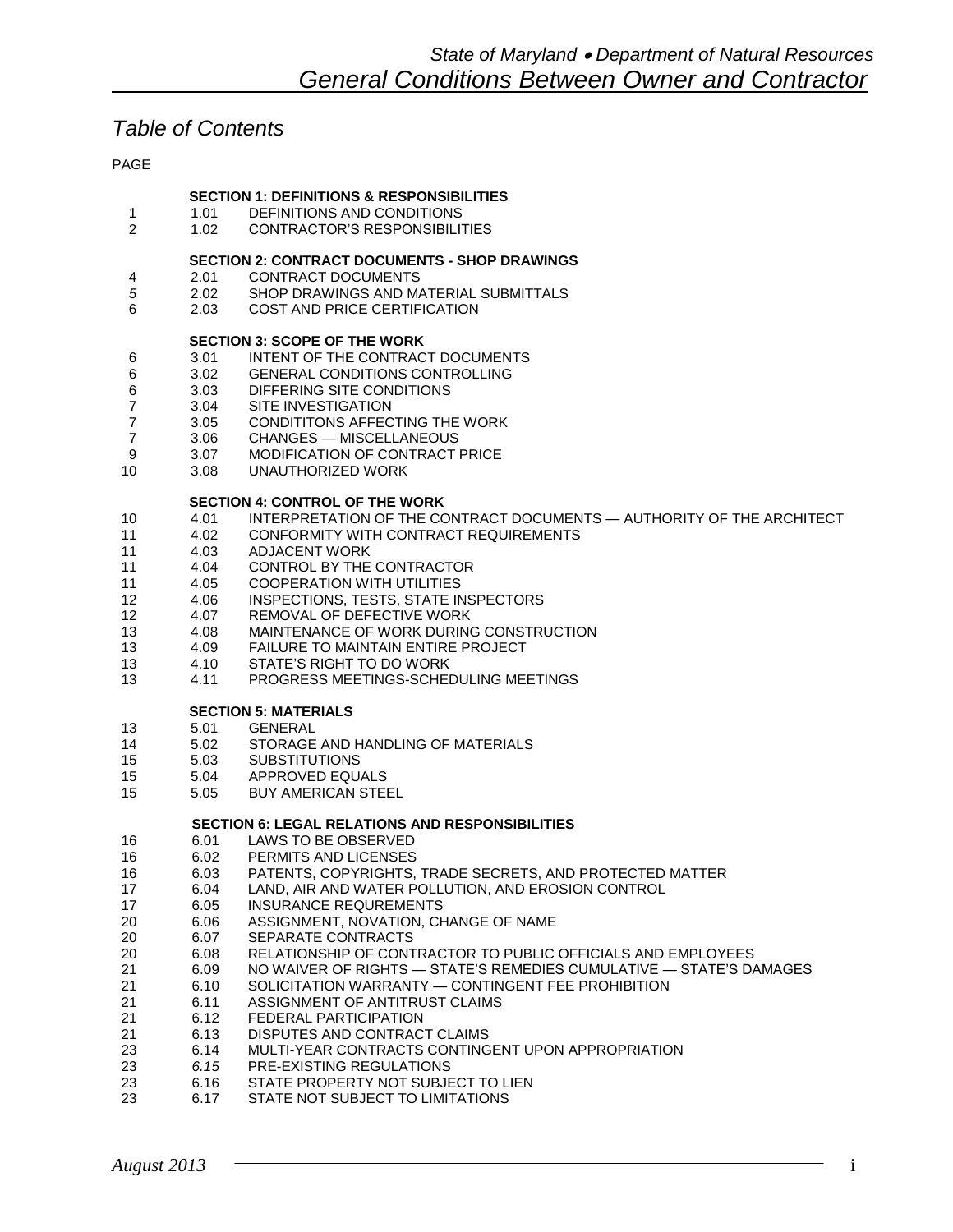# *Table of Contents*

PAGE

# **SECTION 6: LEGAL RELATIONS AND RESPONSIBILITIES**

- 6.18 CONFLICT OF INTEREST
- 23 6.19 CENTURY COMPLIANT SOFTWARE, ETC.
- 24 6.20 COMMERCIAL NONDISCRIMINATION POLICY

# **SECTION 7: PROSECUTION, PROGRESS, AND QUALITY OF WORK**

- 24 7.01 NOTICE TO PROCEED<br>24 7.02 PROJECT SIGNS AND
- 24 7.02 PROJECT SIGNS AND INSPECTOR'S FIELD OFFICE<br>24 7.03 PUBLIC CONVENIENCE AND SAFETY
- 24 7.03 PUBLIC CONVENIENCE AND SAFETY<br>25 7.04 BARRICADES AND WARNING SIGNS
- BARRICADES AND WARNING SIGNS
- 7.05 PRESERVATION, PROTECTION AND RESTORATION OF PROPERTY
- 7.06 PROGRESS SCHEDULE DELAYS
- 7.07 TERMINATION FOR DEFAULT, DAMAGES FOR DELAY, TIME EXTENSIONS
- 7.08 TERMINATION FOR DEFAULT GROUNDS OTHER THAN FOR LACK OF DILIGENCE
- 7.09 SUSPENSION OF THE WORK
- 7.10 STATE'S RIGHT TO TERMINATE FOR CONVENIENCE
- 7.11 PARTIAL ACCEPTANCE
- 7.12 SUBSTANTIAL COMPLETIONAND
- 7.13 CLEANING UP
- 7.14 WARRANTY
- 7.15 NOTICE TO STATE OF LABOR DISPUTES

**SECTION 8: PAYMENTS**

- 8.01 SCOPE OF PAYMENT
- 8.02 FORCE ACCOUNT WORK
- 8.03 CASH ALLOWANCES
- 8.04 CERTIFICATES OF PAYMENT; RETAINAGE
- 8.05 DEDUCTIONS FOR UNCORRECTED WORK
- 8.06 PAYMENTS WITHHELD
- 8.07 CORRECTION OF WORK BEFORE FINAL PAYMENT
- 8.08 FINAL PAYMENT
- 8.09 PAYMENT AND INTEREST
- 8.10 RETENTION OF RECORDS AUDITS BY THE STATE
- 8.11 CONTRACT COST PRINCIPLES AND PROCEDURES
- 39 8.12 FINANCIAL DISCLOSURE
- 39 8.13 POLITICAL CONTRIBUTION DISCLOSURE

# **SECTION 9: EMPLOYEES, SUBCONTRACTORS AND WORK CONDITIONS**

- 9.01 EMPLOYEES AND WORKMANSHIP
- 9.02 NON-DISCRIMINATION IN EMPLOYMENT
- 9.03 SUBCONTRACTS
- 42 9.04 RELATION OF CONTRACTOR TO SUBCONTRACTOR AND SUPPLIERS<br>43 9.05 PREVAILING WAGE RATES
- 9.05 PREVAILING WAGE RATES
- 9.06 CONSTRUCTION SAFETY AND HEALTH STANDARDS
- 9.07 PROMPT PAYMENT OF SUBCONTRACTORS
- 9.08 MBE RELATED LIQUIDATED DAMAGE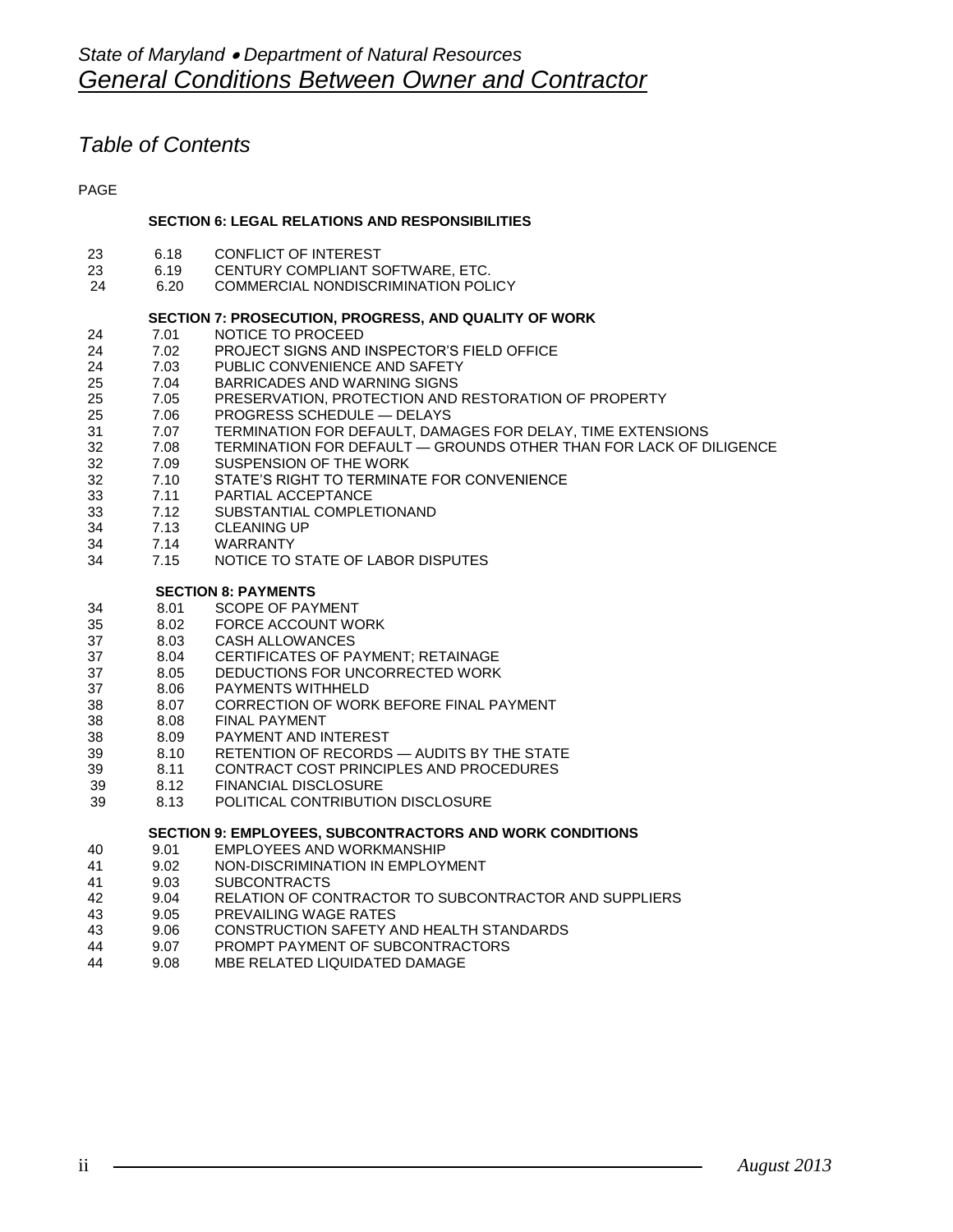# **SECTION 1 - DEFINITIONS AND RESPONSIBILITIES**:

#### 1.01 **DEFINITIONS AND CONDITIONS:**

- A. The words and terms stated in subsection B have the meanings indicated.
- B. (1) **Approved Equal** Those materials, supplies or services, or compatible items of construction whose quality, design or performance characteristics are functionally equal or superior to an item specified and which meet all salient characteristics and other requirements of the contract as determined by the Department.
	- (2) **The Architect** The person commissioned by the State to design the project and/or provide construction-phase architectural or engineering services. If the design was performed by an engineer rather than an architect, "architect" shall refer to the engineer. If the design was performed by the State, "architect" shall refer to the State. The Procurement Officer may exercise any power or authority of the architect under the contract.
	- (3) **Breach** Means material breach of the contract. Synonymous with "default."
	- (4) **Change Order** A written order or directive signed by the Procurement Officer, directing a Contractor to perform as specified, which the Changes clause of the contract authorizes the Procurement Officer to issue with or without the consent of the Contractor. An order of the Procurement Officer, by virtue of being called a "change order," does not necessarily constitute and shall not be construed to be a change in the scope of the contract or in the work required under the contract or to entitle the Contractor to additional compensation for performing the work which is the subject of the order.
	- *(5)* **Claim** Means a complaint by the contractor or by the State relating to the contract. Also called a "dispute."
	- (6) **Contract and Contract Documents** The written agreement executed between the State and the Contractor by which the Contractor is bound to perform the work and furnish the labor, services, equipment and materials, and by which the State is obligated to compensate him therefore at the mutually established and accepted rate or price. The contract includes solicitation documents, the construction bid forms, contract forms and bonds, Instructions to Bidders, the executed Bid Proposal Affidavit and Contract Affidavit, General Conditions, specifications, addenda, supplemental conditions and specifications, all special conditions and provisions, all technical provisions, all plans, the notice to proceed, any written change orders and supplemental agreements that are required to complete the construction of the work in an acceptable manner, including authorized extensions thereof, all approved shop drawings (subject to Sections 3.021 and J and all other provisions of the contract) which are in accordance with the requirements of the other contract documents, and all other documents as provided in the contract. These documents which comprise the contract are sometimes referred to collectively as the "contract documents."
	- (7) **The Contractor** The person or organization having a direct contractual relationship with the State for the execution of the work.
	- (8) **Contract Completion Date** The date upon which the Work of the Contract is to be completed. The Contract Completion Date is calculated by adding the Contract Time to the Start Date.
	- (9) **Contract Time –** The number of calendar days, including weekends and holidays, within which the Contractor shall complete the Work of the Contract. The Contract Time shall commence upon the Start Date.
	- (10) **Critical Path Method (CPM)** Critical Path Method (CPM) -A scheduling/management tool recognizing a network of work elements or activities and a critical path for completion of a construction project.
	- (11) **Day** Means calendar day unless otherwise designated.
	- (12) **The Department or DNR** Refers to the Department of Natural Resources, State of Maryland.
	- (13) **Dispute** Means a complaint by the Contractor or the State relating to the contract also called a "claim."
	- (14) **Including** Means "including but not limited to."
	- (15) **Inspector** A representative of the Department assigned to review on-site construction activities for the State in accordance with Section 4.06.
	- (16) **Notice to Proceed** A written notice to the Contractor of the start date on which he shall begin the prosecution of the work.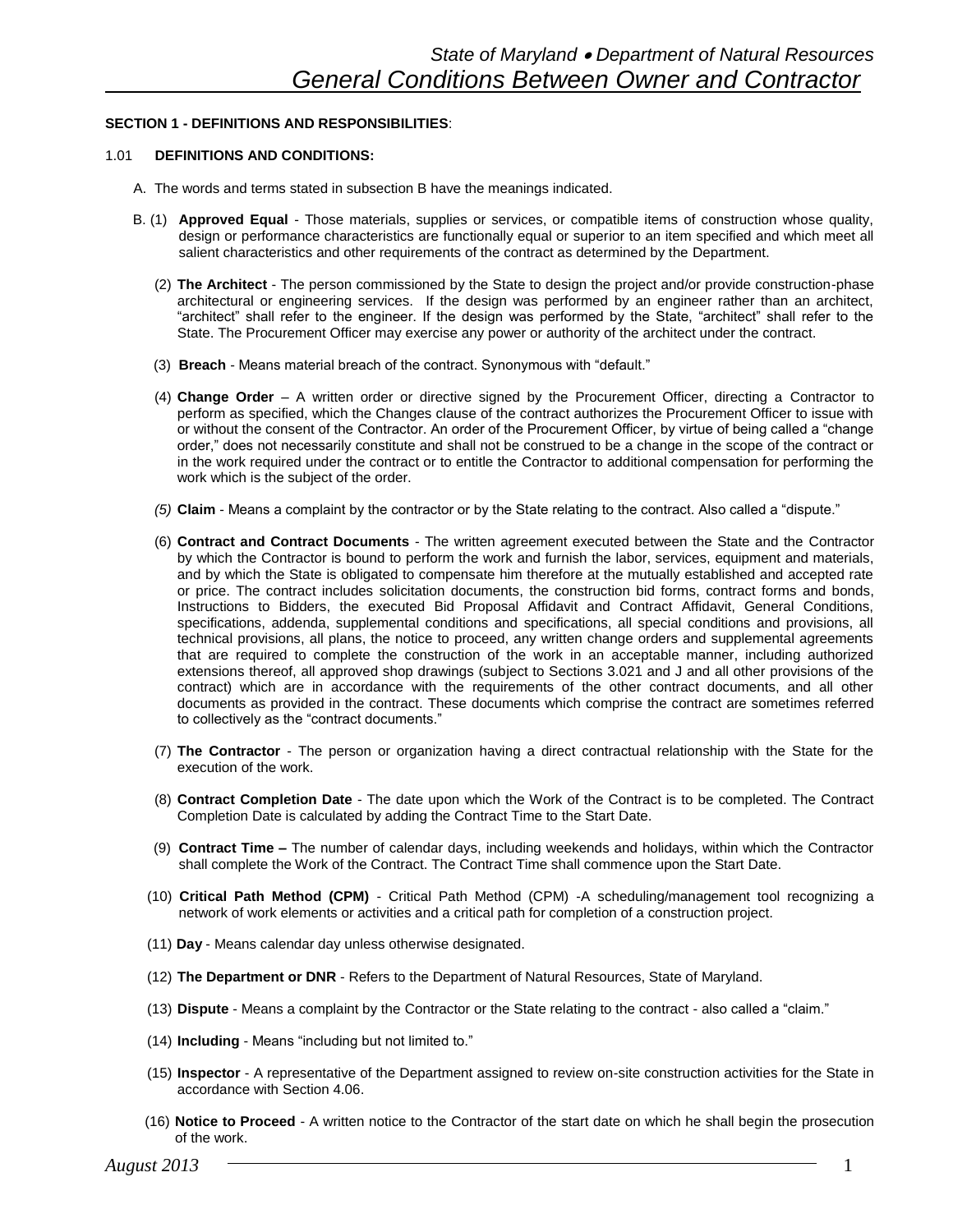- (17) **Payment Bond** The security in the form approved by the Department and executed by the Contractor and his surety, and paid for by the Contractor, as a guarantee that the Contractor will pay in full all his bills and accounts for materials and labor used in the construction of the work, as provided by law,
- (18) **Performance Bond** The security in the form approved by the Department and executed by the Contractor and his surety, and paid for by the Contractor, guaranteeing for the benefit of the State complete performance of the contract in accordance with its terms.
- (19) **Plans** The official design drawings issued or accepted by the State as part of the contract documents, including those incorporated into the contract documents by reference.
- (20) **Procurement Officer** (a) Any person (i) authorized by the Department to formulate, enter into, or administer the contract or to make written determinations with respect to the contract and (ii) an authorized representative acting within the limits of the representative's authority; and (b) the Secretary or Deputy Secretary of the Department.
- (21) **Project Manager**  The individual designated by the Department to manage the project on behalf of the State.
- (22) **Repair** To restore after injury, deterioration, or wear; to mend; to renovate by such means as appropriate and to supply such materials and labor as necessary to render the item to be repaired sound, solid, true, plumb, square, even, smooth and fully serviceable; or to bring into conformity with contract requirements. Upon completion of such repair it must be, unless otherwise stated, rendered to such condition as to present a first-class finished work, or in instances where the repaired item serves as a base for additional finish, the repaired work must he such as to permit a first-class finish, to be applied without extra cost to the State. When the word "repair" is used in connection with machinery or mechanical equipment it shall mean, in addition to the above, rendering the equipment completely serviceable and efficient and ready for the normal use for which it was intended.
- (23) **The State** The State of Maryland and/or the Department of Natural Resources.
- (24) **The Secretary** The Secretary or Deputy Secretary of the Department of Natural Resources, or his designee.
- (25) **SF&P** The State Finance and Procurement Article of the Annotated Code of Maryland.
- (26) **Solicitation Documents** The State's Invitation to Bid or Request for Proposals and any amendment(s) thereto.
- (27) **Start Date**  The date provided in the Notice to Proceed upon which the Work is authorized to commence.
- (28) **SubContractor** Except as is otherwise provided herein, "SubContractor" means an entity having a direct contract with the Contractor to furnish a part of the work. It includes one who furnishes material worked to a special design according to the plans and specifications for the Work.
- (29) **Supervisory Personnel**  The individual(s) designated by the Contractor to direct or oversee the on-site work of the Contract.
- (30) **Surety** The corporate body bound as required by law for the full and complete performance of the contract by the Contractor or for the payment by the Contractor to SubContractors and suppliers.
- (31) **Work** The furnishing of any and all labor, materials, equipment, services, utilities and other incidentals and the manufacture or fabrication of materials or equipment necessary to the successful completion of the project and the carrying out of all the duties and obligations imposed upon the Contractor by the contract.
- (32) **Written Notice** Written notice shall be deemed to have been duly served on the Contractor if delivered in person to the individual or to the member of the firm or to an office of the corporation to whom it is directed, or if delivered or sent by regular or certified mail or by facsimile transmission to the last business address known to the State. Written notice shall be deemed to have been given to the Department upon actual receipt of written notice.

#### 1.02 **CONTRACTOR'S RESPONSIBILITIES**: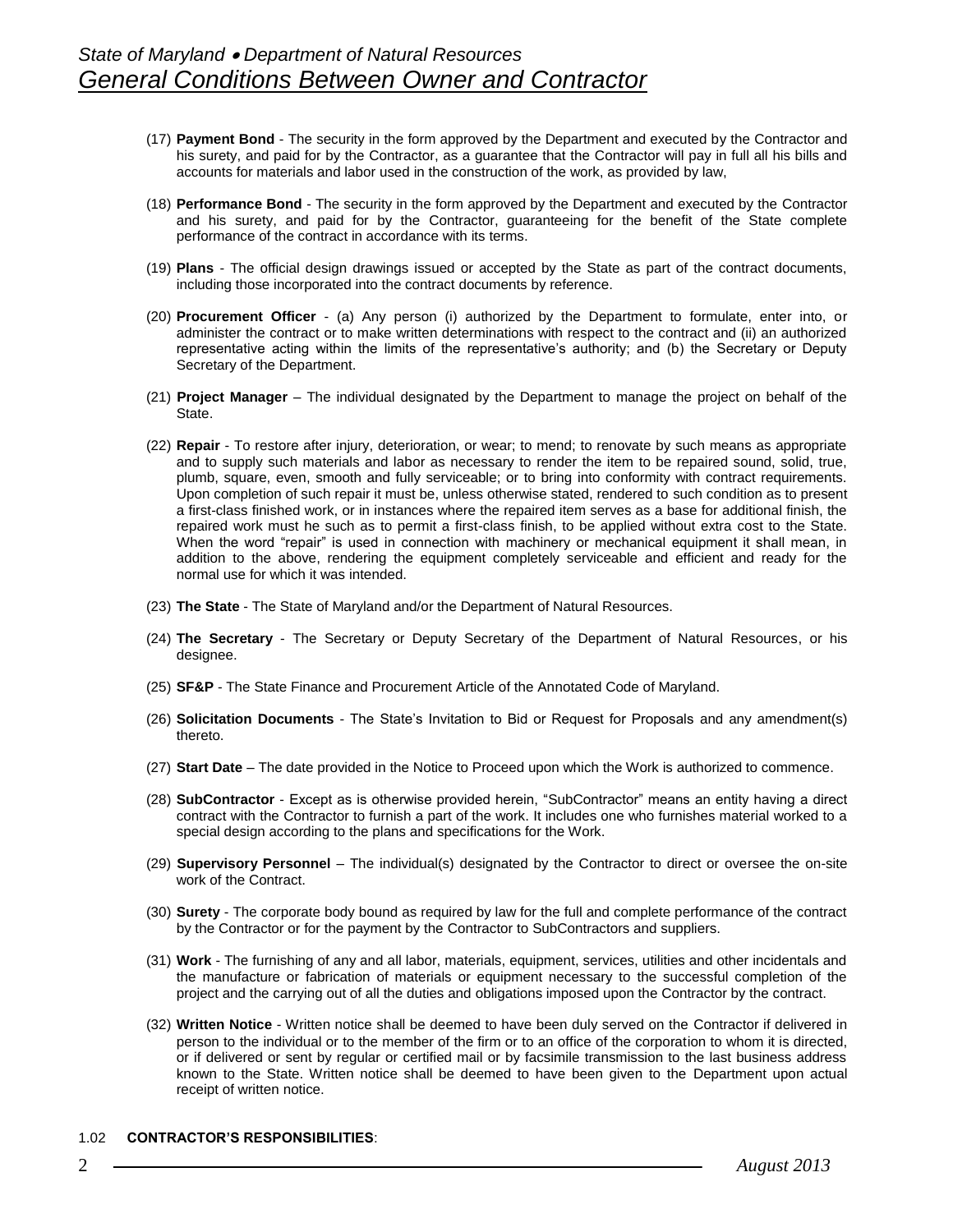- A. The Contractor shall supervise and direct the work, using his best skill and attention. He shall be solely responsible (1) for all construction means, methods, techniques, sequences and procedures, (2) for coordinating all portions of the work under the contract, and (3) to the extent he or his SubContractors or suppliers at any tier design or are required to design any portion of the work, for design. Contractor must aggressively and diligently pursue completion of the contract within the contract time,
- B. The Contractor shall be responsible to the State for the acts and omissions of his employees, SubContractors and suppliers at any tier, and their agents and employees performing any of the work to or for the Project.
- C. The Contractor shall not be relieved from its obligations to perform the work in accordance with the contract performance or nonperformance of inspections, tests or approvals by the State or persons hired by the State.
- D. The Contractor shall confine operations at the site to areas permitted by law, ordinances, permits and the contract documents and shall not unreasonably encumber the site with any materials or equipment.

# E. **Cutting And Patching of Work**:

- (1) The Contractor shall be responsible for all cutting, fitting or patching that may be required to complete the work or to make its several parts fit together properly.
- (2) The Contractor shall not damage or endanger any portion of the work or the work of others or any separate Contractors by cutting, patching or otherwise altering any work, or by excavation. The Contractor shall not cut or otherwise alter the work of others or any separate Contractor except with the written consent of the Department and of such separate Contractor. The Contractor shall not unreasonably withhold his consent to cutting or otherwise altering the work.
- F. The Contractor shall perform all work in accordance with the terms, provisions, conditions, lines, grades, typical cross-sections, dimensions, and other data in or required by the contract documents, including the furnishing of all materials, services, implements, machinery, equipment, tools, supplies, transportation, labor, and all other items necessary for the satisfactory prosecution and completion of the project in full compliance with the requirements of the contract documents.

#### G. **Indemnification**.

- (1)To the fullest extent permitted by law, the Contractor shall indemnify and hold harmless the State and the architect and their agents and employees from and against all claims, damages, losses and expenses, including but not limited to attorney's fees, arising out of or resulting from the performance of the work, provided that any such claim, damage, loss or expense (1) is attributable to actual or threatened bodily injury, sickness, disease or death, or to actual or threatened injury to or destruction of tangible property including the loss of use resulting there from, and including but not limited to purely economic loss, and (2) is caused in whole or in part by any failure by the Contractor or its Subcontractors or suppliers at any tier to perform any requirement of the contract or by any negligent act or omission on the part of the Contractor or its Subcontractors or suppliers at any tier, or anyone directly or indirectly employed by any of them or anyone for whose acts any of them may be liable, regardless of whether or not it is caused in part by a party indemnified hereunder. Such obligation shall not be construed to negate, abridge, or otherwise reduce any other right or obligation of indemnity which would otherwise exist as to any party or person described in this subsection.
- (2) In any and all claims against the State or the architect or any of their agents or employees by any employee of the Contractor, any Subcontractor or supplier at any tier, anyone directly or indirectly employed by any of them, or anyone for whose acts any of them may be liable, the indemnification obligation under this paragraph shall not be limited in any way by any limitation on the amount or type of damages, compensation or benefits payable by or for the Contractor or any Subcontractor or supplier under workers' or workmen's compensation acts, disability benefit acts or other employee benefit acts.
- (3) Except to the extent that the Contractor is also the architect, as provided in Section 1.018, the obligations of the Contractor under this subsection shall not extend to the liability of the architect, his agents or employees, arising out of (1) the preparation or approval of maps, drawings, opinions, reports, surveys, change orders, designs or specifications, or (2) the giving of or the failure to give directions or instructions by the architect, his agents or employees providing such giving or failure to give is the primary cause of the injury or damage.

# H. **Performance Evaluations**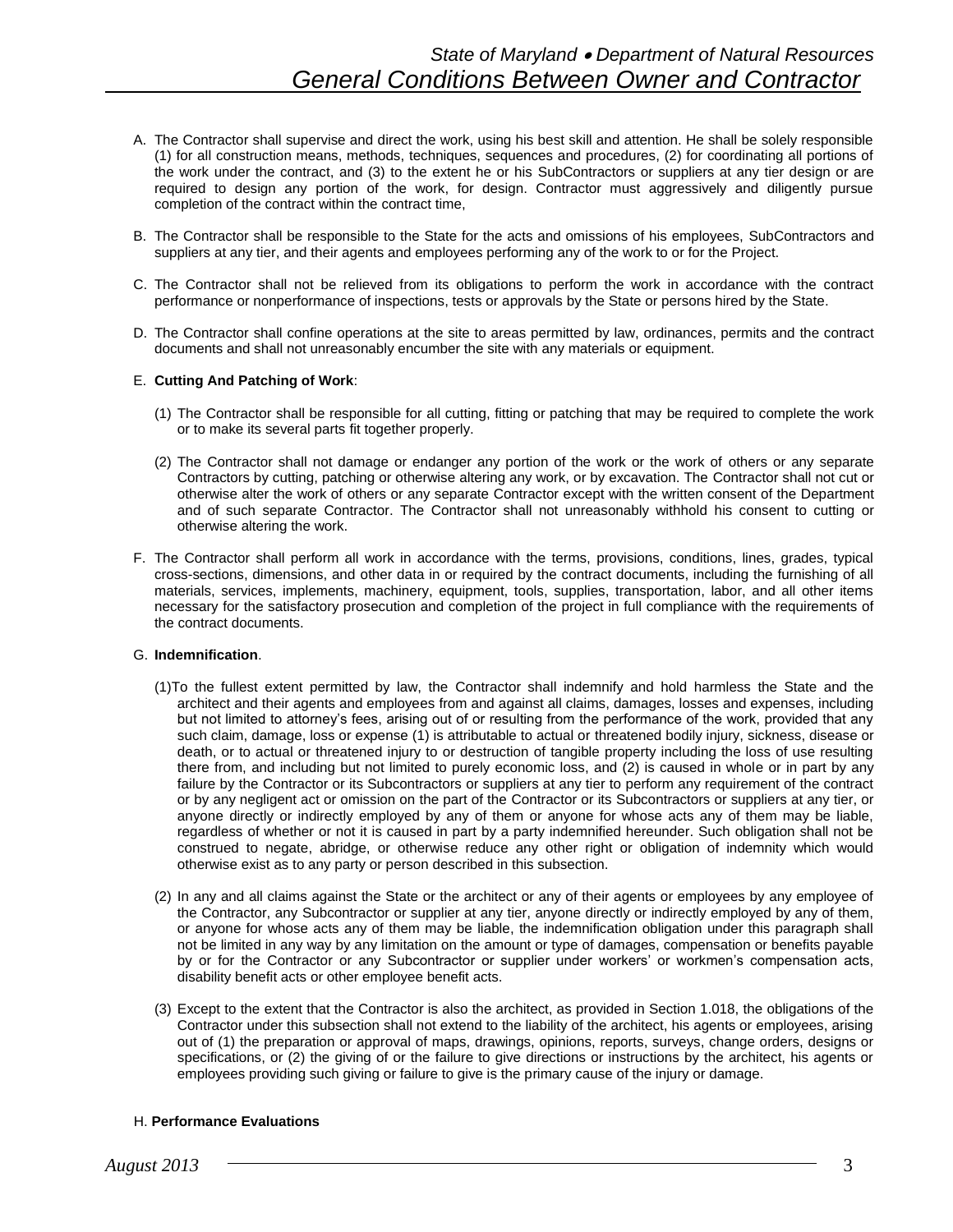- (1) The Department will perform for the benefit of itself and other State agencies evaluations (interim and/or final) of the performance of the Contractor and Subcontractors and suppliers.
- (2) Performance evaluations may be used or reviewed by a procurement officer in the course of making a determination of responsibility under other procurements.
- (3) Unsatisfactory performance of this contract (or any part of it), whether or not the contract is terminated for default and whether or not an unsatisfactory report (interim or final) is issued, may result in a determination that the Contractor is not a responsible bidder or offeror under COMAR 21.06.01.01.
- (4) Nothing in this contract shall be construed to limit or qualify the authority of a procurement officer under SF&P or COMAR Title 21.

#### **SECTION 2- CONTRACT DOCUMENTS - SHOP DRAWINGS**:

#### **2.01 CONTRACT DOCUMENTS**:

- A. The contract documents are complementary. That which is called for by any one shall be as binding as if called for by all.
	- (1) The intent of the contract documents is to include in the scope of the contract, at no additional cost to the State, all work necessary for proper completion of the project ready for continual efficient operation including any work reasonably inferable.
	- (2) **Clarification**: Prior to bidding, the Contractor should obtain clarification of all questions which may have arisen as to intent of the contract documents, or any actual conflict between two or more items in the contract documents. Should the Contractor have failed to obtain such clarification, then the Department may direct that the work proceed by any method indicated, specified or required, in the judgment of the Department, by the contract documents. Such direction by the Department shall not constitute the basis for a claim for extra costs by the Contractor. The Contractor acknowledges that he had the opportunity to request clarification prior to submitting his bid to the State and that he is not entitled to claim extra costs as a result of failure to receive such clarification.
	- (3) **Jargon**: *Work* described in words that have a well-known technical or trade meaning shall be held to refer to such recognized standard use.
	- (4) **Precedence**: In case of conflict between the specifications and the drawings, the specifications will control. Typewritten or printed text shall govern over handwritten or drafted notes.
- B. **Drawings**: The Contractor shall do no work without proper drawings and/or instructions. Drawings may or may not be drawn to scale, and symbols may be used to indicate materials and structural and mechanical requirements. When symbols are used, those parts of the drawings are of necessity diagrammatic or schematic and it is not possible to indicate all connections, fittings, fastenings, etc., which are required to be furnished for the proper execution of the work. Diagrammatic or schematic indications of piping, duct work and conduit and similar items in the work are subject to field adjustment in order to obtain proper grading, fitting passage over, under or past obstructions, to avoid exposure in finished rooms and unsightly and obstructing conditions. The Contractor shall make these adjustments at no increased cost to the State.
	- (1) **Copies at the Site/As-built Drawings**: The Contractor shall keep in the job site office a complete set of all drawings, specifications, shop drawings, schedules, etc., in good order and available to the architect and the State. Additionally, one set of all contract drawings must be maintained as "as-built" drawings. These asbuilt drawings shall be marked up by the Contractor in the field on a regular basis (at least monthly) to record all changes in the work as they occur, and the exact location of all work and equipment, including exposed and concealed pipe runs, valves, plugged outlets, cleanouts and other control points including electrical conduits and ducts, in such manner as will provide a complete, accurate "as-built" record. The location of pipes or control points concealed underground, under concrete, in chases or above hung ceiling shall be dimensioned. Contractor will not be entitled to receive progress payments unless the on-site as-built drawings are kept up to date as required by the Contract. "As-Built" drawings shall be delivered to the architect, in a condition satisfactory to him, as a condition precedent to Substantial Completion Inspection of the work. Final payment and release of final retainage, if any, will not be made until as-built drawings are revised in accordance with the Architect's comments and these revised drawings are approved by the Architect.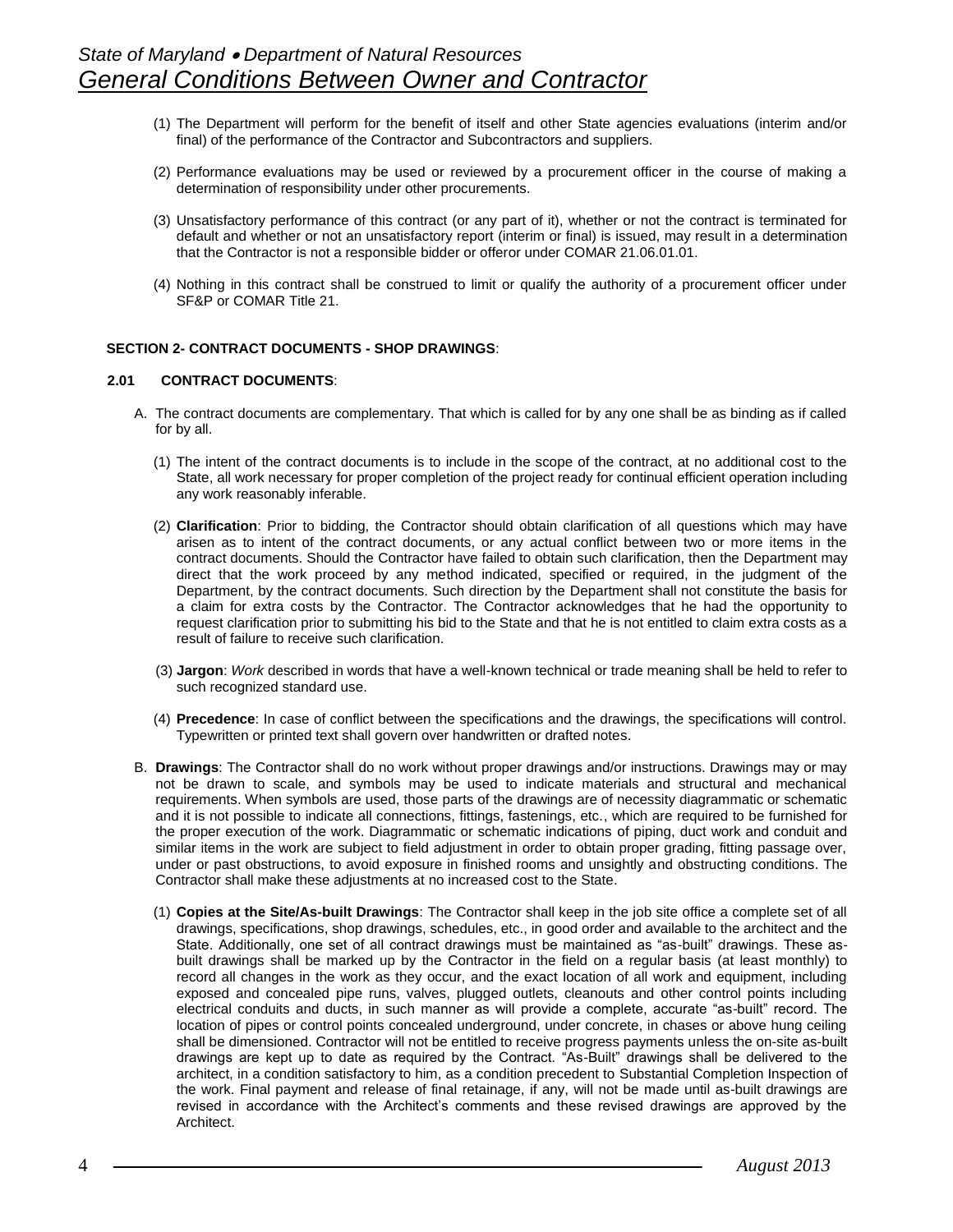- (2) **Ownership**: All drawings remain the property of the State. They shall not be used by the Contractor on other projects and they shall be returned to the State, if requested, upon completion of the work.
- C. **Large Scale Detail Drawings**: The architect shall furnish, when the State directs, additional instructions, in the form of large scale developments of the drawings used for bidding, or to amplify the specifications for the proper execution of the work. These shall be true developments of the bidding documents and reasonably inferable therefrom. The work shall be executed in conformity therewith.
- D. **Dimensions**: The Contractor shall carefully check all dimensions prior to execution of the particular work. Whenever inaccuracies or discrepancies are found, the Contractor shall consult the Department prior to any construction or demolition. Should any dimensions be missing, the Department must be consulted and it will supply them prior to execution of the work. Dimensions for items to be fitted into constructed conditions at the job will be taken at the job and will be the responsibility of the Contractor. The obvious intent of the documents or obvious requirement dictated by conditions existing or being constructed supersedes dimensions or notes which may conflict therewith. Whenever a stock size manufactured item or piece of equipment is specified or is proposed by the Contractor to be furnished, it is the responsibility of the Contractor to determine the actual space requirements for setting or entrance to the setting space. No extra will be allowed by reason of work requiring adjustments in order to accommodate the particular item of equipment furnished by the Contractor.

# **2.02 SHOP DRAWINGS AND MATERIAL SUBMITTALS**:

- A. After checking and verifying all field measurements and after complying with applicable procedures specified in the contract documents, Contractor shall submit to the architect for review and approval, in accordance with the Contractor's schedule, shop drawings and other material submittals which will bear a stamp or specific written indication that the Contractor has satisfied its responsibility under the contract documents with respect to the review of such submissions. The data on the shop drawing or material submittal must be complete with respect to quantities, dimensions, specified performance and/or design criteria, materials and similar data to enable the architect to review the information as required. These documents shall be prepared in conformity with the best practice and standards for the trade concerned. Due regard shall be given to speed and economy of fabrication and erection.
- B. All shop drawings and submittals must show the name of the project and the Department's contract number.
- C. **Size of Drawings**: All shop drawings and details submitted to the architect for approval shall be printed on sheets of the same size as the contract drawings prepared by the architect. When a standard of a fabricator is of such size to print more than one drawing on a sheet of the size of the architect's drawings, this is acceptable. Sheets larger than the architect's drawings will not be accepted except when specifically permitted by the Department. Shop detail supplied on a sheet of letter size 8-1/2" x 11" is acceptable for schedules and small details.
- D. **Items for which shop drawings will be required**: Shop drawings shall be required for all items which are specifically fabricated for the work or when the assembly of several items is required for a working unit. Shop drawings are required for all concrete reinforcing and structural steel, specially made or cut masonry units, miscellaneous metal work, specially made millwork, plaster molds, moldings, marble and slate, special rough hardware and all heating, ventilating, plumbing and electrical items requiring special fabrication or detailed connections including refrigeration, elevators, dumb waiters, laboratory equipment, ducts, fuel storage tanks, fire sprinkler systems, etc., or as indicated in the submittal register, if provided in the specifications.
- E. **Copies Required**: Contractor shall supply ten (10) copies of shop drawings and material submittals for use by the architect and the Department, in addition to such copies as the Contractor may desire to be returned for his own use.
- F. **Examination and Approval**: The architect will examine and return shop drawings, material submittals, and requests for information with reasonable promptness noting desired corrections, or approving them with or without conditions, or rejecting them. The Contractor shall allow the architect and DNR up to 14 calendar days (unless a longer review time is identified in the contract documents) following receipt of each submittal or resubmittal of shop drawings, material submittals, and requests for information to review the documents and respond to the Contractor. The time for architect and DNR review shall be increased to the extent that additional time for review is needed due to the fault or responsibility of the Contractor or his subcontractors and supplies. The Contractor will be notified of the cause of the delay and advised of how long it will take to complete the review; provided however that mere failure to give the Contractor such notice shall not entitle the contractor to compensation or a time extension.
- G. **Field Dimensions and Conditions**: The Contractor is responsible for checking dimensions and existing conditions in the field. See also Section 3.04.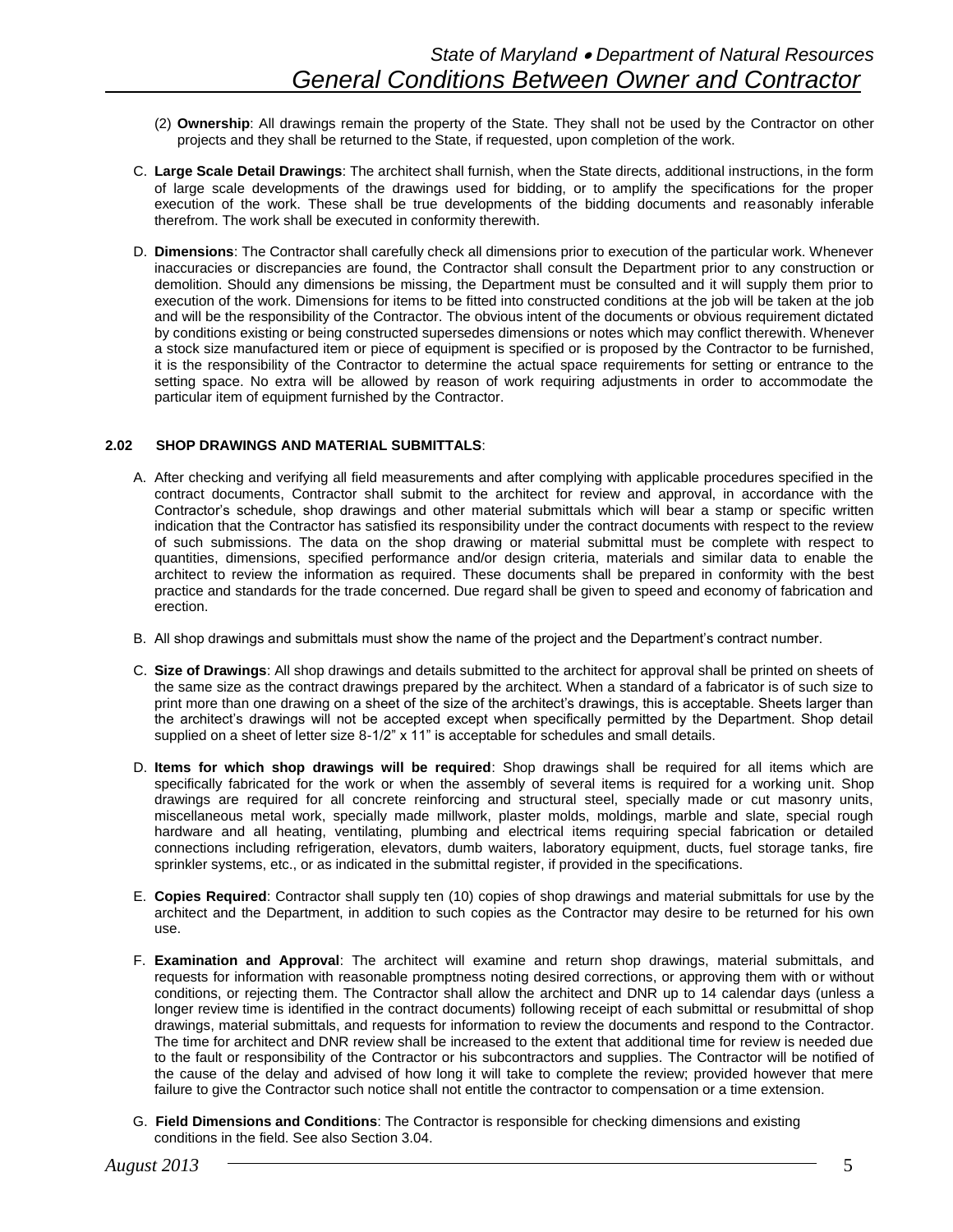- H. **Resubmission**: When the architect notes desired corrections, or rejects the drawings, the Contractor shall resubmit the drawings with proper corrective changes in a timely manner. The State reserves the right to charge the Contractor its actual cost for review of resubmittals.
- I. **Contractor's Responsibility**: Unless the Contractor has, in writing, expressly notified the architect and the Department to the contrary at the time of the submission, the State and the architect may assume that shop drawings and other material submittals from the Contractor are in conformity with the contract documents and do not involve any change in the contract price, or any change which will alter the space within the structure, or alter the nature of the building or work from that contemplated by the contract documents, or constitute a substitution of materials or equipment or a change in the contract or the scope of work. If the Contractor fails to give notice strictly in accordance with this subsection, approval of any shop drawing or material submittal shall not be binding on the State. See also Sections 5.01C and 5.03.
- J. **Notations by State or Architect**: Should the Contractor consider any rejection or notation by the State or architect on the shop drawings or other material submittals, or any other action or inaction of the State or the architect, to cause an increase or decrease in the scope of the work from that required by the contract documents, the Contractor shall:
	- (1) Desist from further action relative to the item he questions.
	- (2) Immediately notify in writing the architect and the Department; , and
	- (3) Furnish both, within fourteen days, with a statement of the increased or decreased cost involved.

No work shall be executed until the entire matter is clarified and the Contractor is ordered by the State to proceed. Failure of the Contractor to serve written notice as above required shall constitute a waiver of any claim in relation thereto.

# **2.03 COST AND PRICE CERTIFICATION (COMAR 21.07.01.23)**:

- A. Contractor by submitting cost or price information certifies that, to the best of its knowledge, the information submitted is accurate, complete, and current as of a mutually determined specified date prior to the conclusion of any price discussions or negotiations for:
	- (1) A negotiated contract, if the total contract price is expected to exceed \$100,000, or a smaller amount set by the procurement officer, or
	- (2) A change order or contract modification, expected to exceed \$100,000, or smaller amount set by the procurement officer.
- B. The price under this Contract and any change order or modification hereunder, including profit or fee, shall be adjusted to exclude any significant price increases occurring because the Contractor furnished cost or price information which, as of the date agreed upon between the parties, was inaccurate, incomplete, or not current.

# **SECTION 3- SCOPE OF THE WORK**:

#### **3.01 INTENT OF THE CONTRACT DOCUMENTS**:

It is the intent of the contract documents to show all of the work necessary to complete the project.

#### **3.02 GENERAL CONDITIONS CONTROLLING**:

In the event of a conflict between these General Conditions and any other provision of the contract documents, these General Conditions shall prevail unless such other provision expressly provides to the contrary. Nothing in the bid, proposal, or other submissions from the Contractor shall prevail over any contract documents unless expressly agreed to by the Procurement Officer in writing by a properly approved change order or contract modification.

# **3.03 DIFFERING SITE CONDITIONS (COMAR 21.07.02.05):**

A. The Contractor shall promptly, and before such conditions are disturbed, notify the procurement officer in writing of (1) subsurface or latent physical conditions at the site differing materially from those indicated in this contract, or (2) unknown physical conditions at the site of an unusual nature, differing materially from those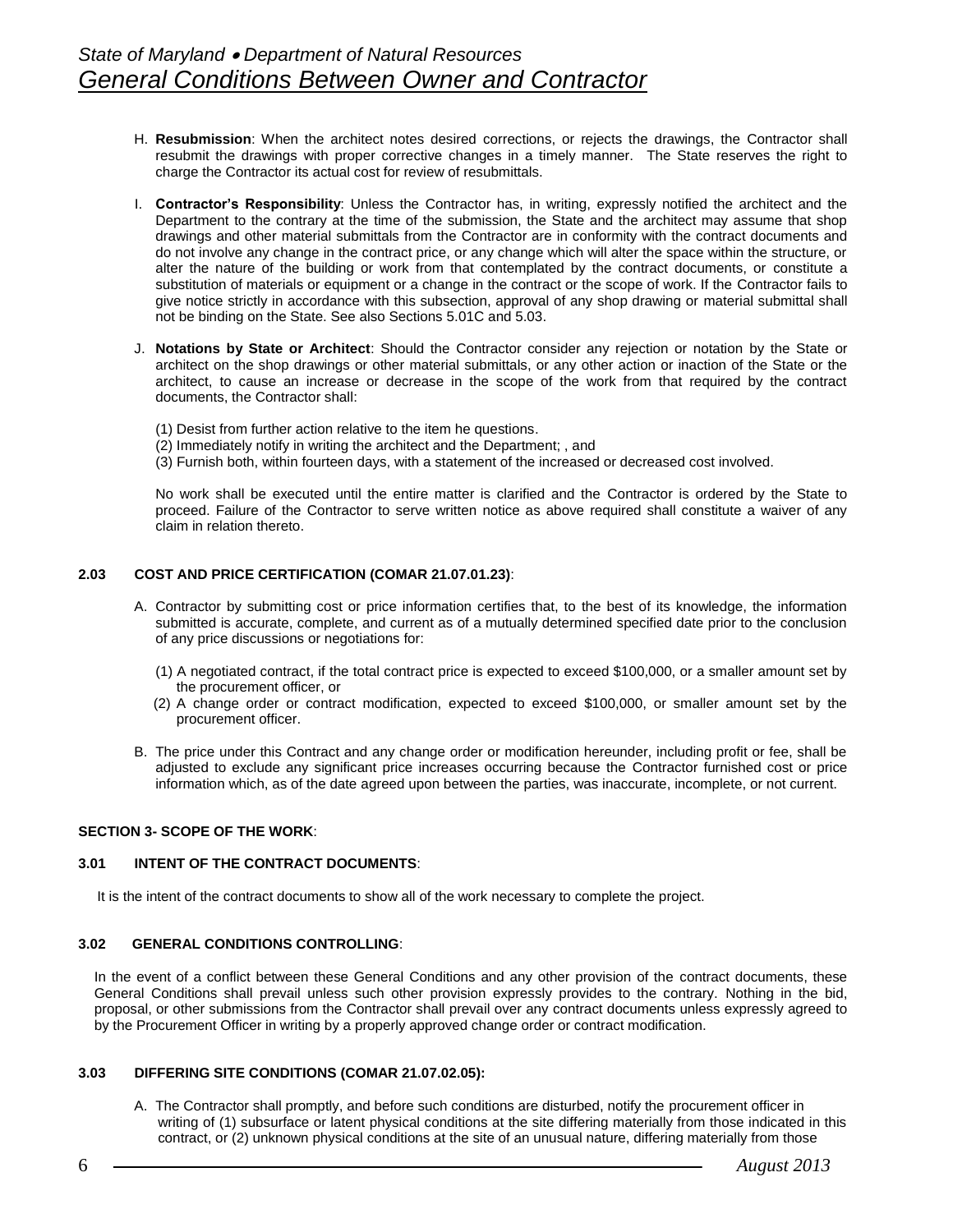ordinarily encountered and generally recognized as inhering in work of the character provided for in this contract. The procurement officer shall promptly investigate the conditions, and if he finds that such conditions do materially so differ and cause an increase or decrease in the Contractor's cost of, or the time required for, performance of any part of the work under this contract, whether or not changed as a result of such conditions, an equitable adjustment shall be made and the contract modified in writing accordingly.

- B. No claim of the Contractor under this clause shall be allowed unless the Contractor has given the notice required in A. above; provided, however, the time prescribed therefore may be extended by the State.
- C. No claim by the Contractor for an equitable adjustment hereunder shall be allowed if asserted after final payment under this contract.

#### **3.04 SITE INVESTIGATION COMAR 21.07.02.06):**

The Contractor acknowledges that he has investigated and satisfied himself as to the conditions affecting the work, including but not restricted to those bearing upon transportation, disposal, handling and storage of materials, availability of labor, water, electric power, roads and uncertainties of weather, river stages, tides or similar physical conditions at the site, the conformation and conditions of the ground, the character of equipment and facilities needed preliminary to and during prosecution of the work. The Contractor further acknowledges that he has satisfied himself as to the character, quality and quantity of surface and subsurface materials or obstacles to be encountered insofar as this information is reasonably ascertainable from an inspection of the site, including all exploratory work done by the State, as well as from information presented by the drawings and specifications made a part of this contract. Any failure by the Contractor to acquaint himself with the available information may not relieve him from responsibility for estimating properly the difficulty or cost of successfully performing the work. The State assumes no responsibility for any conclusions or interpretations made by the Contractor on the basis of the information made available by the State.

#### **3.05 CONDITIONS AFFECTING THE WORK**:

The Contractor shall be responsible for having taken steps reasonably necessary to ascertain the nature and location of the work and the general and local conditions which can affect the work or the cost thereof. Any failure by the Contractor to do so will not relieve him from responsibility for successfully performing the work without additional expense to the State. The State is not responsible for any representation or purported agreement concerning conditions or contract requirements made by any State employee or representative prior to the execution of this contract, unless such understanding or representation is expressly stated in the contract.

#### **3.06 CHANGES -- MISCELLANEOUS**:

#### A. Changes **(COMAR 21.07.02.02)**

- (1) The procurement officer unilaterally may, at any time, without notice to the sureties, if any, by written order designated or indicated to be an order, make any change in the work within the general scope of the contract, including but not limited to changes:
	- (a) In the specifications (including drawings and designs);
	- (b) In the method or manner of performance of the work;
	- (c) In the State-furnished facilities, equipment, materials, services, or site; or
	- (d) Directing acceleration in the performance of the work.
- (2) Any other written order or an oral order, including a direction, instruction, interpretation, or determination from the procurement officer that causes any such change, shall be treated as a change order under this clause, provided that the Contractor gives the procurement officer written notice stating the date, circumstances, and source of the order and that the Contractor regards the order as a change order.
- (3) Except as herein provided, no order, statement, or conduct of the procurement officer shall be treated as a change under this clause or entitle the Contractor to an equitable adjustment hereunder.
- (4) Subject to paragraph (6), if any change under this clause causes an increase or decrease in the Contractor's cost of; or the time required for, the performance of any part of the work under this contract, whether or not changed by any order, an equitable adjustment shall be made and the contract modified in writing accordingly; provided, however, that except for claims based on defective specifications, no claim for any change under (2) above shall be allowed for any costs incurred more than twenty (20) days before the Contractor gives written notice as therein required; and provided further, that in the case of defective specifications for which the State is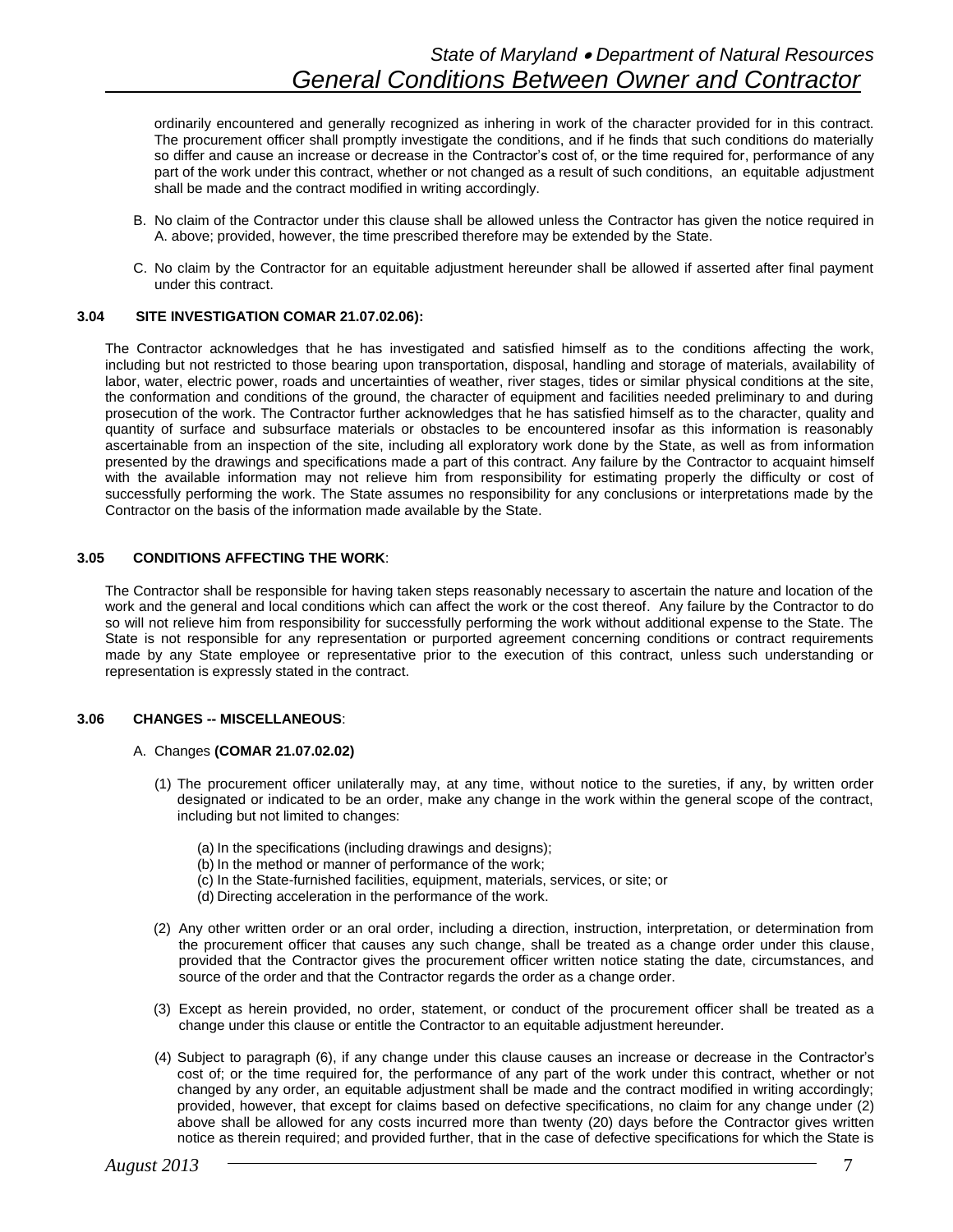responsible, the equitable adjustment shall include any increased cost reasonably incurred by the Contractor in attempting to comply with such defective specifications.

- (5) If the Contractor intends to assert a claim for an equitable adjustment under this clause, he shall, within 30 days after receipt of a written change order under (1) above or the furnishing of written notice under (2) above, submit to the procurement officer a written statement setting forth the general nature and monetary extent of such claim, unless this period is extended by the State. The statement of claim hereunder may be included in the notice under (2) above.
- (6) Each contract modification or change order that affects contract price shall be subject to the prior written approval of the procurement officer and other appropriate authorities and to prior certification of the appropriate fiscal authority of fund availability and the effect of the modification or change order on the project budget or the total construction cost. If, according to the certification of the fiscal authority, the contract modification or change order will cause an increase in cost that will exceed budgeted and available funds, the modification or change order may not be made unless sufficient additional funds are made available or the scope of the project is adjusted to permit its completion within the project budget.
- (7) No claim by the Contractor for an equitable adjustment hereunder shall be allowed if asserted after final payment under this contract.
- B. Miscellaneous
	- (1) In the event of a dispute between the Department and the Contractor as to whether any work is included in the scope of the contract such that the Contractor would be obligated to provide that work at no additional cost to the State, the Procurement Officer may order the Contractor under this Section 3.06 to perform the work (a "Work Order"). If the Contractor considers such an order to be a change in the scope of the contract entitling the Contractor to additional compensation, a time extension, or other relief, the Contractor must provide the notice required by this section and initiate a claim therefore in accordance with contract requirements. An order of the Procurement Officer, by virtue of being called or referred to as a "change order," does not necessarily constitute a change in the scope of the contract or in the work required under the contract. The Contractor shall not be entitled to additional compensation, a time extension, or other relief for complying with an order of the Procurement Officer if the contract otherwise requires the Contractor to perform as stated in the order.
	- (2) A request by the Contractor for additional time or additional costs caused by the impact of an order of the Procurement Officer on the as-built critical path for completion must be accompanied by (a) a reasonably detailed description of the effect of the order on the adjusted as-planned/as-built critical path and (b) supporting documentation. The mere existence of a change order does not entitle Contractor to an extension of time, compensation for delay, or damages or costs associated with delay. Contractor's entitlement thereto shall depend upon the effect of the change order on the adjusted as-planned/as-built critical path for completion, even if a schedule other than a CPM schedule is used on the project, and shall be subject to the requirements of Section 7.06. A change order granting a time extension may provide (a) that the contract completion date will he extended only for specific critical activities, (b) that the remaining completion date(s) for all other portions of the work will not be altered, and (c) for an equitable adjustment of liquidated damages under the new required completion dates.
	- (3) Upon receipt of a signed written order of the Procurement Officer under this Section 3.06, the Contractor shall comply with the order promptly, within the requirements of the completion schedule, whether or not the Contractor signs or accepts the change order. Failure to comply with the order in a timely manner shall constitute a breach of the contract and grounds for termination for default or any other remedy available to the State.
	- (4) The State may issue a unilateral order on the State's terms (including a promise to pay the Contractor a "not to exceed" ("NTE") amount) which the Contractor may then dispute in accordance with Sections 3.06A and 6.13. Pending resolution of such a dispute, Contractor must proceed diligently with performance of the contract as ordered by the Procurement Officer.
	- (5) The terms "not to exceed" and "NTE" when used in a change order mean that the amount of the change order (whether an increase or a decrease in the contract amount) will be a reasonable amount not to exceed the amount stated.
	- (6) The Change Order/Work Order form attached hereto is the form which will be used by the State for all orders under this Section 3.06
	- (7) Contractor shall use the attached PCO Cover Sheet when submitting all requests for change orders and contract modifications.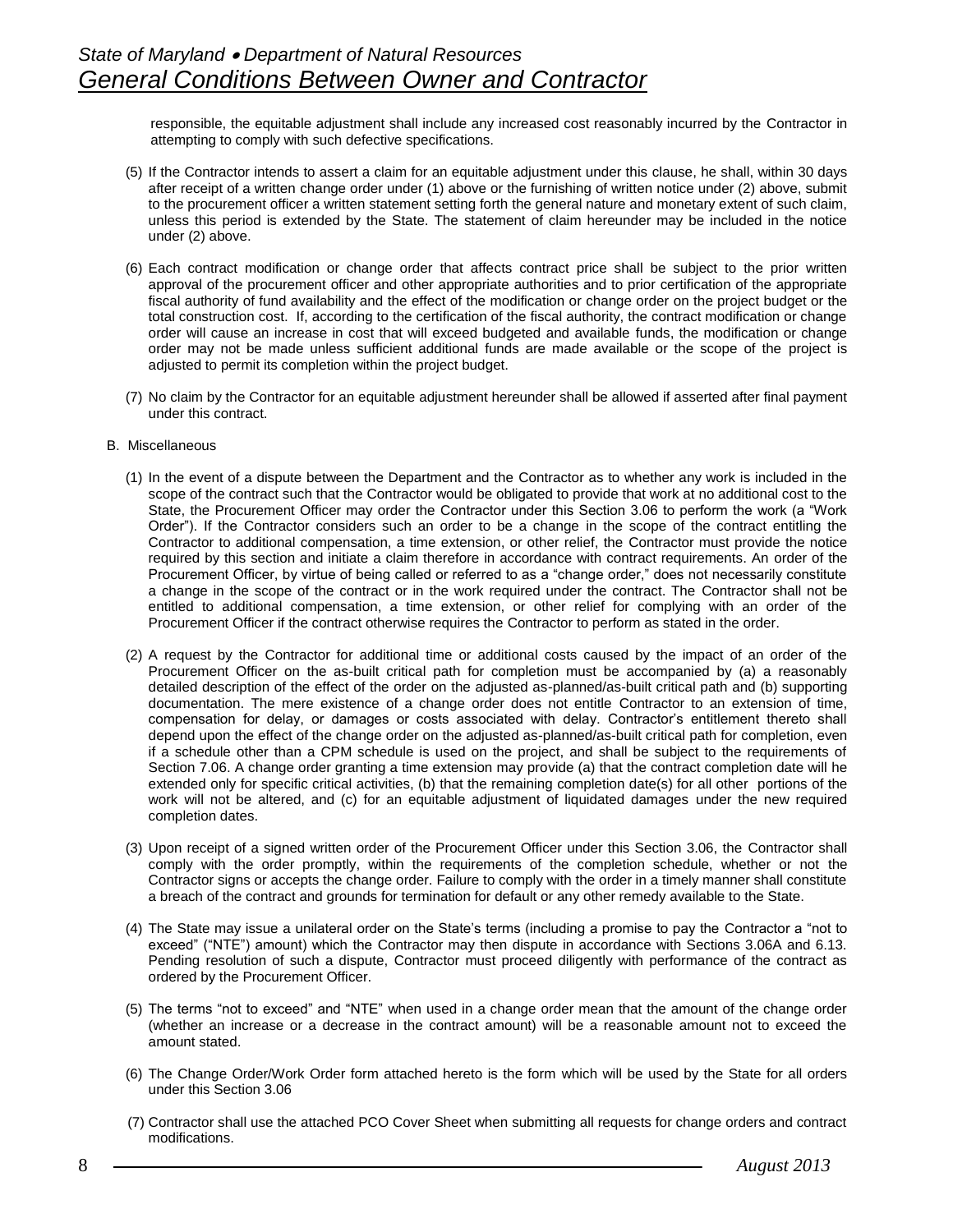# **3.07 MODIFICATION OF CONTRACT PRICE**:

When changes in the work require modification of the contract price, such modification shall be accomplished in accordance with the requirements of Section 3.06 and the following requirements:

- A. The Contractor shall promptly submit to the Department and to the architect a fully itemized breakdown of the quantities and prices used in computing the value of the requested change along with a detailed explanation and justification for the proposed change regardless of the nature of the change.
- B. For all changes in the work to be performed by a SubContractor, the Contractor shall furnish the SubContractor's fully itemized breakdown of quantities and prices which shall bear the original signature of a representative of the SubContractor authorized to act for the SubContractor. If requested by the Department or the architect, proposals from suppliers or other supporting data required to substantiate costs shall be furnished.
- C. Modification of the contract price, when required, shall be determined as follows:
	- (1) Variations in Estimated Quantities (COMAR 21.07.02.03) Where the quantity of a pay item in this contract is an estimated quantity and where the actual quantity of such pay item varies more than twenty-five percent (25%) above or below the estimated quantity stated in this contract, an equitable adjustment in the contract price shall be made upon demand of either party. The equitable adjustment shall be based upon any increase or decrease in costs due solely to the variation above one hundred twenty-five percent (125%) or below seventyfive (75%) of the estimated quantity. If the quantity variation is such as to cause an increase in the time necessary for completion, the procurement officer shall, upon receipt of a written request for an extension of time within ten (10) days from the beginning of the delay, or within a further period of time which may be granted by the procurement officer before the date of final settlement of the contract, ascertain the facts and make the adjustment for extending the completion date as in his judgment the findings justify.
	- (2) A lump sum price agreed upon by both the Department and Contractor. This lump sum shall be supported by a fully itemized cost breakdown provided by the Contractor which shall include: a) Labor;
		- (i) The wages to be paid for each and every estimated hour of work to be performed.

(ii) the estimated cost to be paid to or on behalf of workmen by reason of subsistence and travel allowances, health and welfare benefits, pension fund benefits or other benefits, when such amounts are required by collective bargaining agreement or other employment contract generally applicable to the classes of labor employed on the work; and

(iii) An equitable percentage, to be determined by the Contractor and Procurement Officer, applied against the labor cost (premium pay and fringes excluded) for liability and worker's compensation insurance premiums, unemployment insurance contributions and FICA taxes on such labor cost.

b) Material; For materials to be used in accordance with the contract, acceptable to the Department, the Contractor shall document the estimated cost.

c) Equipment: For any machine power tools or equipment (whether rented or owned), the Contractor shall receive the rates agreed upon in writing before such work is begun, or those rates which may be specified elsewhere in the contract, or reasonable rates, whichever are less. Rates shall include fuel and lubricants which are necessary to execute the work required on the change.

- (3) If job conditions or circumstances, or the extent or nature of the change, or failure of the Department and the Contractor to agree upon a lump sum price or the application of unit prices, prevent the determination of the cost of any proposed change, the work shall be done on the basis of a Force Account, as hereinafter stated under Section 8.02 FORCE ACCOUNT WORK, if so ordered by the Department.
- (4) If the change involves a credit to the State, unless the amount must be determined by the application of unit prices, then the amount of the credit shall be the greater of (a) the alternate or other itemized price for such work stated in Contractor's bid, or (b) a reasonable price, including overhead and profit.
- (5) If the change involves both a credit and a debit, both sums shall be shown and the two sums balanced to determine the adjusted total cost or credit.
- (6) The mark-up allowable to the Contractor for combined overhead and profit for work performed solely by the Contractor with his own forces shall be a reasonable amount not to exceed fifteen percent (15%) of the Contractor's costs excluding those items which may be included in overhead.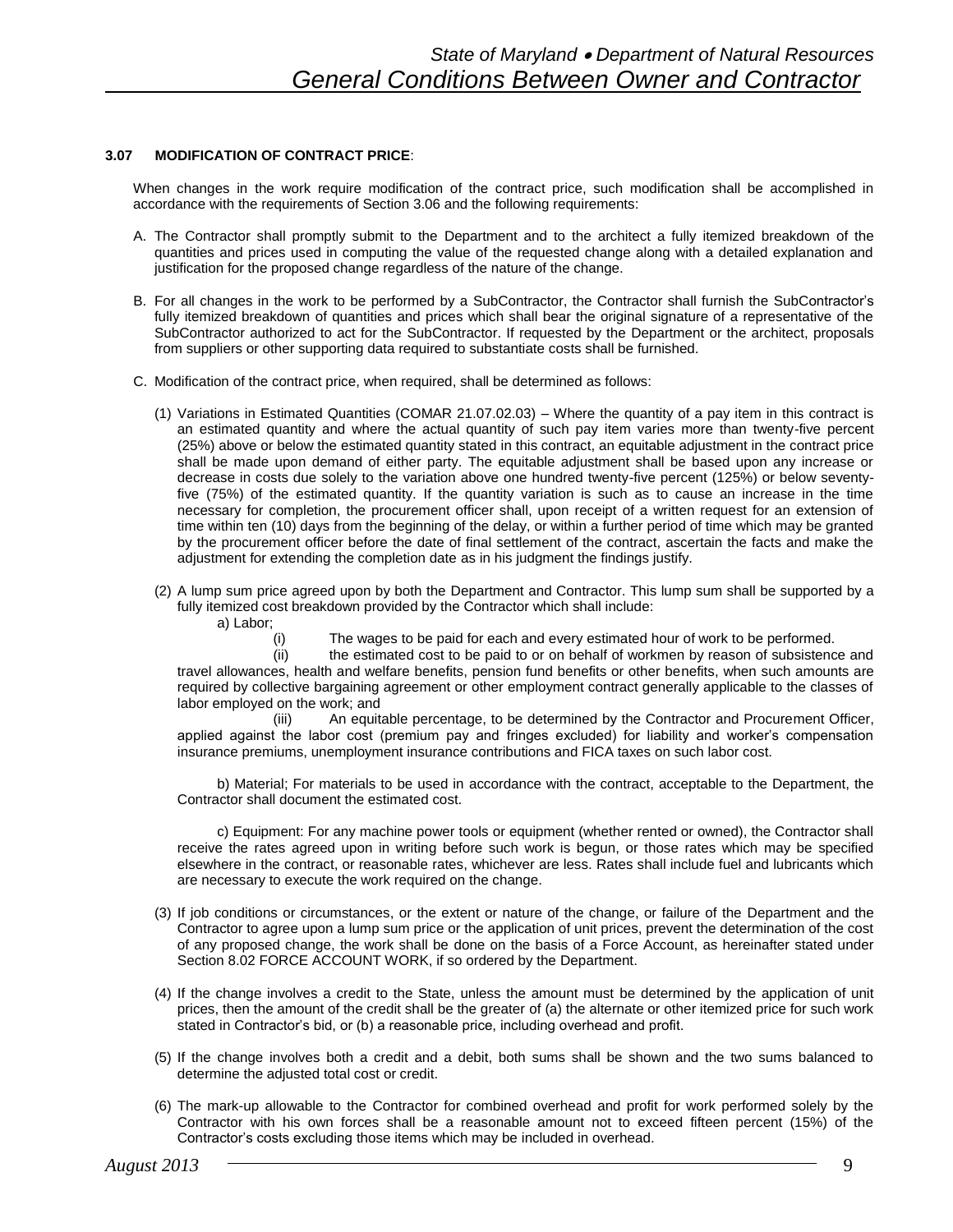(7) (a) The mark-up allowable to a SubContractor for overhead and profit for work performed solely with his own forces shall be a reasonable amount not to exceed ten percent (10%) for the SubContractor's overhead and five percent *(5%)* for the SubContractor's profit, based upon the SubContractor's costs of labor, materials, and equipment.

(b) For work performed by a SubContractor solely with his own forces, the Contractor is entitled to a reasonable mark-up for combined overhead and profit, not to exceed five percent *(5%)* of the cost of the SubContractor's materials, equipment, and labor.

- (8) The cost of Supervisory Personnel may be added only when the modification makes necessary the hiring of additional supervisory personnel or makes necessary their employment for time additional to that required by the contract.
- (9) If the Contractor and the Department cannot agree as to the extent the contract time shall be increased for extra work or the extent the contract time shall be reduced for work omitted by the State, the increase or decrease, as the case may be, shall be determined by the Procurement Officer based on the impact of the change, if any, on the as-built critical path for completion of the work, whether or not the CPM schedule is used.
- D. The allowable percentages of cost for overhead and profit as provided in 3.07C(6) and (7), 7.06P(3), and 8.02A, and all other applicable provisions of the contract, are deemed to include but not be limited to all costs and expenses of the following kinds: project management, supervision and coordination; job supervision and field office expenses required by the contract; expenses for supervisors, superintendents, managers, timekeepers, clerks and watchmen; cost of correspondence of any kind; insurance not specifically mentioned herein; all expenses in connection with the maintenance and operation of the field office, use of small tools (for purpose of definition, equipment with a new cost of \$500 or less will be considered "small tools"), costs of vehicles generally used for transporting workmen, materials, tools or equipment to job location, and other incidental costs; and all expenses of maintenance or operation of Contractor's regularly established principal office, branch office, and similar facilities, and all other costs and expenses customarily classified as overhead.
- E. Contractor's entitlement to compensation or additional time for delays for which the State is responsible or for which an extension is due the Contractor is also subject to Sections 3.06 and 7.06.
- F. No allowance shall be made to the Contractor for loss of anticipated profits on account of changes in the work.
- G. Execution of a written change order by Contractor, or failure of the Contractor to dispute the terms of a written order of the Procurement Officer strictly in accordance with contract requirements, shall be binding and conclusive and shall operate as an accord and satisfaction as to (a) all compensation payable to Contractor for the work associated with the change order, and (b) Contractor's right to an extension of the contract completion time. Contractor may not execute or accept a change order subject to any conditions or reservation of rights or claims which have not been agreed to in writing the Procurement Officer. Any attempt by the Contractor to impose such conditions or reservations shall not be binding on the State. Contractor's sole remedy for disputing the terms of an order by the Procurement Officer or for making a claim is to strictly follow the procedures stated in this Section 3.07 and Sections 3.06 and 6.13.
- H. Whenever the Contractor is entitled to an increase in the contract price, the amount of the increase shall not include any amount for increased costs or premiums of bonds unless: (1) DNR requires an increase in the amount of the penal sum of the bond or bonds, (2) the Contractor actually incurs such cost, (3) the surety actually increases the penal sum of the bonds, and (4) DNR receives proof in satisfactory form that the surety has increased the penal sum of the bonds.
- I. The contract is subject to all applicable provisions of COMAR 21.05.03.04 (Negotiated Overhead Rates) and 21.05.03.05 (Price Negotiation Policies and Techniques).

#### **3.08 UNAUTHORIZED WORK**:

The Contractor shall not be paid for any work outside the scope of the contract not authorized in writing by the Procurement Officer.

# **SECTION 4- CONTROL OF THE WORK**:

#### **4.01 INTERPRETATION OF THE CONTRACT DOCUMENTS -- AUTHORITY OF THE ARCHITECT:**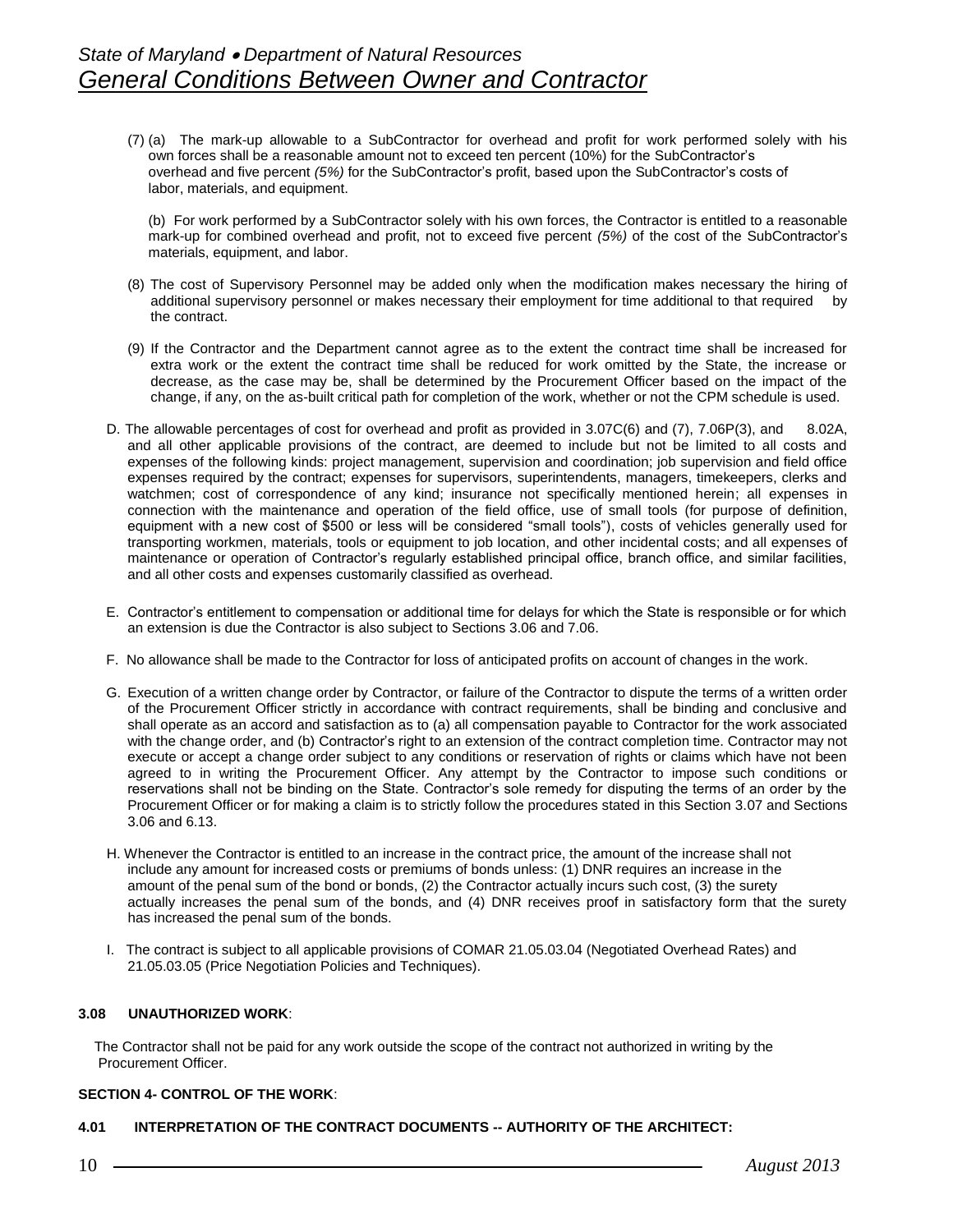- A. The Procurement Officer shall be the final interpreter of the contract documents. He will furnish with reasonable promptness, through DNR or the architect, such clarifications as he may deem necessary for the proper execution of the work. Clarifications issued by the architect shall be consistent with the intent of the contract documents and, when in special instances the architect is authorized by the Department so to act, the architect has authority to stop work whenever such stoppage may be necessary to ensure the proper execution of the contract.
- B. Except as otherwise expressly provided in the contract documents, all decisions of the architect are subject to approval by the Department. The architect has no authority to waive or change the requirements of the contract documents except as provided in Section 3.07C(11) above.

# **4.02 CONFORMITY WITH CONTRACT REQUIREMENTS**:

- A. All work performed and all materials furnished shall he in conformity with the contract requirements.
- B. In the event the Department finds the materials, or the finished product in which the materials are used or the work performed are not in complete conformity with the contract requirements and have resulted in an inferior or unsatisfactory product, the work or materials shall be removed and replaced or otherwise corrected by and at the expense of the Contractor.
- C. In the event the Department finds the materials or the finished product in which the materials are used are not in complete conformity with the contract requirements, but have resulted in a satisfactory product, it shall then make a determination if the work shall be accepted. In this event, the Procurement Officer will document the basis of acceptance by a Change Order which will provide for an appropriate adjustment, if any, in the contract price.

#### **4.03 ADJACENT WORK**:

The State shall have the right, at any time, to contract for and/or perform other work on, near, over or under the work covered by this contract. In addition, other work may be performed under the jurisdiction of another State agency. The Contractor shall cooperate fully with such other Contractors and carefully fit his own work to such other work as may be directed by the Department.

#### **4.04 CONTROL BY THE CONTRACTOR**:

The Contractor shall constantly maintain efficient supervision of the work, using his best skill and coordinating ability. He shall carefully study and compare all drawings, specifications and other instructions and check them against conditions existing or being constructed on the project. He shall at once report to the Department any error, inconsistency or omission which he may discover.

#### **4.05 COOPERATION WITH UTILITIES**:

- A. It is understood and agreed that the Contractor has considered in his bid all of the permanent and temporary utility appurtenances in their present or relocated positions and that no additional compensation will be allowed for normal delays, inconvenience, or damage sustained by him due to any interference from the said utility appurtenances, the operation of moving them, the making of new connections thereto if required by the contract documents, or by other requirements of the utility company.
- B. The Contractor shall have responsibility for notifying all affected utility companies prior to performing any work on their utilities and shall cooperate with them in achieving the desired results. All damage to utility facilities caused by the Contractor's operations shall be the responsibility of the Contractor.
- C. At points where the Contractor's operations are adjacent to properties of railway, telegraph, telephone, water and power companies, or are adjacent to other property, damage to which might result in expense, loss or inconvenience, work shall not be commenced until all arrangements necessary for the protection thereof have been made by the Contractor.
- D. The Contractor shall cooperate with the owners of any underground or overhead utility lines in their removal and rearrangement operations in order that these operations may progress in a reasonable manner, that duplication or rearrangement work may be reduced to a minimum and that services rendered by those parties will not be unnecessarily interrupted.
- E. In the event of interruption to utility services as a result of accidental breakage or as a result of being exposed or unsupported, the Contractor shall promptly notify the proper authority and shall cooperate with the said authority in the restoration of service. No work shall be undertaken around fire hydrants until provisions for continued service have been approved by the local fire authority.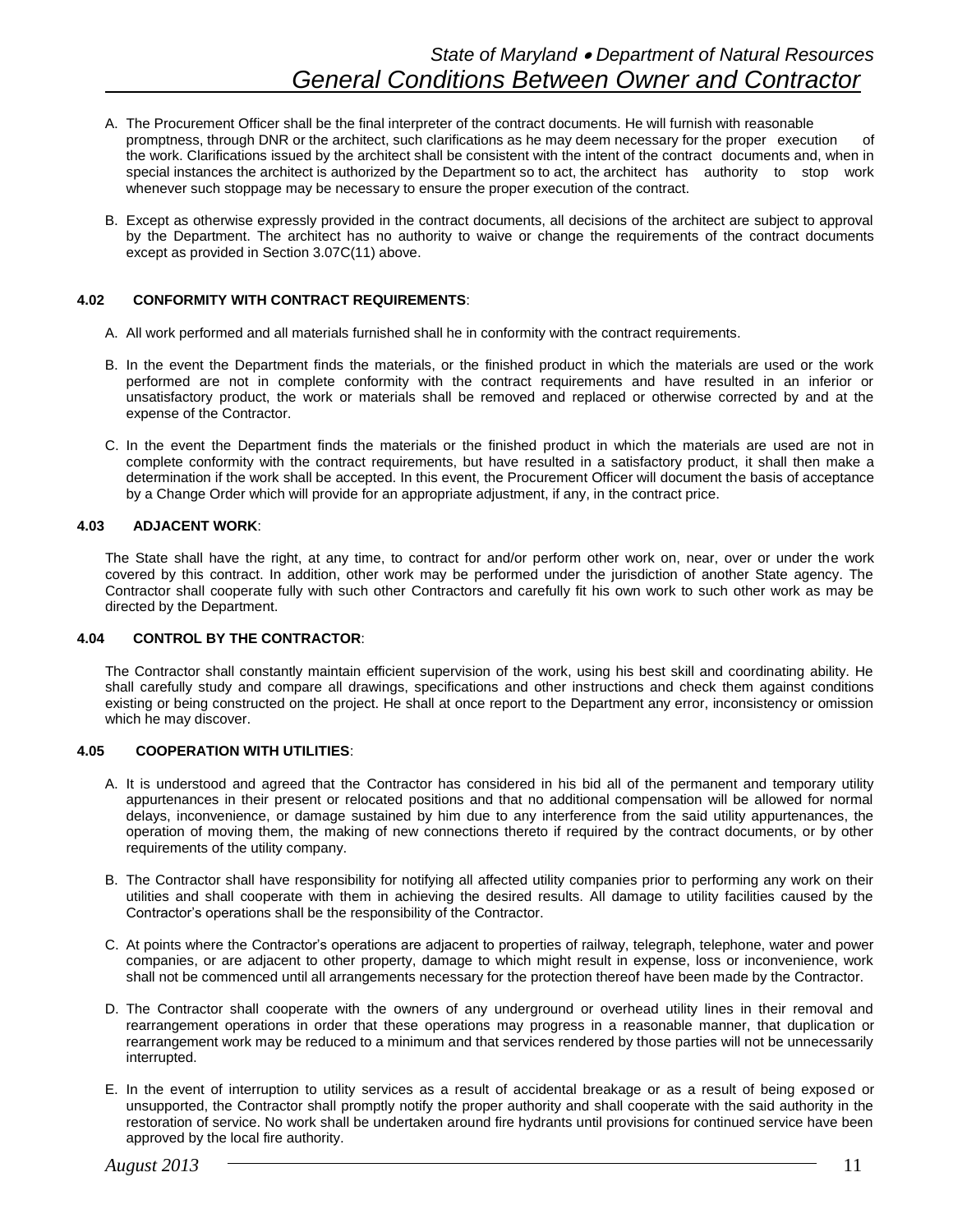# **4.06 INSPECTIONS, TESTS, STATE INSPECTORS**:

- A. As used in this section and elsewhere wherever the context calls for it, "inspection" includes testing and/or approval of work.
- B. The Contractor shall, at his expense, maintain an adequate inspection system and perform, or cause to be performed, such inspections as are required by the contract (such as an electrical inspection from an independent (non-governmental) electrical inspection agency approved or licensed as required under the contract. The Contractor must make application for the inspection, coordinate same, and pay the required inspection fees. The independent electrical inspection agencies are not considered local authorities – see General Conditions Section 8.01E(2)(b)) or as otherwise will ensure that the work conforms to contract requirements. The Contractor shall maintain complete records of inspections and shall give the Department copies of these records as they are made. All work shall be conducted under the general direction of the Department and is subject to State inspection at all places and at all reasonable times to ensure strict compliance with the contract.
- C. If the contract, or any applicable laws, ordinances, regulations, or order of any public authority or agency having jurisdiction require any work to be specially inspected, tested or approved, the Contractor shall give the Department, the architect, and any other public authority or agency which must be present or which otherwise should be notified, timely notice (at least 14 calendar days) of readiness for inspection and, if the inspection is by an authority or agency other than the Department, the date of the inspection.
- D. The State may charge the Contractor any additional cost of inspection when work is not ready at the time specified by Contractor, or when prior rejection makes reinspection necessary.
- E. All work, including fabrication and source of supply, is subject to inspection by the architect, the State, and the State inspector. Inspectors for the State are not authorized to revoke, alter, or waive any requirements of the contract. Inspectors are authorized to call the attention of the Contractor to any failure of the work to conform to the contract, including but not limited to the existence of unsafe conditions, inadequate safeguards and exits, and nuisances. Inspectors are authorized to suspend the work or any portion of the work, at no additional charge to the State, until resolution of issues concerning compliance with contract requirements.
- F. Inspections by the State or the architect are for the sole benefit of the State. Inspections by the State or the architect, or the presence or absence of a State inspector or the architect at any inspection, or the failure of the State inspector or the architect to report any deviation by the Contractor from contract requirements shall not: (1) relieve the Contractor of responsibility for adequate quality control measures, compliance with contract requirements, or damage to or loss of material; (2) constitute or imply acceptance of any work; or (3) affect the continuing rights of the State to hold Contractor responsible for failure to meet contract requirements.
- G. If the State determines that any work requires special inspection not required by the contract, the Department may direct the Contractor to obtain such inspection and the Contractor shall do so. If the inspection reveals a failure of the work to comply with contract requirements, Contractor shall bear all costs of the inspection, including any additional compensation paid or payable to the architect and any other costs incurred by the State. In all other cases, the Department shall bear such costs and an equitable adjustment shall be made to the contract price.
- H. Required certificates or other documentation of inspection shall be obtained by the Contractor and promptly delivered by him to the architect, DNR, and any other public authority or agency entitled thereto.

# **4.07 REMOVAL OF DEFECTIVE WORK**:

- A. All work and materials which do not conform to the requirements of the contract will be considered unacceptable.
- B. Any unacceptable or defective work, whether the result of poor workmanship, use of defective materials, damage through carelessness, design error or omission by the Contractor or his SubContractors and suppliers at any tier, or any other cause attributable to the Contractor or his SubContractors or suppliers at any tier, shall be promptly removed and replaced by work and materials which shall conform to the contract requirements or shall be remedied otherwise in an acceptable manner authorized by the Department.
- C. Upon failure of the Contractor to comply promptly with the provisions of this section, the Department shall have authority to cause defective or unacceptable work to be remedied or removed and replaced and unauthorized work to be removed at the Contractor's expense.
- D. Any time lost by the Contractor for correction of work not in accordance with the contract shall be made up by the Contractor at his expense.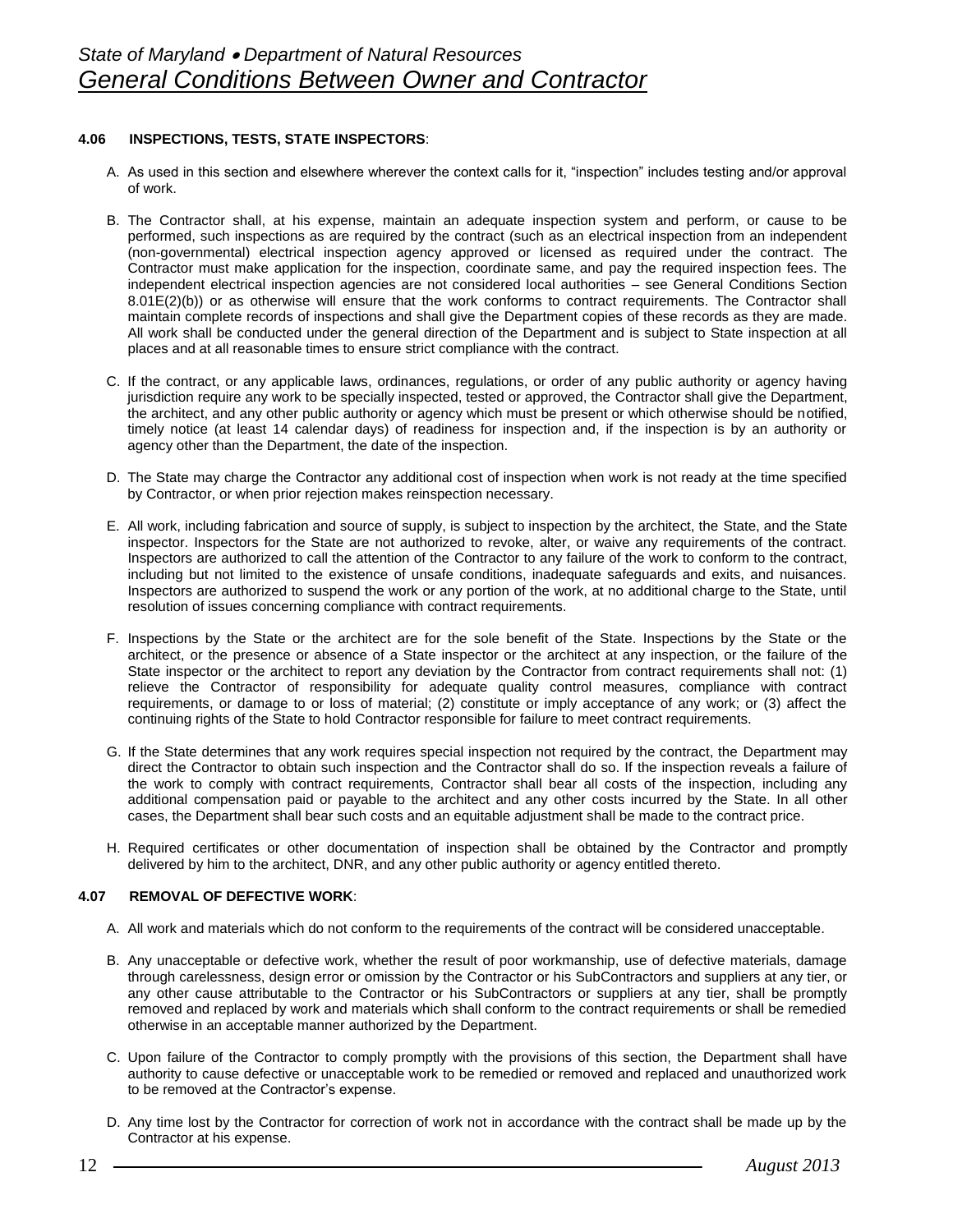# **4.08 MAINTENANCE OF WORK DURING CONSTRUCTION**:

- A. The Contractor shall maintain the work during construction and until Substantial Completion. This maintenance shall be continuous and effective, prosecuted with adequate equipment and forces to the end that all parts of the work be kept in satisfactory condition at all times and protected from damage of any kind from external sources.
- B. Particular attention shall be given to drainage, both permanent and temporary. The Contractor shall use all reasonable precautionary measures to avoid damage or loss that might result from accumulations and concentrations of drainage water, and material carried by such waters and such drainage shall be diverted or dispensed when necessary to prevent damage to excavation, embankments, surfaces, structures or property. Suitable measures shall be taken by the Contractor to prevent the erosion of soil in all construction areas where the existing ground cover has been removed. Such measures shall be in compliance with the requirements of any governmental entity having jurisdiction.
- C. All cost of maintenance work during construction and until Substantial Completion shall be included in the base bid and the Contractor will not be paid any additional amount for such work.
- D. In the event that the Contractor's work is halted by the State under the provisions of the contract, the Contractor shall maintain the entire project as provided herein and provide such ingress and egress for local residents or tenants adjacent to the project site, for tenants of the project site, and for the general public as may be necessary during the period of suspended work or until the Contractor has been declared in default.
- E. On projects where traffic flow is maintained, the Contractor shall be responsible for repair and restoration of all traffic damage to the Work, either partially or totally completed, until such time as the Work is accepted by the State.

#### **4.09 FAILURE TO MAINTAIN ENTIRE PROJECT**:

Failure on the part of the Contractor, at any time, to comply with the provisions of Section 4.08 may result in the State notifying the Contractor to comply with the required maintenance provisions. In the event that the Contractor fails to remedy unsatisfactory maintenance promptly after receipt of such notice, the Department may immediately proceed to maintain the project and the entire cost of this maintenance will be charged against the Contractor.

# **4.10 STATE'S RIGHT TO DO WORK**:

If the Contractor fails to prosecute the work properly or diligently or fails to perform any provision of the contract, the State may make good such deficiencies at the Contractor's expense or terminate the contract for default under Sections 7.07 and/or 7.08, or both.

#### **4.11 PROGRESS MEETINGS--SCHEDULING MEETINGS**:

#### A. **General**.

The Contractor and his major SubContractors shall hold and attend progress meetings with the State and the architect (unless the architect's absence is excused by the Department) at the site at least monthly. The Department may require progress meetings to be held more frequently at no additional cost to the State. Minutes of progress meetings shall be prepared and circulated by the architect.

#### B. **Subcontractor Progress Meetings**.

The State and the architect must receive timely prior written notice of all progress meetings between the Contractor and its SubContractors or suppliers at any tier. The State and the architect may attend all such meetings. Contractor must keep minutes of all such meetings and must promptly provide DNR and the architect with copies of the minutes.

#### C. **Scheduling Meetings**.

See Section 7.06T.

# **SECTION 5- MATERIALS**

# **5.01 GENERAL**:

A. All materials shall meet all quality requirements of the contract. In order to expedite the inspection and testing of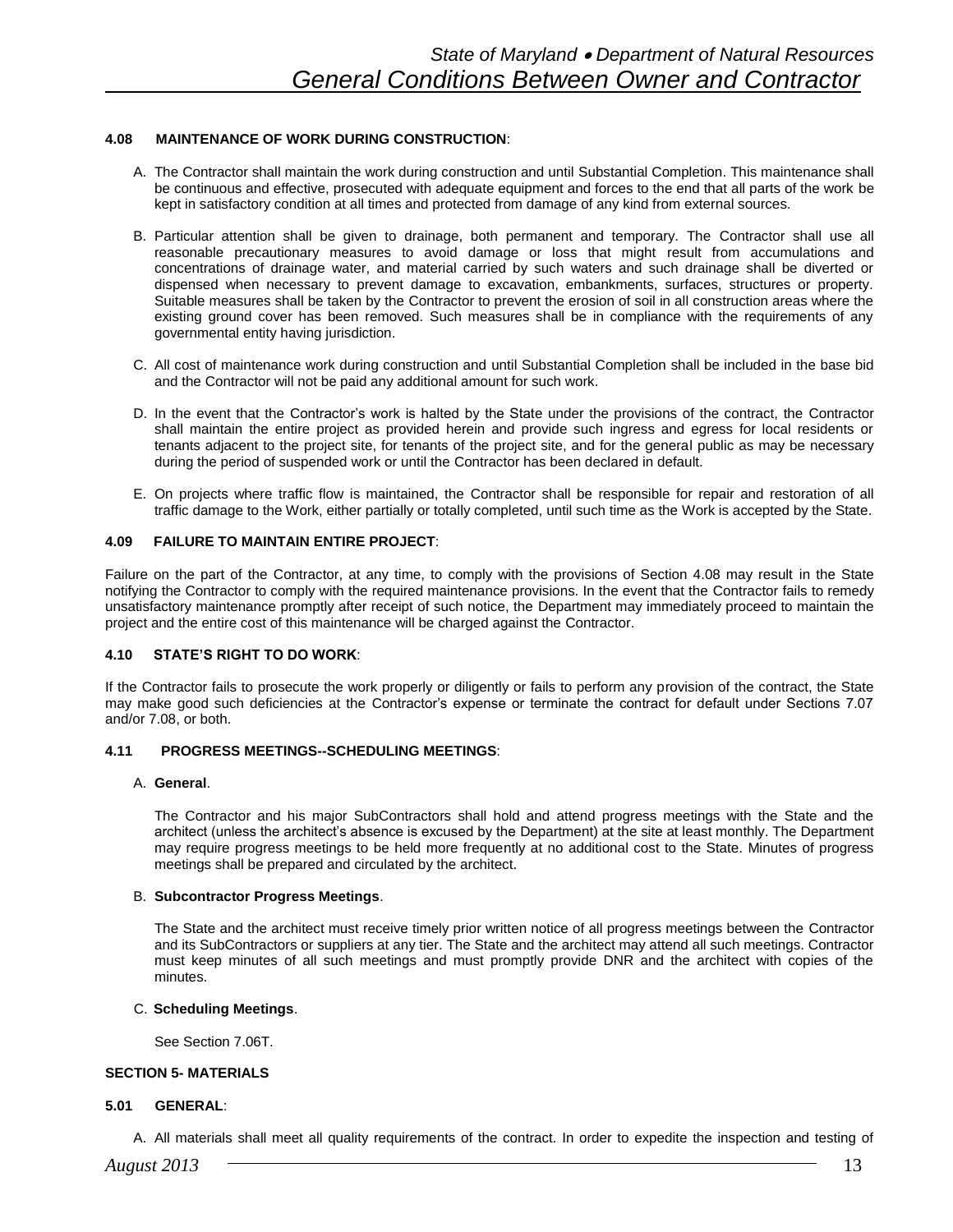materials, the Contractor shall notify the architect in writing, as soon as possible after execution of the contract by the Department, of the sources from which he proposes to obtain all materials requiring approval, testing, inspection, or certification prior to incorporation into the work.

- B. Materials include all: equipment; parts; products; methods of construction or of performing the work which may be the subject of a patent, copyright or other right or restriction governing its use; and processed and unprocessed natural substances required for completion of the contract. The Contractor, in accepting the contract, is assumed to be thoroughly familiar with the materials required and their limitation as to use and requirements for connection, setting, maintenance and operation. Whenever an article or material or equipment is specified and a fastening, furring, connection (including utility connections), access hole, flashing closure piece, bed or accessory is normally considered essential to its installation in good quality construction, such shall be included as if fully specified. Nothing in these specifications shall be interpreted as authorizing any work in any manner contrary to applicable laws, codes or regulations.
- C. **Approval**. All materials are subject to the architect's approval as to conformity with the specifications, quality, design, color, etc. No work for which approval is necessary shall be used until written approval is given by the architect. Approval of a subcontractor or supplier as such does not constitute approval of a material which is other than that included in the specifications. See also Sections 2.021 and 5.03.
- D. **New Materials**. Unless otherwise specified, all materials shall be new. Old or used materials must not be used as substitutes for new, regardless of condition or repair, unless approved in writing by the Department.
- E. **Quality**. Unless otherwise specified, all materials shall be of the best quality of the respective kinds.
- F. **Samples**. The Contractor shall furnish for approval all samples as directed and materials used shall be the approved samples.
- G. **Proof of Quality**. The Contractor shall, if requested, furnish satisfactory evidence as to the kind and quality of materials either before or after installation. He shall pay for any tests or inspections called for in the specifications and such tests as may be deemed necessary for "substitutions," as set forth in Section 5.03 of these General Conditions.
- H. **Standard Specifications**. When no specification or code is cited or otherwise applicable and the quality, processing, composition or method of installation of an item is only generally referred to, then:
	- (1) For items not otherwise specified below, the applicable specification shall be the latest edition of the applicable American Society for Testing Materials specification.
	- (2) For items generally considered as plumbing and those items requiring plumbing connections, the applicable specification shall be the applicable portions of the latest edition of the State plumbing code.
	- (3) For items generally considered as heating, refrigerating, air-conditioning or ventilation, the applicable specifications shall be the applicable portions of the latest edition of the A.S.H.R.A.E. Handbook published by the American Society of Heating, Refrigerating and Air-Conditioning Engineers, Inc.
	- (4) For items generally considered as electrical, the applicable specifications shall be the applicable provisions of the latest edition of the International Building Code and the National Electric Code.
	- (5) For items generally considered as fire protection, the applicable specifications shall be the applicable sections of the latest edition of the State Fire Prevention Code and the National Fire Protection Association Code.

#### **5.02 STORAGE AND HANDLING OF MATERIALS**:

- A. Materials shall be stored so as to assure the preservation of their quality and acceptability for the work. Stored materials, even though approved before storage, may again be inspected prior to their use in the work. Stored materials shall be located so as to facilitate their prompt inspection. Approved portions of the project site may be used for storage purposes and for the placing of the Contractor's plant and equipment. At completion of the project such storage areas must be restored to their original condition by the Contractor at his expense.
- B. All mechanical and/or electrical equipment delivered to the job site shall be stored on pedestals, above ground and under roof or other approved covering. All enclosures for equipment shall be weatherproof. Any motors, which are not totally enclosed, and dry type transformers that are involved in the work, shall be stored in a heated area with a minimum temperature of fifty degrees Fahrenheit (50º F). All valves shall be stored under roof on wood pedestals, above ground. All insulation shall be stored under roof or in trailers, adequately protected from the weather. The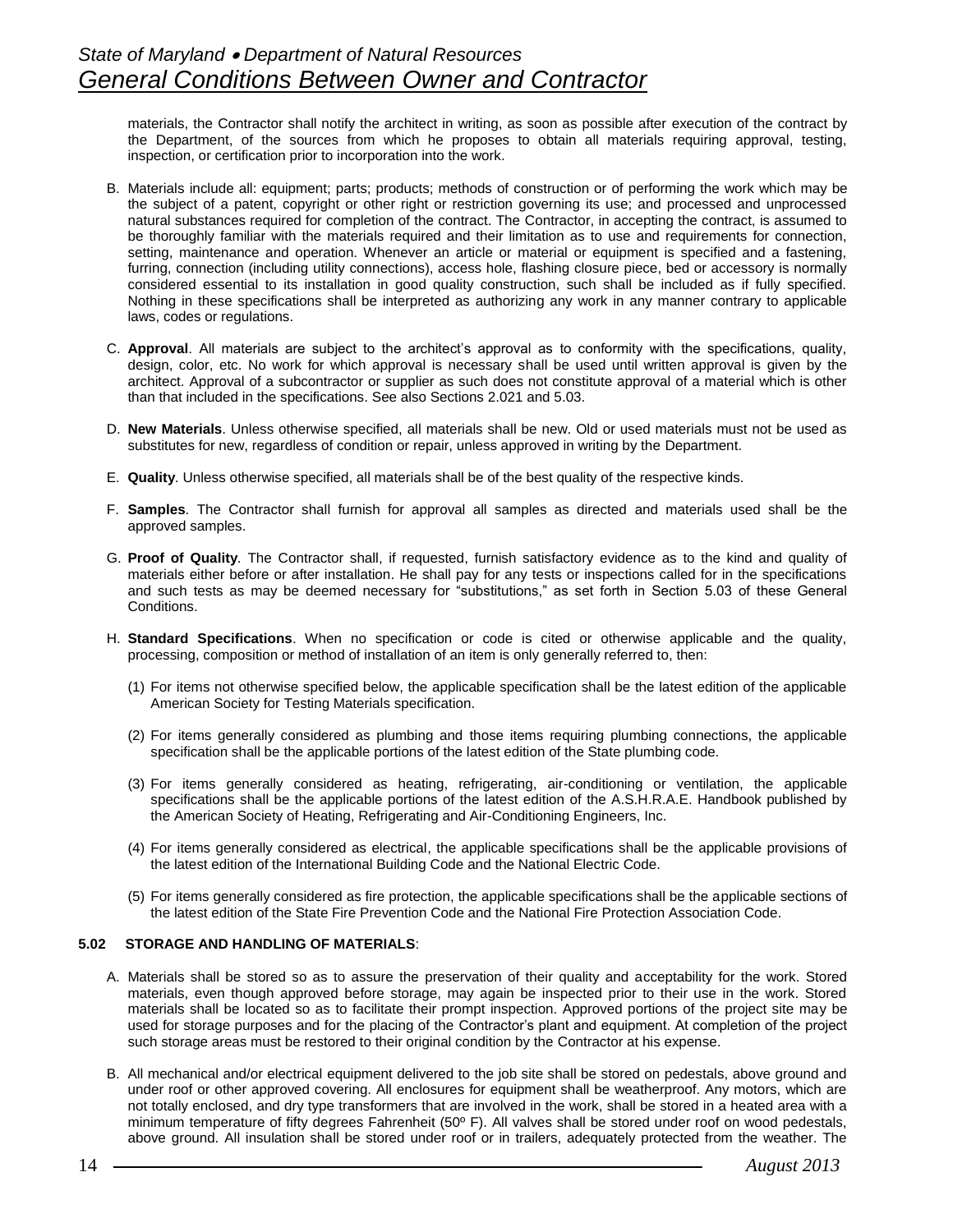Contractor shall follow all written instructions and recommendations of the manufacturer and all requirements of the architect on oiling, protection and maintenance of equipment during storage. It shall be solely the Contractor's responsibility to safely store and care for all equipment and materials. Materials not properly stored prior to installation shall not be considered for payment.

- C. Materials shall be handled in such a manner as to preserve their quality and acceptability for the work.
- D. Contractor shall confine his tools and equipment and the storage of materials to the area delineated in the contract documents as the "Limit of Contract."
- E. Contractor shall not load or permit any part of a structure to be loaded with a weight that will endanger the safety of the structure or any part thereof

#### F. **Explosives**.

- (1) Explosives shall not be stored upon any property belonging to the State.
- (2) Should the Contractor desire to use explosives on any project he shall first receive written approval of DNR and obtain all permits required by law, at the Contractor's expense. The approval will stipulate the time, place and quantity to be used and manner of use.
- (3) The Contractor assumes all responsibility for injury to persons or property which may result from the use or transportation of explosives, as well as complying with any and all applicable statutes, ordinances, regulations and restrictions in relation to the use of explosives.

#### G. **Paints**.

- (1) Oil base paints and flammable liquids shall not be stored in large quantities on the project. Containers shall be limited to five gallon size. Any liquid with a flash point of less than one hundred (100) degrees Fahrenheit shall be contained in safety cans, UL approved. Liquid with a higher flash point shall be stored in rigid cans.
- (2) Oily rags, waste, etc., must be removed from the work site at the close of each working day.

#### **5.03 SUBSTITUTIONS**:

- A. Should the Contractor desire to substitute another material for one or more specified by name, he shall apply in writing for such permission and state the credit or extra involved with the use of such material.
- B. The Contractor shall not submit for approval materials other than those specified without a clear, express, written statement that such a substitution is proposed. Approval in any form or by any means of a substitute material by the architect or anyone else, when the Contractor has not so designated such material as a "substitute," shall not be binding on the State nor release the Contractor from any obligations of his contract, unless the Department, in writing, expressly acknowledges the proposed substitution and approves it. See also Sections 2.021 and 5.01C.

# **5.04 APPROVED EQUALS**:

- A. The terms "or equal," "equal," and "approved equal" are used as synonyms throughout the specifications. They are implied in reference to all manufacturers or products named in the specifications unless otherwise stated. The Department is the final judge as to equality. The Department does not represent or warrant under any circumstances that there exists an equal to any item specified or that an equal is readily available, even if the words "or equal" are used in the specifications.
- B. When several products or manufacturers are named in the specifications as acceptable for the same purpose or use, the Contractor may select any of those so named. However, all of the units of a given type required for and used in the project must be the same in material and manufacture.

# **5.05 BUY AMERICAN STEEL**:

The Contractor must comply with the requirements of the Maryland Buy American Steel Act, Title 17, Subtitle 3 of SF&P and COMAR 21.11.02, which are incorporated into and made a part of the contract.

# **SECTION 6- LEGAL RELATIONS AND RESPONSIBILITIES**: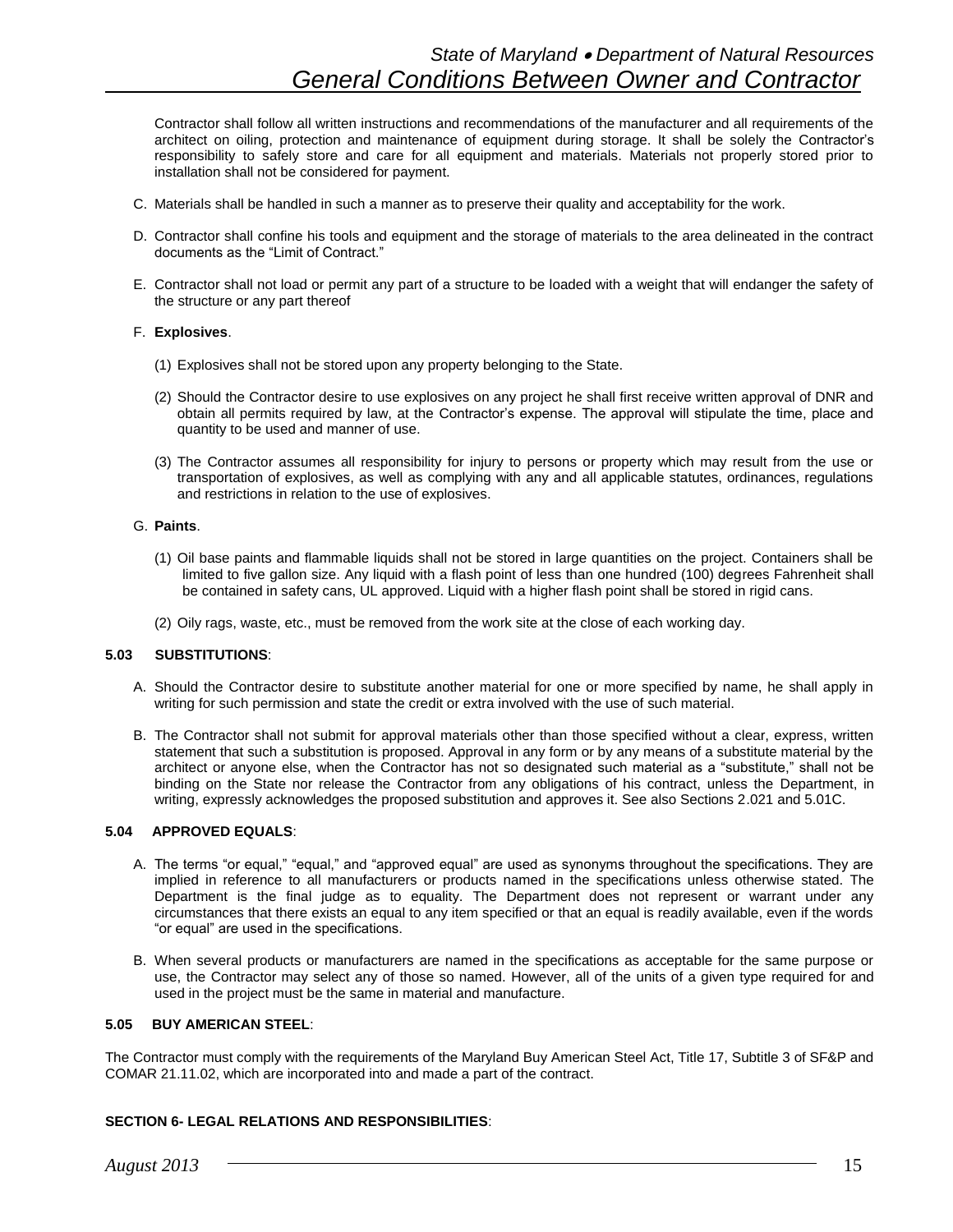# **6.01 LAWS TO BE OBSERVED**:

- A. The Contractor shall keep fully informed of all Federal, State, and local laws, ordinances, rules and regulations and all orders and decrees of bodies or tribunals having any jurisdiction or authority, which in any manner affect those engaged or employed on the work, or which in any way affect the conduct of the work. He shall at all times observe and comply with all such laws, rules, ordinances, regulations, orders and decrees; he shall protect and indemnify the State and its representatives against any such claim or liability arising from or based on the violation of any law, ordinance, regulation, order, or decree, whether by himself or his employees, SubContractors or suppliers at any tier. Whenever the contract documents require the Contractor to comply with provisions of Federal, State, or local laws, regulations, ordinances or codes, Contractor must comply whether such laws, regulations, ordinances or codes are expressly incorporated into the contract or not.
- B. The Contractor must comply with the provisions of the Workers' Compensation Act and Federal, State and local laws relating to hours of labor.
- C. The provisions of this contract shall be governed by the laws of the State of Maryland.
- D. If the Contractor observes that the contract documents are at variance with any applicable law, ordinance or regulation, he shall promptly notify the Procurement Officer and the architect, and, except as provided in subsection E, any necessary changes shall be adjusted as provided in the contract for changes in the work. If the Contractor performs any work knowing it to be contrary to such laws, ordinances, rules and regulations, and without such notice, he shall bear all costs arising therefrom.
- E. The State is not responsible for the actions, orders or interpretations of Federal, county, municipal, or other local officials or representatives respecting the application to the work of Federal, State, or local laws, ordinances, regulations or codes. Contractor shall not be entitled to additional compensation for unanticipated costs of complying with any such actions, orders or interpretations.
- F. Compliance with Laws (COMAR 21.07.01/22)-the Contractor hereby represents and warrants that:
	- (1) It is qualified to do business in the State of Maryland and that it will take such action as, from time to time hereafter, may be necessary to remain so qualified;
	- (2) It is not in arrears with respect to the payment of any monies due and owing the State of Maryland, or any department or unit thereof, including but not limited to the payment of taxes and employee benefits, and that it shall not become so in arreas during the term of this Contract;
	- (3) It shall comply with all Federal, State, and local laws, regulations, and ordinances applicable to its activities and obligations under this Contract; and
	- (4) It shall obtain, at its expense, all licenses, permits, insurance, and governmental approvals, if any, necessary to the performance of its obligations under this Contract.

# **6.02 PERMITS AND LICENSES**:

- A. When required by law or the contract, the State or its authorized representative will file with the appropriate local authority, drawings and specifications and any pertinent data reasonably proper for their information. The Contractor will be required to pay all necessary fees to local authorities for inspection or for the privilege or right to execute the work as called for in the contract documents and he shall include the cost of said fees in his base bid. The State shall not be responsible for the actions or interpretations of county, municipal, or other local agencies or officials respecting the application of Federal, State or local laws, rules, ordinances, regulations, codes, or policies to the work.
- B. The Contractor must be licensed as required by Title 17, Subtitle 6 or Title 8 of the Business Regulation Article, Annotated Code of Maryland, and must be qualified by submission and approval of a Contractor's Qualification Questionnaire to the Department.

# **6.03 PATENTS, COPYRIGHTS, TRADE SECRETS, AND PROTECTED MATTER**:

A. The Contractor assumes the risk that any materials, equipment, processes, or other items required under the contract or furnished by the Contractor (including the CPM software furnished to the Department under Section 7.06J(2)(1) are subject to any patent, copyright, trademark, trade secret or other property right of another. The Contractor shall pay for all royalties and license fees and shall obtain all necessary licenses or permits to permit use of any such item by the State. Contractor shall defend all suits or claims of infringement of any patent, copyright,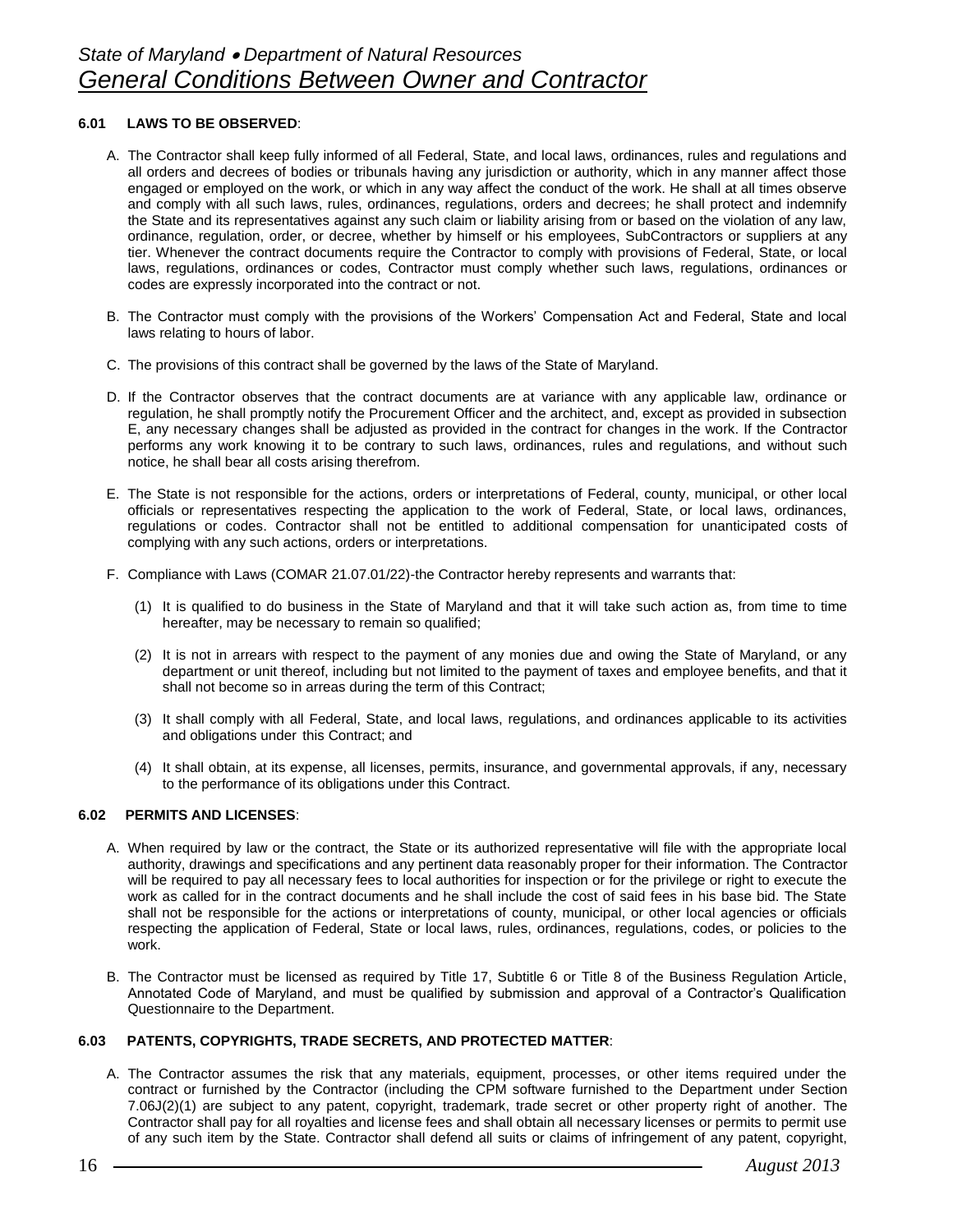trademark, trade secret or other property right of another and shall save the State harmless from loss or expense on account thereof.

B. When an item specified by the State or furnished by the Contractor infringes or is alleged to infringe any patent, copyright, trademark, trade secret or other property right of another, the Contractor will, at his option, and at no additional cost to the State, (1) procure for the State the right to use the item; (2) replace the item with an approved, non-infringing equal; or (3) modify the item so it becomes non-infringing and performs substantially the same as the original item.

# **6.04 LAND, AIR AND WATER POLLUTION, AND EROSION CONTROL**:

- A. The Contractor shall incorporate all permanent erosion control features into the work at the earliest practicable time and shall maintain them in proper condition during the course of the contract. Temporary pollution control measures will be used to correct conditions that develop during construction that were not foreseen during design, that are needed prior to installation of permanent pollution control features, or that are needed temporarily to control erosion that develops during normal construction practices, but are not associated with permanent control features on the project.
- B. Temporary pollution control may include measures outside the project site where such work is necessary as a direct result of project construction. The Department shall be kept advised of all such off-site control measures taken by the Contractor. This shall not relieve the Contractor of responsibility for such work.
- C. The Contractor must submit evidence to the Department that the governing Federal, State and local air pollution criteria will be and were met. This evidence and related documents will be retained by the Department for on-site examination.
- D. If the performance of all or any part of the work is suspended, delayed, or interrupted due to an order of a court of competent jurisdiction as a result of environmental litigation, as defined below, or by the order of any State or Federal agency or official enforcing applicable laws, such suspension, delay, or interruption shall be considered as if ordered by the Procurement Officer under Section 7.09, Suspension of the Work. If it is determined that the suspension, delay, or interruption is due wholly or in part to acts or omissions of the Contractor in breach or violation of the terms of this contract or acts of the Contractor not required by this contract, Contractor shall be responsible for all additional costs and delays resulting from such acts or omissions.
- E. The term "environmental litigation," as used herein, means a lawsuit alleging that the work will have an adverse effect on the environment or that the State has not duly considered, either substantively or procedurally, the effect of the work on the environment.

# **6.05 INSURANCE REQUIREMENTS**:

- A. The contractor shall maintain in full force and effect liability insurance necessary to cover claims arising from the Contractor's operations under this Contract. The following types of insurance coverage shall be provided:
	- (1) Primary General Liability
	- (2) Umbrella Liability or Excess Liability
	- (3) Automobile Liability
	- (4) Worker's Compensation
	- (5) Builder's Risk
	- (6) Professional Design Errors & Omissions, if design services are provided by Contractor

Note: The Contract may require the Contractor to maintain other types of insurance.

- B. The insurance shall be kept in full force and effect until all work has been satisfactorily completed and accepted. Evidence of insurance shall be provided to the Department prior to the execution of the Contract by means of a Certificate of Insurance with copies of all endorsements attached or by certified copy of the complete policy with all endorsements. Failure to obtain or to maintain the required insurance or to submit the required proof of insurance shall be grounds for termination of the contract for default. Exclusion endorsement copies shall be attached to the Certificate of Insurance. The Certificate of Insurance shall be accompanied by a document (a copy of State License or letter from insurer) which indicates that the agent signing the certificate is an authorized agent of the insurer.
- C. The Contractor shall not commence work under this Contract until all the insurance required under this Subsection has been obtained and approved by the Department, nor shall the Contractor allow any subcontractor to commence work on its subcontract until the insurance required of the subcontractor has been obtained by the subcontractor and approved by the Contractor. All SubContractors shall be required in the subcontract documents to carry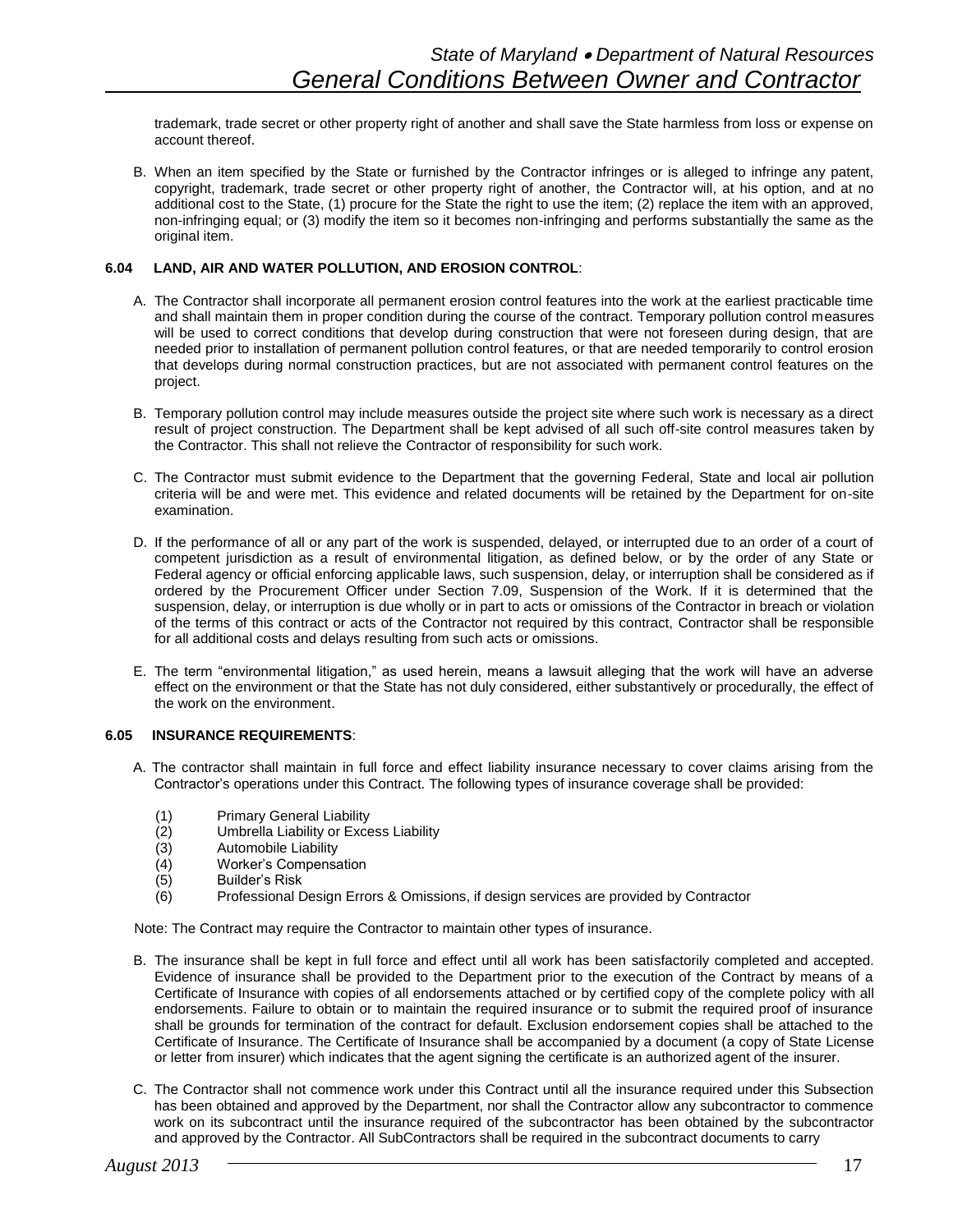insurance for the line items described in the subcontract. The Contractor shall be responsible to determining limits for subcontractors, and for enforcing insurance coverage requirements for its subcontractors.

- D. All insurance policies required by this Subsection or elsewhere in the Contract Documents shall be written on forms (including the actual wording of the policies and all endorsements) acceptable to the Department and with insurance companies that hold a current A.M. Best rating of A and that are duly licensed to transact the prescribed coverages in the jurisdiction in which the work of the Contract is to be performed.
	- E. All insurance policies required by this Subsection or elsewhere in the Contract Documents shall be endorsed to state that the insurance carrier shall provide at lease sixty (60) days notice to the Department in the event of cancellation, non-renewal, or material change in the coverage, either by the insurance company or the Contractor.
	- F. The General Liability and Umbrella Liability/Excess Liability insurance policies required by this Subsection or elsewhere in the contract Documents shall include endorsements stating that the State and the Department and any other entities designated by the Department are additional insured's with respect to the liability arising out of or resulting from the operations and completed operations of the named insured under the Contract.
	- G. All insurance policies required by this Subsection or elsewhere in the Contract Documents shall contain endorsements stating that such coverage as is provided by the policies for the benefit of the additional insured is primary and other coverage maintained by additional insured (if any) shall be non-contributing with the coverage provided under the policies.
	- H. All insurance policies required by this Subsection or elsewhere in the Contract Documents shall contain waivers of subrogation in favor of the State and the Department and any other entity designated by the Department and shall provide that the bankruptcy or insolvency of the insured does not relieve the insurance company of its obligations under the policies.
	- I. In the event any party maintains insurance with limits exceeding the limits required hereunder, the Certificates of Insurance provided to the Department shall state the full extent of the coverage available to the parties. Such excess liability coverage will insure to the benfit of the parties in the event of loss in excess of the minimum insurance required herein.
	- J. If, during the term of the Contract, the Contractor fails to secure and maintain the required insurance, the Department shall have the right (without the obligation to do so) to secure the insurance in the amounts specified in the name of the Contractor, in which case, the Contractor shall pay all premiums, deductibles, selfinsured retentions or other amounts associated with the insurance and shall furnish all information that may be required in connection with the Department purchasing such insurance.
	- K. It is understood and agreed that the coverages and limits contained herein are the minimum requirements only. The Contractor is responsible for providing insurance coverage that meets the needs of the Contractor itself, its subcontractors, sub-consultants, employees, and others as obligated in the Contract Documents. All insurance policies shall contain at a minimum the following provisions:
		- (1) Primary General Liability Insurance
			- (a) Coverage The policy shall include provisions that offer protection against all risks and exposures, including without limitation:
				- (i) Premises and Operations Coverage
				- (ii) Products and Completed Operations Coverage
				- (iii) Blanket Contractual Liability Coverage, including any indemnity provisions
				- (iv) Broad Named Insured Endorsement
				- (v) Notice, Knowledge, and Unintentional Errors and omissions Coverage
				- (vi) Incidental Malpractice Coverage
				- (vii) Independent Contractors Coverage
				- (viii) Personal Injury Coverage
				- (ix) Broad Form Coverage for damage to property of the State, as well as other third parties resulting from the Contractor's Work
				- (x) Any aggregate limits apply on a "per project" basis
		- (b) Limits of Liability Minimum Limits of Liability dedicated to the Project of \$1,000,000 each occurrence and \$2,000,000 aggregate shall be provided.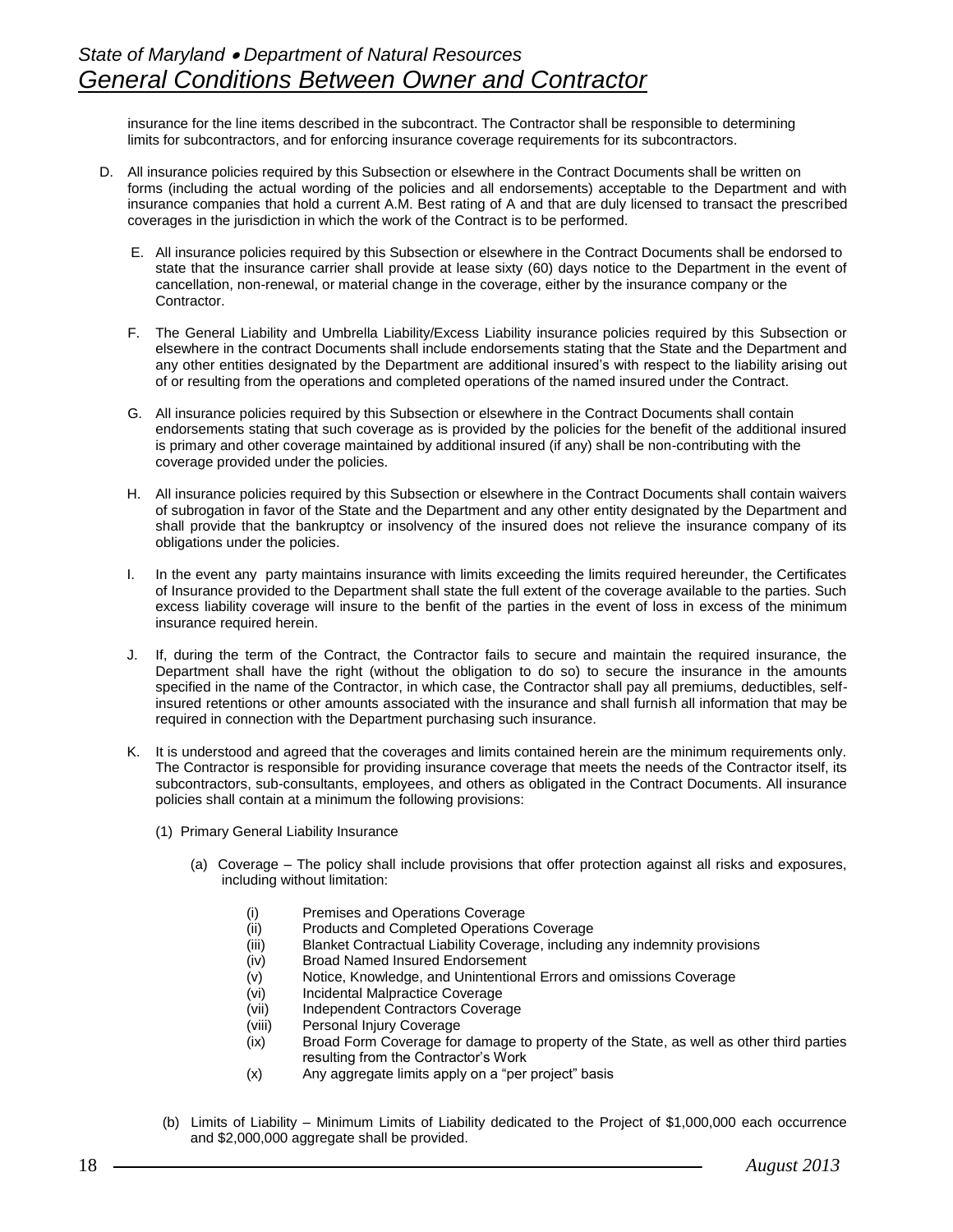- (c) Deductibles/Self-Insured Retentions The Contractor is responsible for payment of all deductibles or self-insured retentions and shall include and specifically identify in its bid any amounts that it expects to pay for deductible and/or self-insured retentions.
- (d) Status of the State as Additional Insured The Policy shall name the State and the Department and any other entities required by the Department as additional insured.
- (e) Term of Coverage The term of coverage shall be the full contract period. Contractor shall continue to name all additional insured for the entire Period.
- (f) Other Coverage Features The Primary General Liability Insurance Policy and all Umbrella Liability/Excess Liability Policies are also subject to the following requirements:
	- (i) All policies shall include a provision that no act or omission of the Contractor or any party acting under its direction will affect or limit the obligations of the insurance company in respect of any additional insured.
	- (ii) All policies shall delete any warranty stating that coverage is null and void (or words to that effect) if the Contractor does not comply with the most stringent regulations governing the work under the Contract.
	- (iii) All policies must provide that the insurance company has the duty to adjust a claim and provide a defense.
- (2) Umbrella Liability Insurance
	- (a) Coverage Coverage shall be at least as broad as the underlying primary commercial general liability policy.
	- (b) Limits of Liability Unless expressly modified by the Procurement Officer, Limits of Liability dedicated to the project in the amounts of \$5 million per occurrence and \$5 million aggregate shall be provided.
	- (c) Deductibles/Self-Insured Retentions The Contractor is responsible for payment of all deductibles or selfinsured retentions and shall include and specifically identify in its bid any amounts that is expects to pay for deductibles and/or self-insured retentions.
	- (d) Status of the State as Additional Insured The Policy shall name the State and the Department and any other entities required by the Department as additional insured.
- (3) Automobile Liability Insurance
	- (a) Coverage All vehicles used in conjunction with the Contract shall be insured.
	- (b) Limits of Liability Minimum Limits of Liability, primary to Umbrella Liability coverage described above, in the amounts of \$1 million per occurrence and \$1 million aggregate shall be provided.
	- (c) Deductibles/Self-Insured Retentions The Contractor is responsible for payment of all deductibles or selfinsured retentions and shall include and specifically identify in its bid any amounts that it expects to pay for deductibles and/or self-insured retentions.
- (4) Worker's Compensation
	- (a) Coverage Statutory Workers' Compensation as required by the State of Maryland.
	- (b) Limits of Liability Statutory.
- (5) Builder's Risk Insurance (and Installation Floater, if not included in Builder's Risk Coverage)
	- (a) Named Insured At a minimum the policy shall insure the Contractor, the State, the Department, and any other party with an insurable interest in the Project.
	- (b) Coverage- All risks of direct physical loss of or damage to the property (including without limitations perils of flood). Coverage shall be as broad as possible with respect to both covered property interests and covered locations. All covered locations shall be named, and shall include the contract number and project description. Coverage applies to all materials, supplies, and equipment that are consumed on or intended for specific installation in the Project while such materials, supplies, and equipment are located at the Project site. If the Builder's Risk Policy does not cover materials onsite that have not yet been installed, Contractor shall also provide an Installation Floater. Contractor shall comply with any requirements in the Policy for project reports by the Contractor to the insurance company. The Builder's Risk Policy shall be endorsed: (i) waiving the insurance company's rights of recovery under subrogation against all insureds and additional insured on the policy, (ii) to make the department a Loss Payee for all claims; and (iii) to delete any provisions that void coverage with respect to the Department for acts or missions of the Contractor or any other party.
	- (c) Limits of Liability Full replacement cost of the structure under construction, plus debris removal coverage and ordinance coverage for all risk perils, and cost of materials onsite that have not yet been installed. Any sub-limits must be clearly identified, and are subject to approval by the Department.
	- (d) Deductibles/Self-Insured Retentions The Contractor is responsible for payment of all deductibles or selfinsured retentions and shall include and specifically identify in its bid any amounts that it expects to pay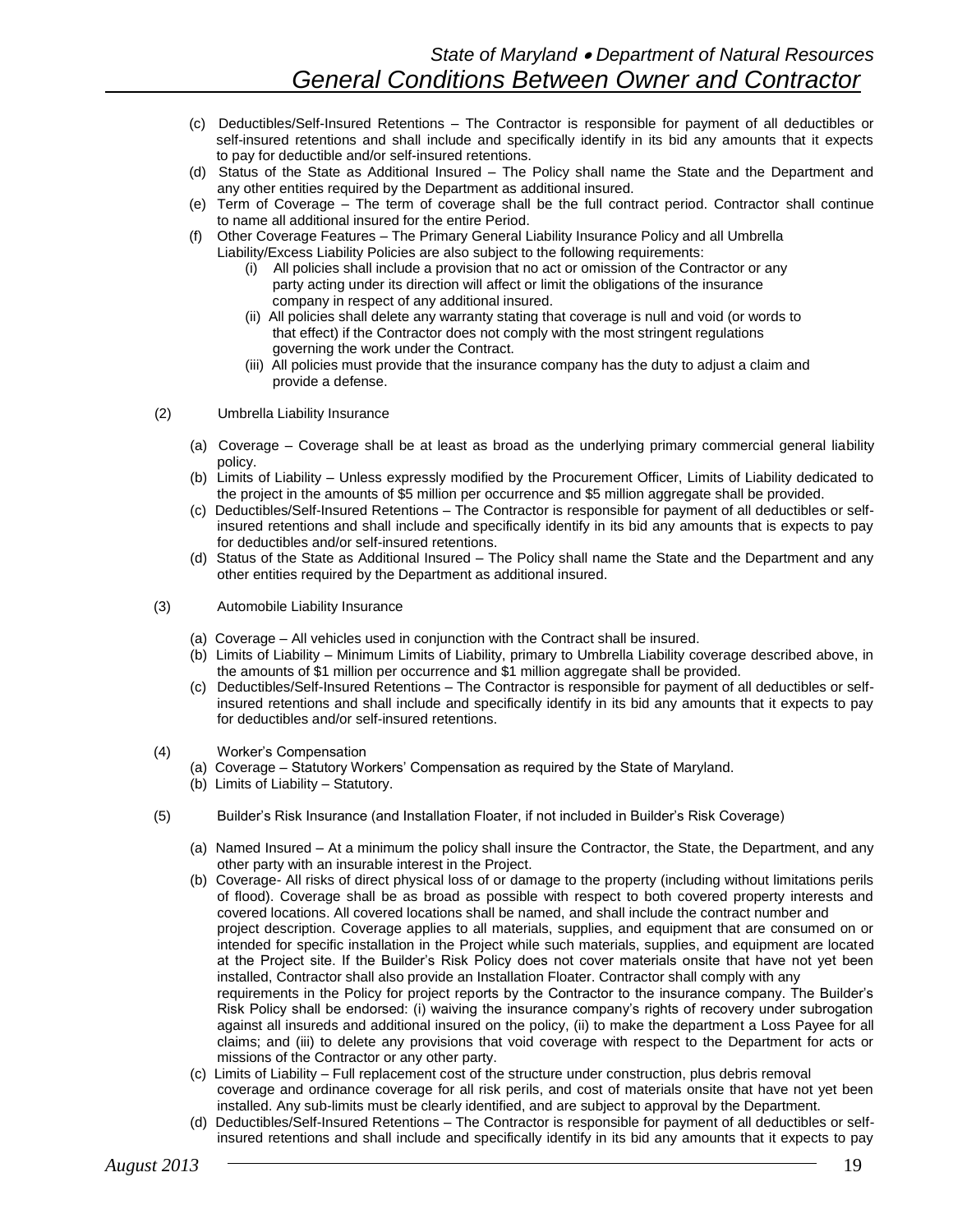for deductibles and/or self-insured retentions.

- (6) Design Errors & Omissions (applicable only to projects where Contractor is also providing Design Services).
	- (a) Coverage Work done or to be done by or on behalf of the Contractor and covering errors and omissions.
	- (b) Limits of Liability Limits of Liability dedicated to the project in the amounts of \$1 million per occurrence and \$2 million aggregate shall be provided.
	- (c) Deductibles/Self-Insured Retentions The Contractor is responsible for payment of all deductibles or self-insured retentions and shall include and specifically identify in its bid any amounts that it expects to pay for deductibles and/or self-insured retentions.
	- (d) Status of the State as Additional Insured The Policy shall name the State and the Department and any other entities required by the Department as additional insured.

#### **6.06 ASSIGNMENT, NOVATION, CHANGE OF NAME**:

The provisions of COMAR 21.05.02.24 respecting assignment, novation and change of name are incorporated into and made a part of the contract.

# **6.07 SEPARATE CONTRACTS**:

- A. The State reserves the right to let other contracts in connection with or adjacent to this work. (See also Section 4.03.) The Contractor shall afford other Contractors reasonable opportunity for the introduction and storage of their materials and the execution of their work, and shall properly connect and coordinate his work with theirs. The Contractor is entitled to no overhead, profit, or other compensation for work done for the State by other Contractors.
- B. If any part of the Contractor's work depends on proper execution or results of the work of any other Contractor, the Contractor shall inspect and promptly report to the Department and the Architect any defects in such work that render it unsuitable for such proper execution and results. His failure to so inspect and report shall constitute an acceptance of the other Contractor's work as fit and proper for the reception of his work, except as to the defects which may develop in the other Contractor's work after the execution of his work.
- C. To ensure the proper execution of his subsequent work, the Contractor shall measure work already in place and shall at once report to the architect and the Department any discrepancy between the executed work and the drawings.

# **6.08 RELATIONSHIP OF CONTRACTOR TO PUBLIC OFFICIALS AND EMPLOYEES**:

- A. In carrying out any of the provisions of the contract, or in exercising any power or authority granted to them by or within the scope of the contract, there shall be no liability upon the Procurement Officer or other authorized representatives of the State, it being understood that in all such matters they act solely as agents and representatives of the State.
- B. The State may terminate the contract for default or hold the Contractor liable for damages for breach of the contract as provided in subsection C if it is found by the Procurement Officer that gratuities (in the form of entertainment, gifts, or otherwise) were offered or given by the Contractor, or any agent or representative of the Contractor, to any officer or employee of the State with a view toward securing a contract or securing favorable treatment with respect to the awarding or amending of the contract, or the making of any determinations with respect to the performance of the contract.
- C. In the event this contract is terminated for default or the Contractor is held liable for damages as provided in subsection B hereof, the State shall be entitled (1) to pursue the same remedies against the Contractor as it could pursue in the event of a termination for default or a breach of the contract by the Contractor, and (2) in addition to any other damages to which it may be entitled, to exemplary damages in an amount (as determined by the Procurement Officer) which shall be not less than three nor more than ten times the costs incurred by the Contractor in providing any such gratuities to any such officer or employee.
- D. Non-hiring of officials and employees (COMAR 21.07.01.05) No official or employee of the State of Maryland, as defined under State Government Article, §Annotated Code of Maryland, whose duties as such official or employee include matters relating to or affecting the subject matter of this contract, shall during the pendency and term of this contract and while serving as an official or employee of the State become or be an employee of the Contractor or any entity that is a subcontractor on this contract.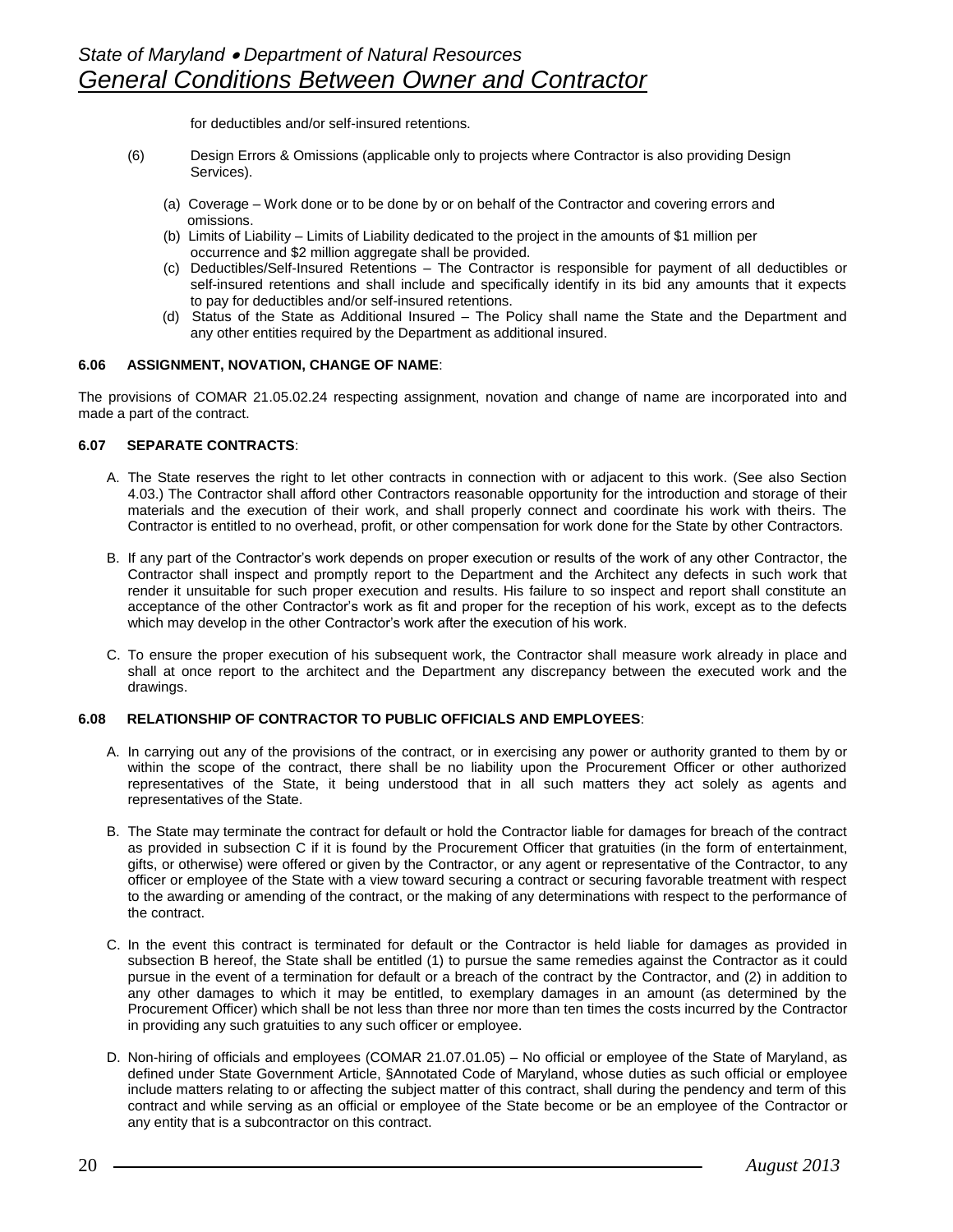# **6.09 NO WAIVER OF RIGHTS -- STATE'S REMEDIES CUMULATIVE — STATE'S DAMAGES:**

- A. The State shall not be precluded or estopped by any measurement, estimate, change order, contract modification, certificate of payment, or payment from showing the true amount and character of the work furnished by the Contractor, or from showing that any measurement, estimate, change order, contract modification, certificate of payment, or payment is untrue or was incorrectly made, or from showing that the work does not in fact conform to the contract. The State may recover from the Contractor or his sureties, or both, such damages, loss, or additional expense incurred as a result of any such error in measurement, estimate, change order, contract modification, certificate of payment, or payment as a result of such failure to conform to the contract. The State's rights in this respect shall not be waived or barred by any inspection, acceptance or approval of the work, or by payment therefore, or by granting an extension of time, or by taking possession, or by execution of a change order based on the erroneous measurement, estimate, or change order, contract modification, certificate of payment, or payment.
- B. The activities of the architect and State personnel respecting this contract, including inspection of the work, review of submittals, monitoring of progress, and so forth are for the benefit of the State only and are not for the benefit of the Contractor. The State's failure to bring to the attention of the Contractor deficiencies in the work or the Contractor's performance will not constitute waiver or excuse of the Contractor's failure to comply strictly with contract requirements.
- C. The waiver by the Procurement Officer of any breach of contract by the Contractor shall not operate as a waiver of any other or subsequent breach.
- D. The rights and remedies of the State and the obligations of the Contractor under various provisions of the contract documents and under provisions of applicable law are cumulative and not exclusive.
- E. For any claim or cause of action accruing to the State as a result of or arising out of this contract, the State may collect damages of any kind, including consequential damages and damages for purely economic loss.

#### **6.10 SOLICITATION WARRANTY-- CONTINGENT FEE PROHIBITION (COMAR 21.07.01.09)**:

The Contractor, architect, or engineer (as applicable) warrants that it has not employed or retained any person, partnership, corporation, or other entity, other than a bona fide employee or agent working for the Contractor, architect, or engineer, to solicit or secure this agreement, and that it has not paid or agreed to pay any person, partnership, corporation, or other entity, other than a bona fide employee or agent, any fee or other consideration contingent on the making of this agreement. Contractor must comply with the provisions of 13-223 of SF&P.

#### **6.11 ASSIGNMENT OF ANTITRUST CLAIMS**:

The Contractor sells, transfers and assigns to the State of Maryland all rights, title and interest of, in and to any causes of action arising at any time before the date of this assignment or during the performance of this contract under the antitrust laws of the United States, including Section 1 of the Sherman Act, and the antitrust laws of Maryland relating to the purchase by Contractor or the State of Maryland of any products from any supplier or source whatever that is incorporated in the structure built under the terms of this contract. The Contractor hereby certifies that the above causes of action are lawfully owned and that no previous assignment of same has been made nor has the same heretofore been attached or pledged in any manner whatsoever.

#### **6.12 FEDERAL PARTICIPATION**:

When the United States government pays all or any portion of the cost of a project, the work may be subject to inspection by Federal agencies. Such inspection shall in no sense make the Federal government a party to this contract.

#### **6.13 DISPUTES AND CONTRACT CLAIMS (COMAR 21.07.02.05-7)**:

- A. This contract is subject to the provisions of State Finance and Procurement Article, Title 15, Subtitle 2, Annotated Code of Maryland and COMAR 21.10.
- B. Except as otherwise provided in this contract or by law, all disputes arising under or as a result of a breach of this contract that are not disposed of by mutual agreement shall be resolved in accordance with this clause.
- C. As used herein, claim means a written demand or assertion by one of the parties seeking, as a legal right, the payment of money, adjustment or interpretation of contract terms, or other relief, arising under or relating to this contract. A voucher, invoice, or request for payment that is not in dispute when submitted is not a claim under this clause. However, if the submission subsequently is not acted upon in a reasonable time, or is disputed as to liability or amount, it may be converted into a claim for the purpose of this clause.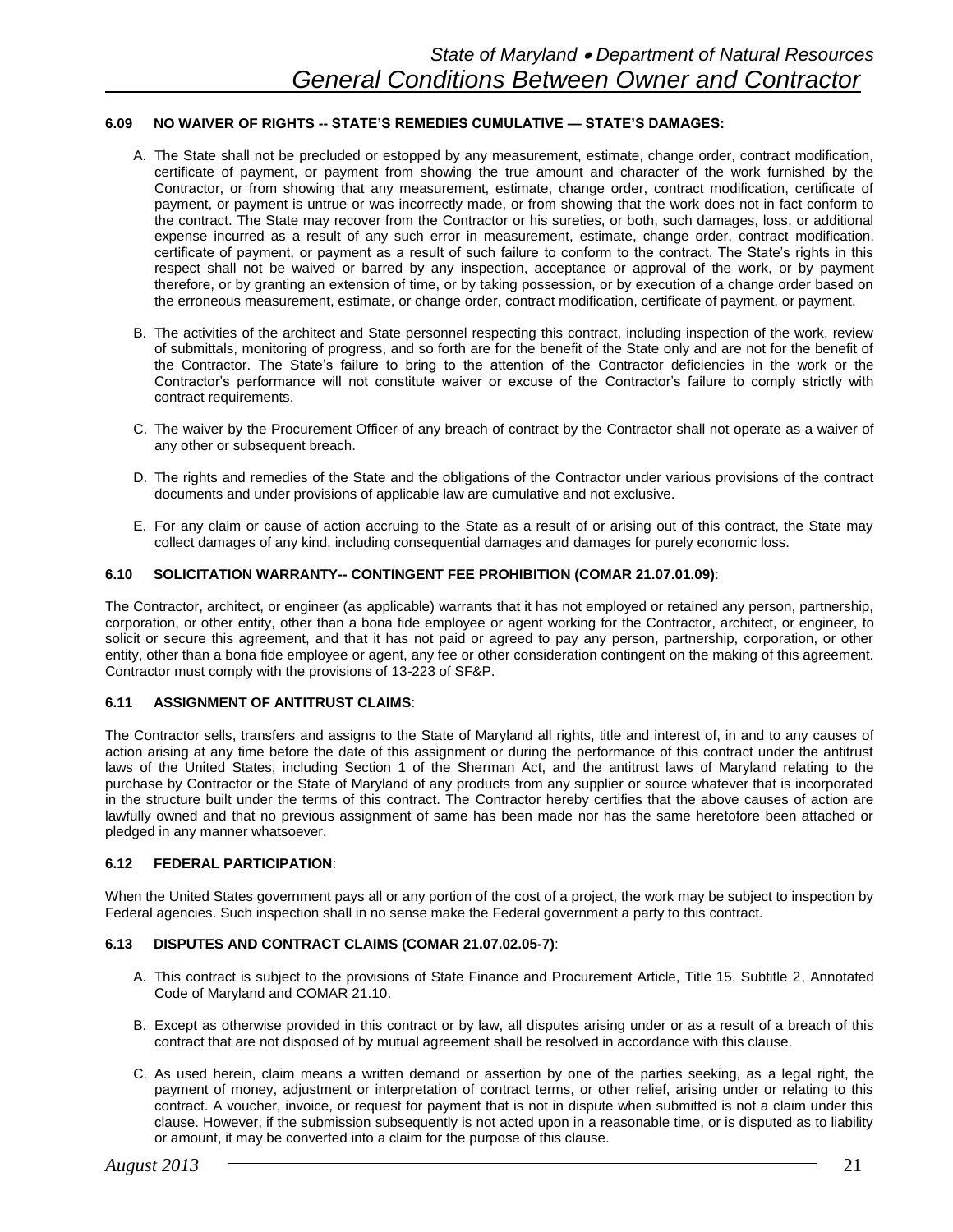- D. Within 30 days after Contractor knows or should have known of the basis for a claim relating to this contract, Contractor shall file a written notice of claim with the procurement officer.
- E. Contemporaneously with, or within 90 days after, the filing of a notice of claim, Contractor shall submit the written claim to the procurement officer. If Contractor so requests, the procurement officer, on conditions the procurement officer deems satisfactory to the unit, may extend the time in which Contractor must submit the claim. An example of when a procurement officer may grant an extension includes situations in which the procurement officer finds that a contemporaneous or timely cost quantification following the filing of the notice of claim is impossible or impractical.
- F. The claim shall set forth all the facts surrounding the controversy. Contractor, at the discretion of the procurement officer, may be afforded an opportunity to be heard and to offer evidence in support of the claim.
- G. The procurement officer shall mail or deliver written notification of the final decision within:
	- (1) 90 days after the procurement officer receives the claim if the claim is an amount for which the Appeals Board accelerated procedure, set forth in COMAR 21.10.06.12, may be used;
	- (2) 180 days after the procurement officer receives the claim for a claim not covered under §G(1) of this regulation; or
	- (3) A longer period that the procurement officer and Contractor agree to in writing.
- H. The final decision may award a contract claim only for those expenses incurred not more than 30 days before the Contractor was initially required to have filed notice of claim.
- I. The procurement officer's decision is the final action of the agency. If the procurement officer fails to render a final decision within the time required, Contractor may deem the failure to be a final decision not to pay the claim.
- J. If the final decision grants the claim in part and denies the claim in part, the agency shall pay Contractor the undisputed amount. Payment of the partial claim is not an admission of liability by the agency and does not preclude the agency from recovering the amount paid if a subsequent determination modifies the final decision.
- K. Contractor may file a written appeal with the Maryland State Board of Contract Appeals within 30 days of receipt of notice of the decision.
- L. Pending resolution of a claim, Contractor shall proceed diligently with the performance of the contract in accordance with the procurement officer's decision.
- M. No claim for extra costs is allowable for delays resulting from the causes stated in Section 7.07D(1). Only noncompensable time extensions will be granted for such delays.
- N. As provided in Section 15-219(b) of SF&P and COMAR 21.10.04.02B, a claim shall include the amount of the claim, the facts on which the claim is based, and all relevant data and correspondence that may substantiate the claim, and the claim must be certified by a senior official, officer, or general partner of the Contractor or the SubContractor, as applicable, that, to the best of the person's knowledge and belief, the claim is made in good faith, supporting data accurate and complete, and the amount requested accurately reflects the contract adjustment for which the person believes the State is liable. The Procurement Officer may consider a claim as not being filed until Contractor complies with this provision. The Procurement Officer is not required to notify the Contractor of its failure to comply with this provision; the burden is on the Contractor to comply with the Contractor's obligations under the law and the contract.
- 0. Contractor shall take all reasonable action to mitigate or to avoid costs or damages for which the State may be liable.
- P. A final decision of the Procurement Officer shall be prima facie evidence of the correctness of the decision. On any appeal from a decision of the Procurement Officer, the Contractor will have the burden of proof and the burden of going forward with the evidence on all issues, including the propriety of a termination for default.
- *Q.* (1) As used in this paragraph, "SubContractor" includes subcontractors and suppliers of the Contractor at any tier.
	- (2) The State shall have no liability to the Contractor for any claim of a *S*ubContractor against the Contractor if the Contractor has no liability therefore to the SubContractor or if the Contractor has a valid defense against the claim of the SubContractor. Any agreement between the Contractor and the SubContractor making liability on the part of the Contractor to the SubContractor contingent upon a determination of liability on the part of the State to the Contractor shall not make the State liable to the Contractor for the claim of the SubContractor if the Contractor would not otherwise be liable therefore. The purpose of this provision is to adopt the Severin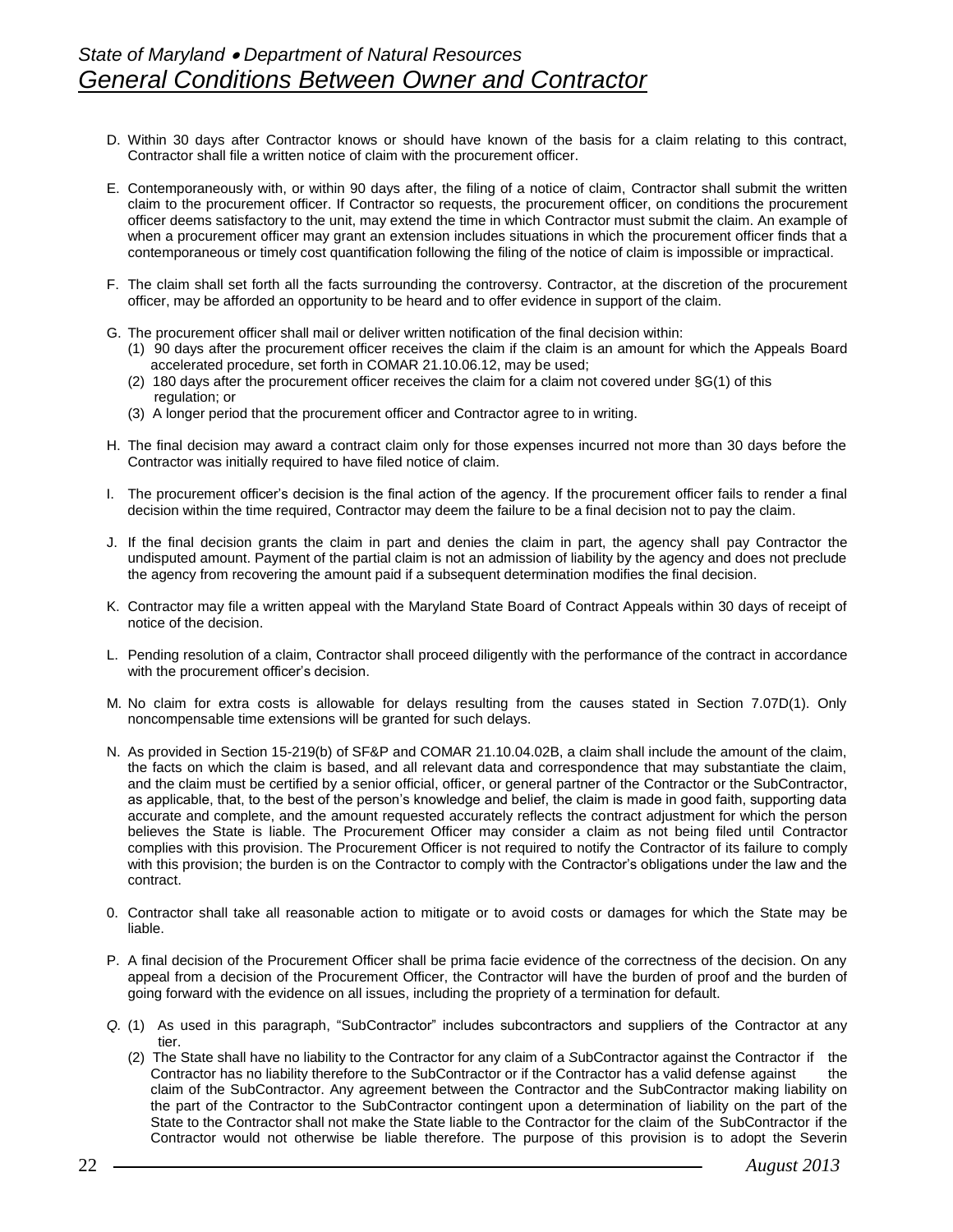doctrine, without exception, as *a* matter of contract between the State and the Contractor.

R. If Contractor contends that any change order or proposal for a change order or other order issued under Section 3.06 will or may cause an increase in the time required for performance, or damages or additional overhead or costs to the Contractor or his SubContractor and suppliers at any tier, Contractor must include the additional time and compensation claimed to be due in Contractor's change order proposal if one was requested by the State, or if no change order proposal was requested by the State, then in the claim submitted by the Contractor. Contractor is entitled to no extensions of the completion time for which he has failed to file *a* timely notice of claim or the claim itself, in the proper form and supported by complete and proper documentation, as required by this Section and Sections 3.06, 3.07 and 7.06. Contractor may not unilaterally "reserve his rights" to file any claims or any requests for extensions of time. Contractor's rights to additional compensation or time extensions are contingent upon contractor strictly following the notice and filing requirements of the contract. All proposals or requests for additional time and time-related compensation are subject to this Section, Sections 3.06, 3.07 and 7.06, and all other applicable provisions of the contract documents.

#### **6.14 MULTI-YEAR CONTRACTS CONTINGENT UPON APPROPRIATION (COMAR 21.07.01.10**):

If the General Assembly fails to appropriate funds or if funds are not otherwise made available for continued performance for any fiscal period of this Contract succeeding the first fiscal period, this Contract shall be cancelled automatically as of the beginning of the fiscal year for which funds were not appropriated or otherwise made available; provided, however, that this will not affect either the State's rights or the Contractor's rights under any termination clause in this Contract. The effect of termination of the Contract hereunder will be to discharge both the Contractor and the State from future performance of the Contract, but not from their rights and obligations existing at the time of termination. The Contractor shall be reimbursed for the reasonable value of any non-recurring costs incurred but not amortized in the price of the Contract. The State shall notify the Contractor as soon as it has knowledge that funds may not be available for the continuation of this Contract for each succeeding fiscal period beyond the first.

# **6.15 PRE-EXISTING REGULATIONS (COMAR 21.07.01.17):**

In accordance with the provisions of 11-206 of State Finance and Procurement Article, Annotated Code of Maryland, the regulations set forth in Title 21 of the Code of Maryland Regulations (COMAR) Title 21) in effect on the date of execution of this Contract are applicable to the Contract.

#### 6**.16 STATE PROPERTY NOT SUBJECT TO LIEN**:

Neither the Contractor nor any SubContractor or supplier at any tier may have or acquire any lien against State property.

#### **6.17 STATE NOT SUBJECT TO LIMITATIONS**:

The State is not bound by laches or any statute of limitations or repose, and Contractor may not assert laches, limitations, or a statute of repose as a defense against any claim or action brought by the State.

#### **6.18 CONFLICT OF INTEREST**:

The contract is subject to the provisions of Section 13-212 of SF&P and COMAR 21.05.08.08, Conflict of Interest.

#### **6.19 CENTURY COMPLIANT SOFTWARE, ETC**.:

- A. "Century compliant" means that a product or item:
	- (1) Is able to process date data accurately including date data century recognition, calculations that accommodate same century and multi-century formulas and date values (including leap year factors), and date data interface values that reflect century when used either in a stand-alone configuration or in combination with other century compliant products used by the State; and
	- (2) Will not abnormally terminate its function or provide or cause invalid or incorrect results due to incompatibility with the calendar year.
- B. The Contractor warrants that the electronic products and components, including computers, software, and other devises and materials, provide or developed under this contract are century compliant. Contract agrees to promptly repair or replace any product furnished under this contract that is not century compliant, provided the State give Contractor notice of breach of the warranty within a reasonable time after discovery.
- C. The warranty provided by this section is in addition to any other warranties provided by law or this contract.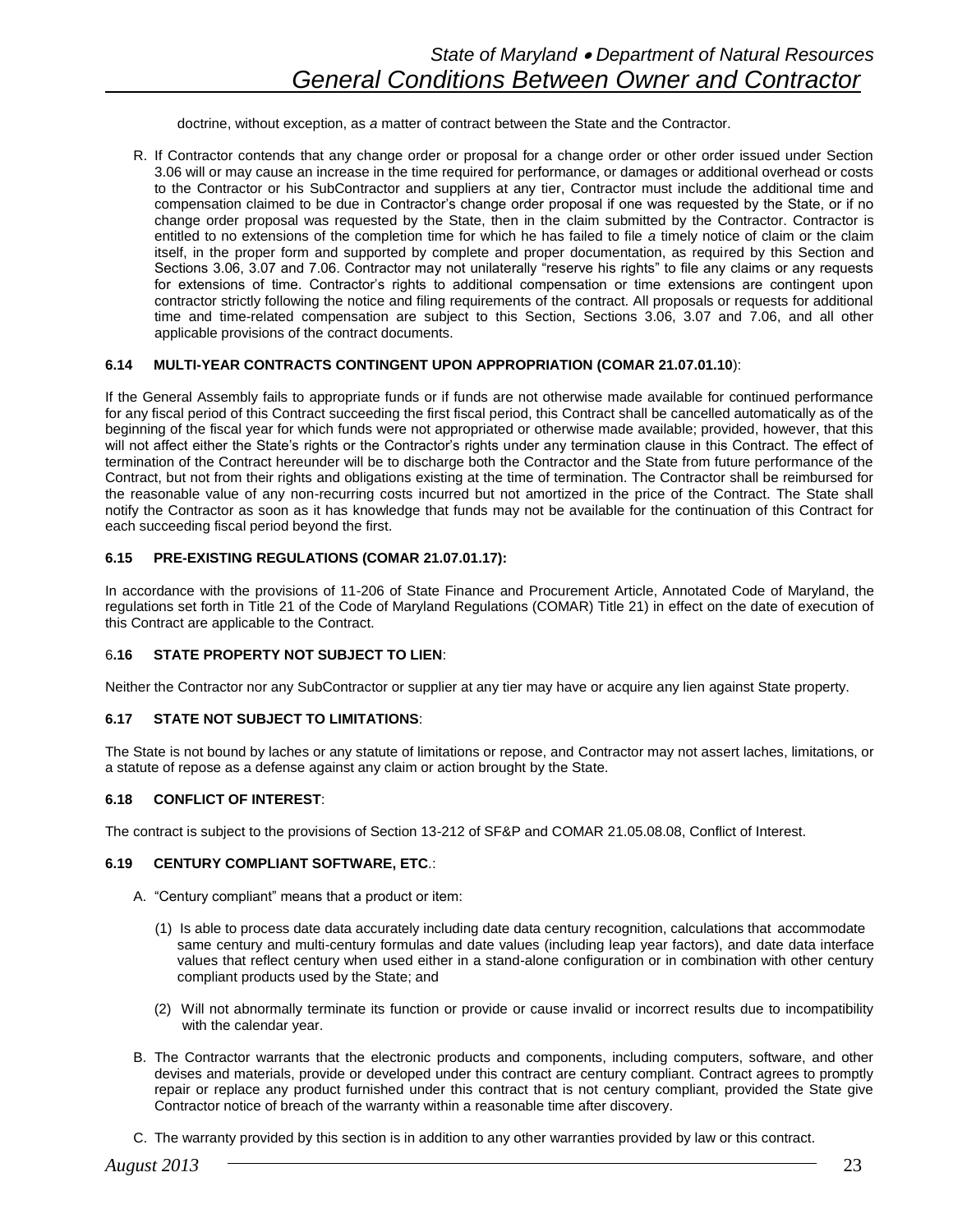# **6.20 COMMERCIAL NONDISCRIMINATION POLICY:**

A. As a condition of entering into this Agreement, Contractor represents and warrants that it will comply with the State's Commercial Nondiscrimination Policy, as described under Title 19 of the State Finance and Procurement Article of the Annotated Code of Maryland. As part of such compliance, Contractor may not discriminate on the basis of race, color, religion, ancestry or national origin, sex, age, marital status, sexual orientation, or on the basis of disability or other unlawful forms of discrimination in the solicitation, selection, hiring, or commercial treatment of subcontractors, vendors, suppliers, or commercial customers, nor shall Contractor retaliate against any person for reporting instances of such discrimination. Contractor shall provide equal opportunity for subcontractors, vendors, and suppliers to participate in all of its public sector and private sector subcontracting and supply opportunities, provided that this clause does not prohibit or limit lawful efforts to remedy the effects of marketplace discrimination that have occurred or are occurring in the marketplace. Contractor understands that a material violation of this clause shall be considered a material breach of this Agreement and may result in termination of this Agreement, disqualification of Contractor from participating in State contracts, or other sanctions. This clause is not enforceable by or for the benefit of, and creates no obligation to, any third party.

Note: Paragraph 6.20A must be incorporated into every subcontract entered into under this contract.

B. As a condition of entering into this Agreement, upon the Maryland Human Relations Commission's request, and only after the filing of a complaint against Contractor under Title 19 of the State Finance and Procurement Article, as amended from time to time, Contractor agrees to provide within 60 days after the request a complete list of the names of all subcontractors, vendors, and suppliers that Contractor has used in the past 4 years on any of its contracts that were undertaken within the State of Maryland, including the total dollar amount paid by Contractor on each subcontract or supply contract. Contractor further agrees to cooperate in any investigation conducted by the State pursuant to the State's Commercial Nondiscrimination Policy as set forth under Title 19 of the State Finance and Procurement Article of the Annotated Code of Maryland, and to provide any documents relevant to any investigation that is requested by the State. Contractor understands that violation of this clause is a material breach of this Agreement and may result in contract termination, disqualification by the State from participating in State contracts, and other sanctions.

#### **SECTION 7- PROSECUTION, PROGRESS, AND QUALITY OF THE WORK**:

#### **7.01 NOTICE TO PROCEED**:

After the contract has been executed, the Department will issue to the Contractor a "Notice to Proceed" and this notice will stipulate the start date on which the Contractor is expected to begin work. The specified contract time shall begin on the start date stated in the "Notice to Proceed." Except as provided in Section 7.06Q(1), any work started or materials ordered before the start date stated in the "Notice to Proceed" shall be at the risk of the Contractor. The Contractor is prohibited from doing any work on the site without the insurance required by this contract.

#### **7.02 PROJECT SIGNS AND INSPECTOR'S FIELD OFFICE**:

- A. Project Sign: **(Not applicable for projects under \$50,000)**
	- (1) The State will provide one project sign for each major entrance to the project. The Contractor shall be responsible for transportation of the sign from its place of origin, placement and maintenance of the sign. The location of signs will be directed by the State Inspector.
	- (2) Posts for sign(s) shall be supplied by the Contractor and made of *4 x 4* inch construction-grade lumber, pressure preservative treated, 10 feet long. The sign(s) shall be bolted to the posts using at least two inch bolts per post. Washers shall be used between the bolts and the sign faces and the posts and nuts. The posts shall be set into the ground to a depth of three feet, six inches with the bottom of the signs two feet six inches above the ground.
	- (3) The Contractor shall be responsible for removing the sign(s), restoration of the site and disposal of the sign(s) as directed by the Department.

#### B. Inspector's Field Office: **(Not applicable for projects under \$50,000)**

If so specified, the Contractor shall furnish and maintain, at his cost and for the State's exclusive use, an inspector's field office. Specific requirements will be described in the specifications.

#### **7.03 PUBLIC CONVENIENCE AND SAFETY**: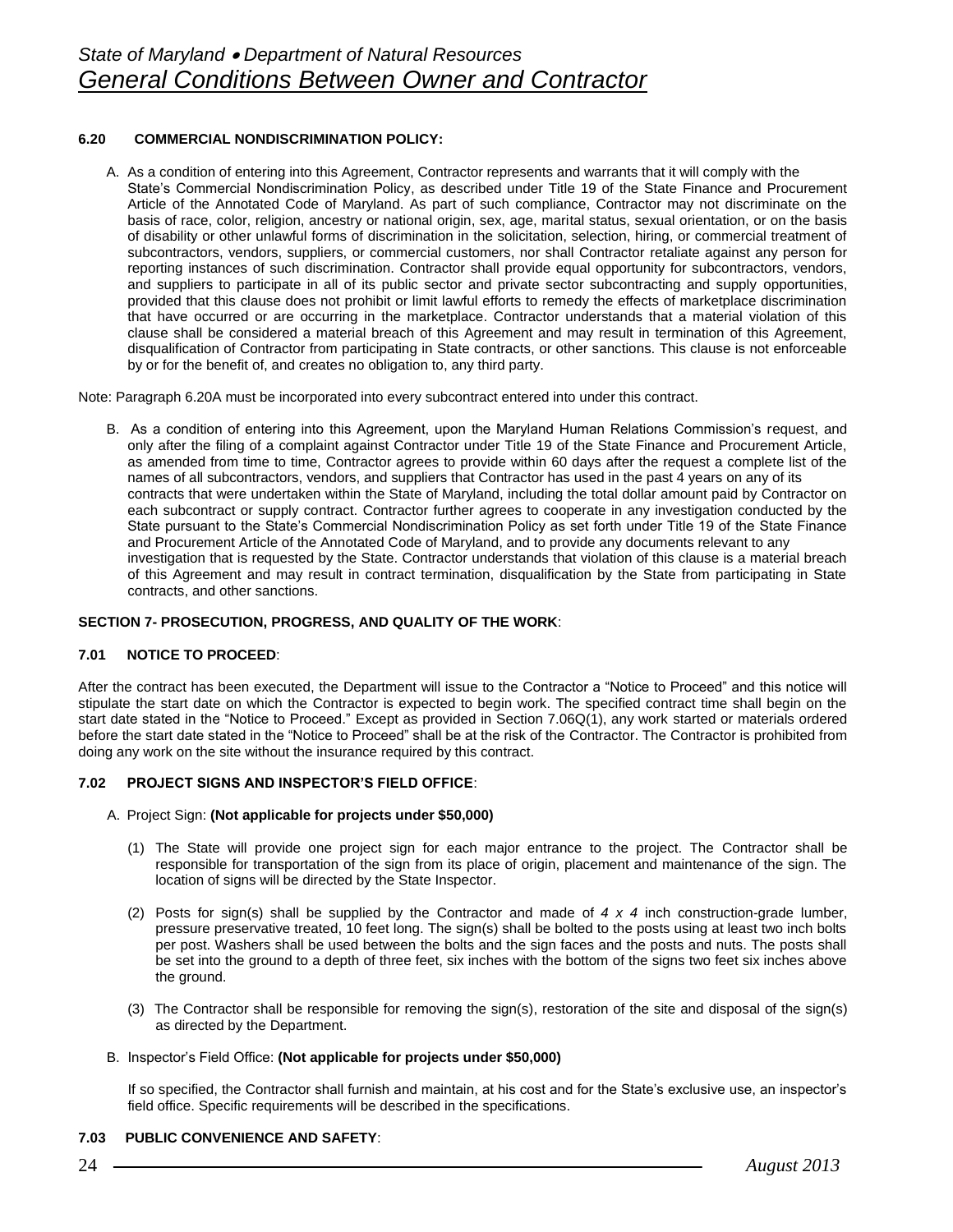The Contractor at all times shall conduct the work in such a manner as to create the least practicable obstruction to all forms of traffic. The convenience of the general public, tenants, and of the residents along and/or adjacent to the improvement shall be respected. Material stored upon the project site shall be placed so as to cause a minimum of obstruction to the public. Sprinkling to inhibit dust shall be performed by the Contractor at no additional cost to the State. The Contractor shall, unless otherwise specified, provide and maintain in passable condition such temporary access, roads and bridges as may be necessary to accommodate traffic diverted from the project under construction, or using the project under construction and shall provide and maintain in a safe condition temporary approaches to, and crossings of, the project. Existing facilities planned to be removed, but which might be of service to the public during construction, are not to be disturbed until other and adequate provisions are made. Fire hydrants on or adjacent to the project shall be kept accessible to fire apparatus at all times, and no material or obstruction shall be placed within *15* feet of any such hydrant. Work closed down for the winter or at any other times shall be left entirely accessible at all points to fire apparatus. All footways, gutters, sewer inlets and portions of the project under construction shall not be obstructed more than is absolutely necessary.

# **7.04 BARRICADES AND WARNING SIGNS**:

- A. The Contractor shall provide, erect and maintain all necessary barricades, suitable and sufficient lights, danger signals, signs and other control devices, and shall take all necessary precautions for the protection of the work and safety of the public. All highways and other facilities closed to traffic shall be protected by effective barricades, and obstructions shall be illuminated during hours of darkness with electric lights.
- B. The Contractor shall erect warning signs prior to any place on the project where operations may interfere with the use of the facility by vehicular or pedestrian traffic, and at all other points where the new work crosses or coincides with an existing roadway or traffic lane(s). Such warning signs shall be constructed and erected in accordance with the FHWA Manual on Uniform Traffic Control Devices, or as directed.
- C. In cases where the Contractor's sequence of operations results in grade differentials which would be hazardous to vehicular or pedestrian traffic, the Contractor will, at no additional cost to the State, provide suitable guardrails.

# **7.05 PRESERVATION, PROTECTION AND RESTORATION OF PROPERTY**:

- A. The Contractor shall continuously maintain adequate protection of all his work from damage and shall protect the State property from injury or loss arising in connection with this contract. He shall repair and indemnify the State against any such damage, injury or loss, except such as may be directly and solely due to errors in the contract documents or caused by agents or employees of the State. He shall adequately protect adjacent property as provided by law and the contract documents.
- B. The Contractor shall box all trees which are liable to be injured by the moving, storing and working up of materials. He shall use no tree for any attachment or anchorage.
- C. The Contractor shall erect and properly maintain at all times, as required by the conditions and progress of the work, all necessary safeguards for the protection of workmen and the public and shall post danger signs warning against the hazards created by such features of construction as protruding nails, hod hoists, well holes, elevator hatchways, scaffolding, window openings, stairways and falling materials.
- D. To the extent permitted by law, in any emergency affecting the safety of life, or of the work, or of the adjoining property, the Contractor, without special instruction or authorization, is hereby permitted to act, at his discretion, to prevent such threatened loss or injury.

# **7.06 PROGRESS SCHEDULE -- DELAYS**:

- A. (1) All time limits in the contract documents are of the essence of the contract.
	- (2) Contractor and the State agree that the time stated in the contract for the completion of the work is a reasonable time, considering the climatic range and the usual business conditions prevailing in the locality of the project. The contract time shall be the full time allowed or required for completion of every task involved incompletion of the work, including lead-time for ordering and fabrication of equipment and materials.
	- (3) This project is subject to limited funding and tight budgeting. The State's budgeting, including budgeting for expenses of operation after completion and for payment to the architect and others working on the project, is based on the contract extending for the full time allowed by the contract for completion. The State is not obligated (a) to accept an early completion schedule from the Contractor, or (b) to accept the project prior to the completion date of the contract. The State will not be liable for any claims based on the Contractor's assertion of an intention to finish early.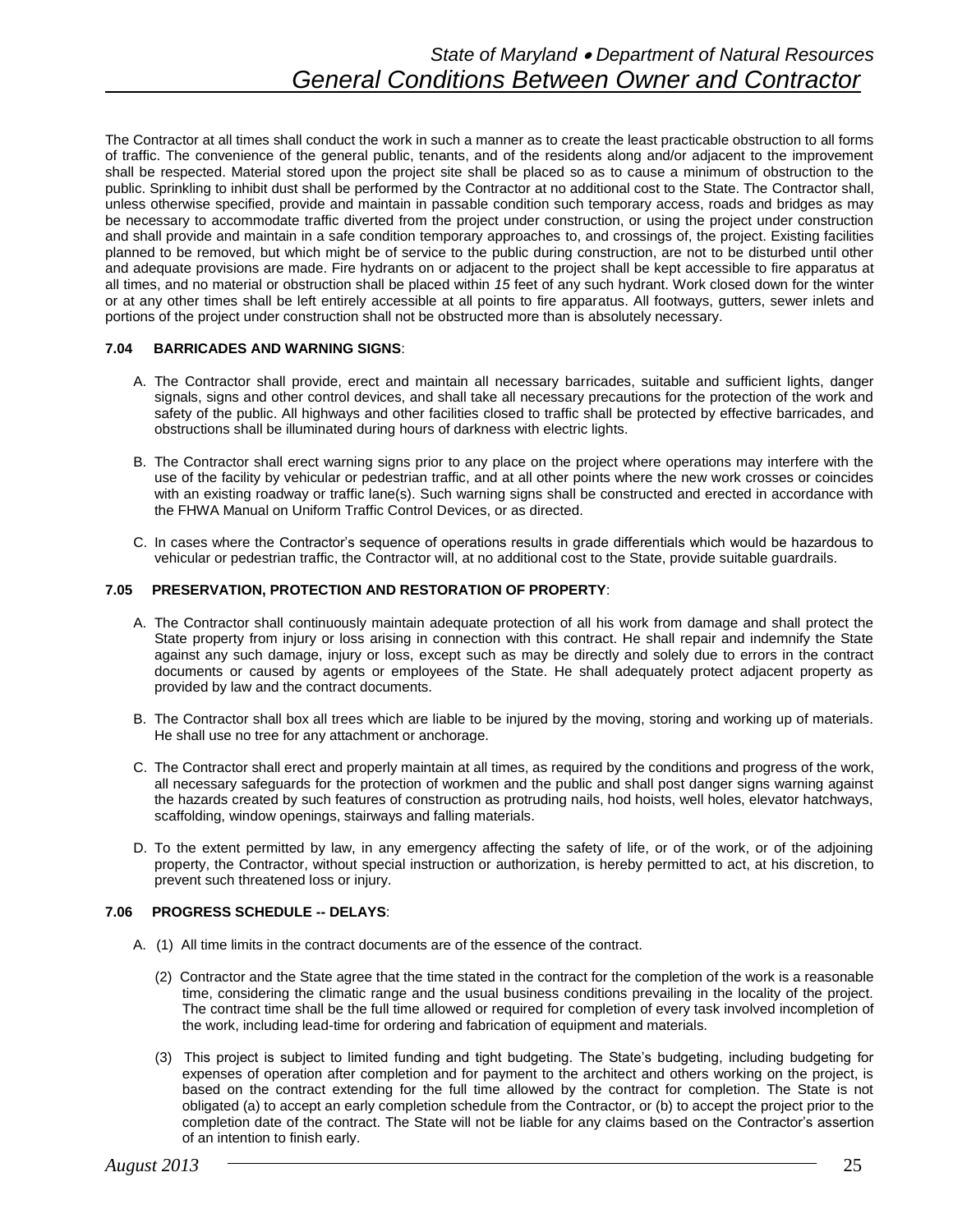# B**. Preliminary Network Diagram**.

- (1) Unless the contract documents expressly state otherwise, the Contractor is to furnish a preliminary network diagram.
- (2) Within 14 days of the execution of the contract, Contractor must submit a preliminary critical path network (CPM) diagram outlining activities for the first 90 days of construction. Include a skeleton diagram for the remainder of the work with the preliminary diagram. This preliminary diagram must be approved prior to the first requisition being process. Include each significant construction activity. Coordinate each activity in the network with other activities. Schedule each construction activity in proper sequence.
- (3) The diagram must be cost-loaded and will be used as the basis for approval of requisitions. Requisitions submitted must be accompanied by an updated, cost-loaded schedule. The requisition amount must agree with the amount shown by the cost-loaded CPM.
- (4) With submission of the preliminary network diagram, include a tabulation by date of submission of submittals required during the first 90 days of construction. List those required to maintain orderly progress of the work, and those required early because of long lead time for manufacture or fabrication.
- (5) Distribute the preliminary network diagram to all parties that need to know about construction activities that are scheduled early, including the Architect, DNR and the using agency.

# C**. Completion Schedule**.

- (1) Within 30 days after contract execution and at such other times as required by subsections E and H on next page, the Contractor shall submit a schedule indicating the time allocated by the Contractor for the performance of each portion of the work, the submittal information required by subsection D, the dollar value of each work item (dollar loading) properly and reasonably sequenced, and the Contractor's labor requirements (labor loading) for achieving each task shown on the schedule. The schedule shall show completion of the work within the contract time. The Department may decline to issue a Notice to Proceed until Contractor has submitted the required schedule and it is approved by DNR. Nothing in this section shall be construed to require the Department to issue Notice to Proceed when the required schedule has been submitted and approved.
- (2) (a) Contractor shall also submit, with the schedule required under (1) above,
	- (i) a written narrative explaining the bases of Contractor's determinations of durations and prices for major work activities and describing Contractor's approach for meeting the completion dates for major work activities and contract completion;
	- (ii) a listing of the major items of construction equipment planned for use on the project (including type, number of units, unit capacities, and a schedule showing the proposed time each piece of equipment will be on the job, keyed to the activities on which the equipment will be used);
	- (iii) identification of activities which may be expedited by use of overtime or additional shifts;
	- (iv) identification of sequencing and other restraints such as manpower, material, and equipment;
	- (v) a listing of the proposed work days, holidays and any special non-work days being used for the computer reports (schedules and updates).
	- (b) If required by DNR, such explanation shall include (at no additional cost to the State) estimated quantities and production rates, hours per shift which are proposed, unit prices of materials, and prices of installed equipment.
- D. The Contractor's schedule shall include as separate work activities, all necessary activities relating to submittals, including but not limited to the work or materials covered by the submittal, the SubContractor involved, the submittal required, the activity or event number as shown in the CPM schedule (if required), and all necessary dates for submittal, review and response, resubmittal (if necessary), and final approval by DNR.
- E. Subject to the requirements of subsection J, Contractor shall submit with each application for payment a revised schedule accurately updated to reflect all: (1) revisions to the schedule; (2) changes made or planned in the construction sequence; (3) actual construction activities to date including (i) commencement and completion dates for activities started or completed during the reporting period, (ii) current progress of activities started in prior reporting periods including completion dates for activities completed during the reporting period; (4) delays and their effects on the critical path (whether or not a CPM schedule is required); (5) extensions of time granted by the Department; (6) the Contractor's planned schedule for completing remaining activities; and (7) adjustments to the dollar loading and labor loading associated with items (1) through (5) above. This required schedule update shall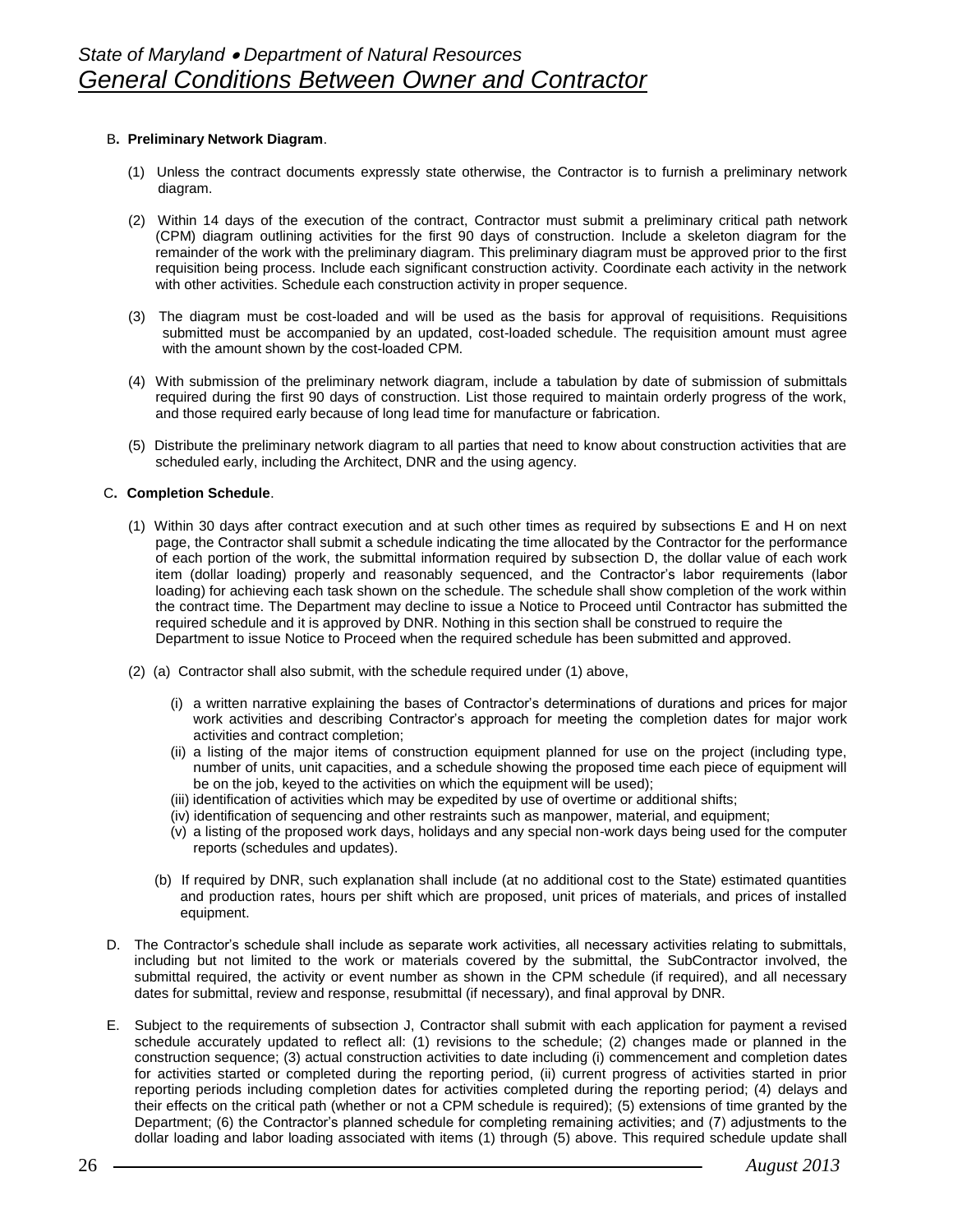be furnished monthly whether or not Contractor submits an application for payment in that month.

- F. All of Contractor's schedules, including monthly schedule updates and recovery schedules under subsection H, shall be reviewed by the architect and DNR and shall be approved or disapproved by DNR. Approval by DNR of any schedule submitted under this Section 7.06 shall constitute approval of the schedule only for general conformity with contract requirements and shall not constitute approval, acceptance, or admission of the reasonableness, accuracy, achievability, or feasibility of the schedule or of the Contractor's ability to meet the schedule, or waiver or excuse of default or delay by the Contractor, extension of the time for completion, waiver or modification of contract requirements, admission of fault or responsibility for delay on the part of the State or the architect, or acceptance or admission on the part of the State of any liability or responsibility for the schedule or for acceleration or other costs or delay damages of the Contractor which are inferable from the Contractor's schedule or update.
- G. Contractor agrees that accurate schedules and updates are critical to the State's ability to complete the project efficiently and economically; to judge the impact of alleged delays, differing site conditions, change orders and other events; and to deal fairly with the Contractor. If the Contractor fails to submit reasonable and accurate preliminary network diagrams, schedules, or revisions, including recovery schedules under subsection H, as required by the contract: (1) the State is not obligated to pay the Contractor for work completed until proper, accurate diagrams, schedules, and updates are furnished as required; and (2) the State is not liable for and Contractor is not entitled to damages, compensation, or time extensions for delays starting, occurring or continuing during the period when an accurate and reasonable schedule or update was due but not furnished by the Contractor.
- H. Whenever the project shall be behind schedule or alleged by either party to be behind schedule, the Department may require the Contractor to furnish, at no additional cost to the State, a revised schedule (hereinafter called a "recovery schedule") showing how the Contractor will finish the project by the contract completion date. This revised schedule shall include all of the information required under subsection E above, subject to the requirements of subsection J.
- I. The Contractor's construction schedule shall begin with the Start Date provided in the Notice to Proceed and conclude with the date of completion. Except as provided in Section 7.06B(2), float or slack time in the schedule at any time shall not be for the exclusive use or benefit of either the Contractor or the State, but is jointly owned. Delay for which the State is responsible in any portion of the work shall not automatically mean that the extension of the completion date is warranted or due the Contractor. Contractor agrees that a delay in any given activity at any given time may not necessarily affect critical activities and may not necessarily cause non-critical activities to become critical. The effect of any given delay may be only to absorb float and may not necessarily delay critical activities. Subject to Section 7.06B(2), extensions of time for delays for which the State is responsible will be granted only to the extent that affected activities exceed the total float along their paths on the current approved CPM schedule.

#### J. **CPM Scheduling**.

- (1) Unless the contract documents expressly permit the Contractor to use a schedule other than a CPM schedule, the schedules to be furnished by the Contractor under this Section 7.06 shall be CPM schedules. Contractor's CPM schedule must be submitted within 30 days after the contract is executed. Following rejection by DNR or conditional approval subject to correction, Contractor shall make the necessary corrections, and resubmit proper schedules within 14 calendar days. Contractor may use only CPM schedule software approved by the Department.
- (2) (a) Scheduling of construction is the responsibility of the Contractor. CPM scheduling is required to assure adequate planning and execution of the work and to assist DNR, the architect and the Contractor in evaluating the progress of the work and the impact on the schedule of events which could affect the completion date.
	- (b) Logic or network diagrams shall show the order and interdependence of activities and the sequence in which the work is to be accomplished as planned by the Contractor. These diagrams must show how the start of a given activity is dependent on preceding activities and how its completion restricts the start of following activities.
	- (c) Detailed logic or network activities shall include, in addition to construction activities, the submittal and approval of samples of materials and shop drawings, the procurement of critical materials and equipment and their installation and testing. All activities of DNR and the architect that affect progress, and contract required dates for completion of all or part of the work will be shown.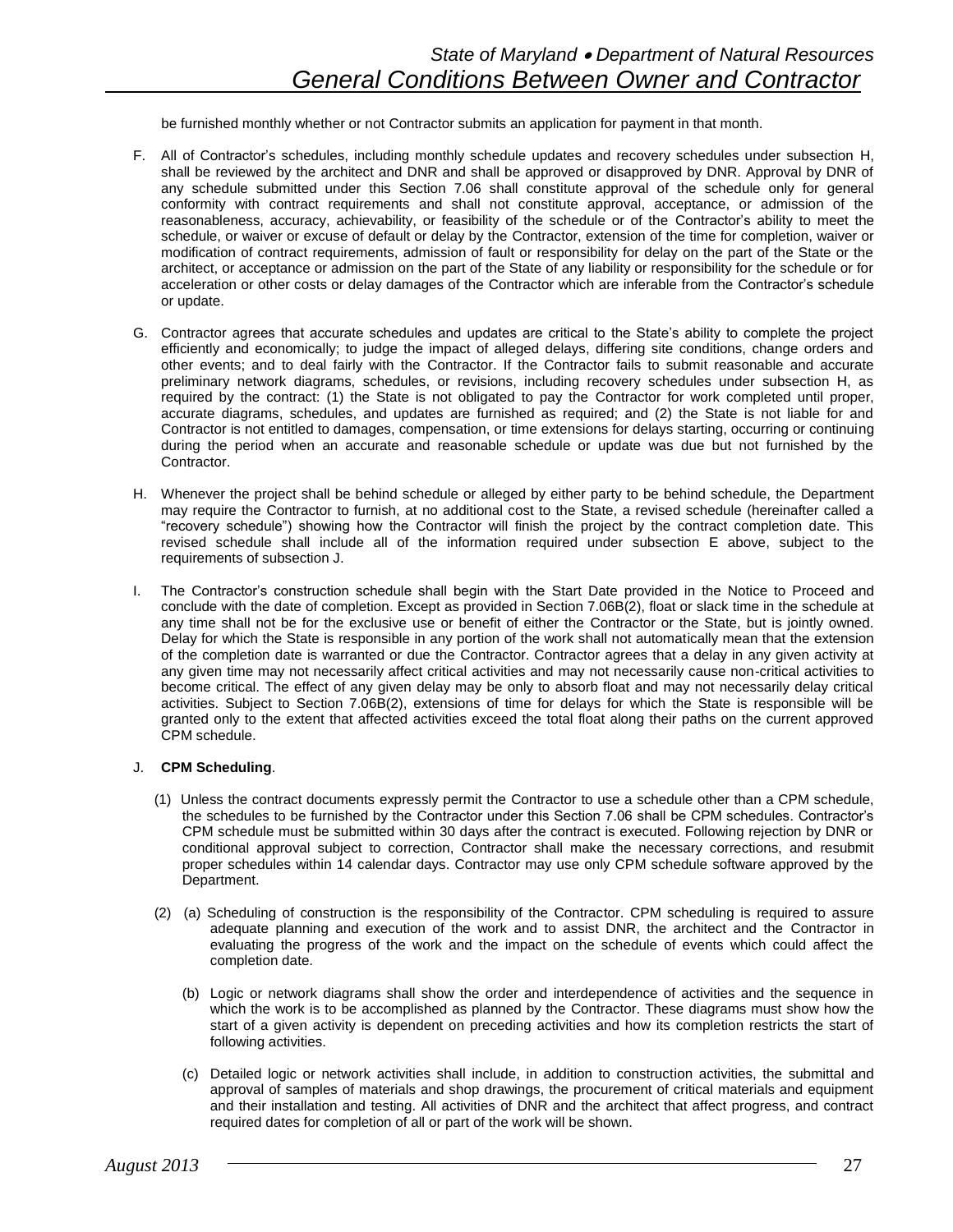- (d) The selection and number of activities shall be subject to DNR approval. Logic or network diagrams need not be time scaled but shall be drafted to show continuous flow from left to right with no arrows from right to left. The following information shall be shown on the diagrams for each activity: preceding and following event number, description of the activity, cost loading, labor loading, and activity duration in calendar days. Schedules shall be plotted so they can be displayed on a wall eight feet high. A summary schedule, plotted on a single sheet, shall be provided also.
- (e) The mathematical analysis of the network shall include a tabulation of each activity. The following information will be furnished, at a minimum, for each activity:
	- (I) I, J numbers if Arrow Diagramming Method (ADM) is used.
	- (ii) Activity and Precedence relationships if Precedence Diagramming Method (PDM) is used.
	- (iii) Activity Description.
	- (iv) Estimated duration of activity (in calendar days).
	- (v) Percent of activity completed.
	- (vi) Earliest start date (by calendar date).
	- (vii) Earliest finish date (by calendar date).
	- (viii Actual start date (by calendar date).
	- (ix) Actual finish date (by calendar date).
	- (x) Latest start date (by calendar date).
	- (xi) Latest finish date (by calendar date).
	- (xii) Float or slack (in calendar days).
	- (xiii) A monetary value of each activity.
	- (xiv) SubContractor responsible for each activity.
	- (xv) Labor requirements for each activity.
- (f) Work elements should be broken down into activities of durations of from Ito 21 calendar days. No activity should ever represent more work than can be accomplished in 21 calendar days.
- (g) The analysis shall list the activities in sorts or groups as follows:
	- (i) By the preceding event number from lowest to highest and then in order of the following event number;
	- (ii) By the amount of float, then in order of preceding event number;
	- (iii) In order of latest allowable start dates, then in order of preceding event numbers; and
	- (iv) In order of latest allowable finish dates, then in order of preceding event numbers.
- (h) In addition to the requirements of subsection E, updates shall show the activities or portions of activities completed during the reporting period and their total value as basis for the Contractor's periodic request for payment. Payments made to the Contractor will be based on the total value of such activities completed or partially completed after verification by DNR and the architect, and this updated schedule analysis shall be used as a basis for partial payment. The update will state the percentage of the work actually completed and scheduled as of the report date and the progress along the critical path in terms of days ahead or behind the allowable dates. If the project is behind schedule, progress along other paths with negative float shall also be reported. The Contractor also shall submit a narrative report with the updated analysis which shall include but not be limited to a description of the problem areas, current and anticipated, delaying factors and their impact, and an explanation of corrective actions taken or proposed.
- (i) Sheet size of diagrams shall be 30 by 42 inches. Each updated copy shall show a date of the latest revision, and the date of the latest updating.
- (j) All schedules, including the initial schedule, recovery schedules, and monthly updates, shall be submitted in three (3) paper copies and one (1) copy on diskette.
- (k) The Contractor shall be prepared to effect schedule revisions in the network in response to changes to the contract under the terms thereof, at the direction of DNR. In the event that change orders are experienced, they shall be reflected as new activities in the network, or as changes in logic and/or time framing of existing activities. They shall be introduced at the next updating after receipt of a change order, and shall be subject to the approval of DNR. Change order logic shall affect only those activities and performance dates directly concerned. Adjustments to the completion date for those activities, or to the completion date for the contract as a whole, will be considered only to the extent that there is not sufficient remaining float to absorb the additional time which may be authorized for completion of individual activities.
- (l) When the first schedule is furnished, Contractor shall also furnish to DNR, for the State's permanent use and retention, the CPM scheduling software used by the Contractor for scheduling the project and one copy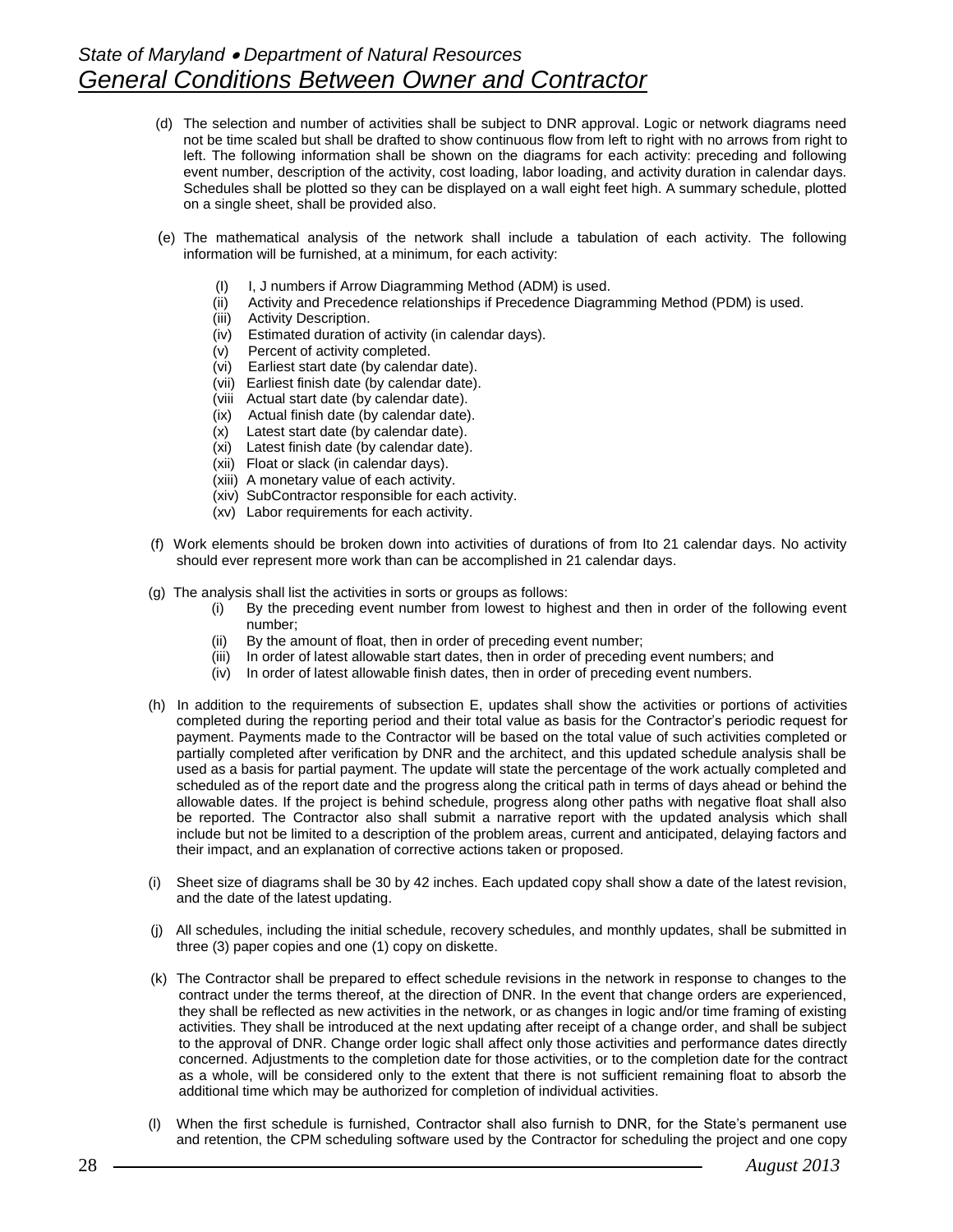of an operating or user's manual for using the software.

- (3) (a) CPM schedules and updates, including recovery schedules, shall include the following: (a) lists of activities showing early and late start and finish dates; (b) a brief time-impact comparison in graph form (preferably on one page) comparing the critical path as-built to date and as-planned for the remainder of the work (as shown on Contractor's last schedule or update) with the critical path as-built and as-planned as of the time of the schedule or update currently being submitted; and (c) all other information normally provided in a reasonable CPM schedule or update.
	- (b) Logic or network diagrams must be furnished (1) with the first schedule submitted under this subsection J, (2) with recovery schedules submitted under subsection H, (3) if requested by DNR with each monthly update submitted under subsection E, and (4) whenever the Contractor changes the sequence of work, whether diagrams are requested by DNR or not.
- K. Delays set forth in Section 7.07D(1) shall be noncompensable even if an extension of time is granted.
- L. Except as may be expressly agreed otherwise by the Procurement Officer in writing, no action or inaction by the State or its representatives shall constitute a grant of an extension of the completion date or the waiver of a delay or other default by the Contractor or agreement of the State to pay for alleged delays or acceleration of construction, including: (1) a request for a revised schedule, a recovery schedule, or an anticipated completion date from Contractor; (2) allowance, approval or acceptance of any schedule; (3) failure to terminate for default at an earlier date; or (4) demand that the Contractor finish the project by the required completion date or by any subsequent date promised by the contractor.
- M. Contractor must take all reasonable action to avoid or to mitigate the effects of delays, including but not limited to: (1) rescheduling or re-sequencing the work, (2) accepting other work and (3) reassigning personnel. When the Contractor is responsible for any delay, the Department may order the Contractor to accelerate construction, work overtime, add additional shifts or manpower, work on weekends, or to do anything else reasonably necessary in order to finish on time, at no additional cost to the State. The Contractor does not have the unilateral right to complete the work late and pay liquidated or other damages.
- N. Failure of the Contractor to request, as required by Section 3.06B and this Section 7.06, a time extension to which he might otherwise be entitled, shall constitute a waiver of Contractor's right to an extension of the required completion date.
- 0. Liquidated Damages
	- (1) (COMAR 21.07.02.08) Time is an essential element of the contract and it is important that the work be vigorously prosecuted until completion. For each day that the work shall remain uncompleted beyond the time(s) specified elsewhere in the contract, the Contractor shall be liable for liquidated damages in the amount(s) provided for in the solicitation, provided, however, that due account shall e taken of any adjustment of specified completion time(s) for completion of work as granted by approved change orders.
	- (2) Prior to and after the contract completion date, the State may withhold an amount equal to liquidated damages whenever the progress of construction is such that, due to the fault or responsibility of the Contractor, the Contractor, in the judgment of the State, is behind schedule so as not reasonably to be able to complete the contract on time. Due account may be taken of excusable delays, and for delays for which the State is responsible, provided that the Contractor has properly requested time extensions therefore. After submission of a bid, the Contractor may not contest the reasonableness of the amount of liquidated damages stated in the contract.
- P. (1) The term "delay" shall mean any act, omission, occurrence, event, or other factor which necessarily extends the time reasonably required for completion of the contract. This Section 7.06 covers every such act, omission, occurrence, event, or other factor, whether called delay, disruption, interference, impedance, hindrance, suspension, constructive suspension, extension or otherwise.
	- (2) Whenever the State shall be liable to the Contractor for an equitable adjustment for delay, the amount of the equitable adjustment shall be determined in accordance with this subsection P and other applicable provisions of this Section 7.06.
	- (3) Only the following items may be recoverable by the Contractor as compensation or damages for delay: (a) direct costs, consisting of (i) actual additional salaried and non-salaried on-site labor expenses; (ii) actual additional costs of materials; (iii) actual additional equipment costs, based solely on actual ownership costs of owned equipment or actual reasonable costs of rented or leased equipment; (iv) actual additional extended field office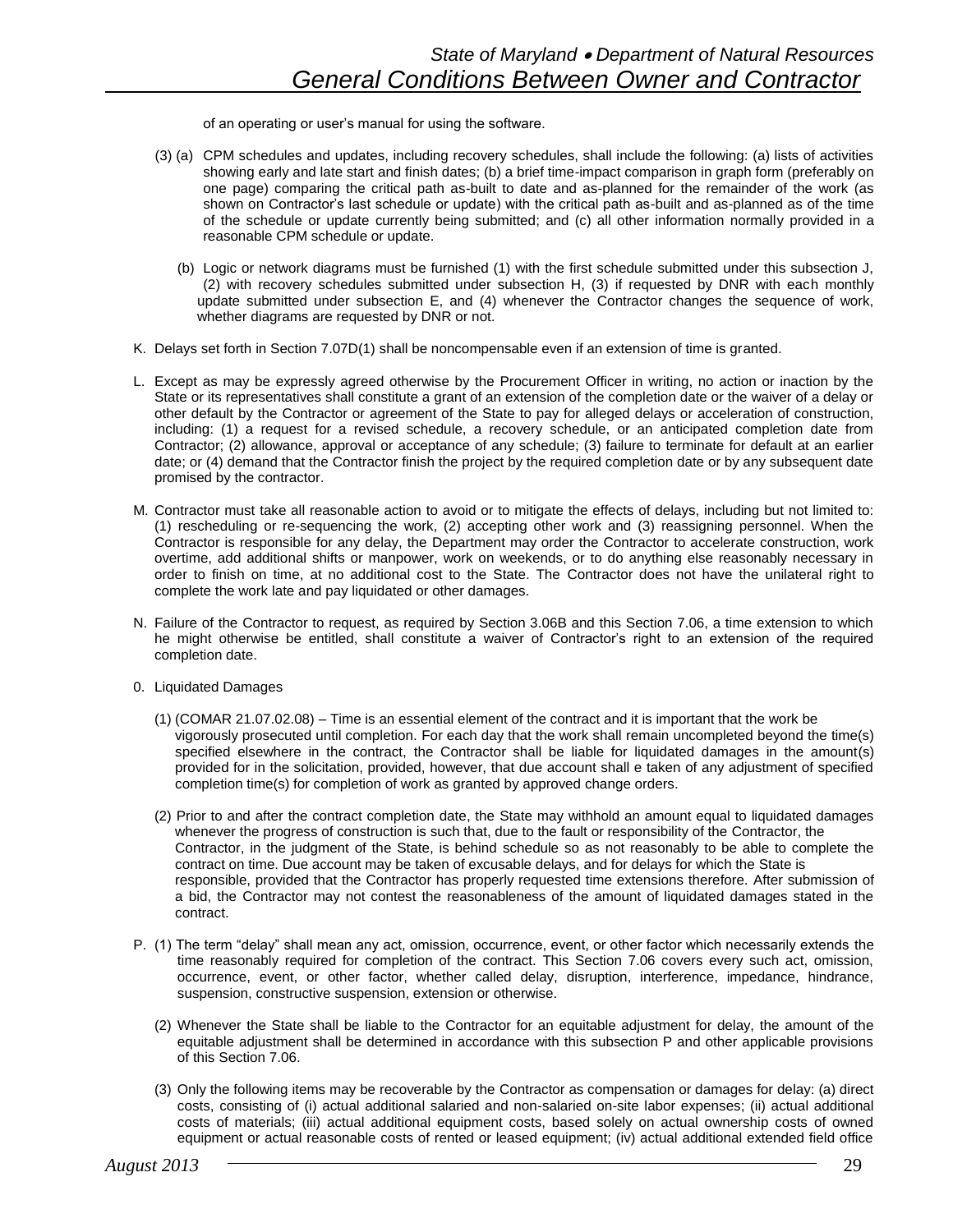expenses, excluding those which are to be included in overhead; (v) actual additional reasonable costs of SubContractors and suppliers at any tier for which the Contractor is liable, subject to 3.07C(7)(a); (b) actual additional costs, proven by clear and convincing evidence, resulting from labor or other inefficiencies proven by clear and convincing evidence; and (c) an additional percentage, determined in accordance with Section 3.07C(6) and (7)(b), of the total of items (a)(i) through (v) above, for overhead and profit.

- (4) No other compensation or damages are recoverable by Contractor for compensable delays or extensions of the completion time except as expressly stated in this subsection P. In particular, the State will not be liable for the following (by way of example and not of limitation) whether claimed by the Contractor or by a SubContractor or supplier at any tier: (a) profit in excess of that provided herein; (b) loss of profit; (c) home office or other overhead in excess of that provided herein; (d) overhead calculated by use of the Eichleay formula or similar formulae; (e) consequential damages of any kind, including loss of additional bonding capacity, loss of bidding opportunities, and insolvency; *(f)* indirect costs or expenses of any nature except those expressly provided for herein; and (g) attorneys fees, costs of claims preparation and presentation, and costs of litigation.
- (5) There shall be deducted from the compensation payable to the Contractor under this section for delay any and all costs, expenses, and overhead recovered or recoverable by the Contractor under change orders issued to the Contractor or otherwise recovered or recoverable by the Contractor.
- (6) Contractor shall be entitled to no compensation or damages for delay unless, within ten (10) calendar days of the act, omission, occurrence, event or other factor alleged to have caused the delay, the Contractor notifies the Procurement Officer in writing of (a) the alleged delay and its anticipated duration, and (b) the act, omission, occurrence, event or other factor allegedly causing the delay. Knowledge on the part of the State of the act, omission, occurrence, event, or other factor, or of the delay allegedly resulting therefrom, shall not excuse Contractor's failure to give the Procurement Officer the notice required by this subsection P(6).
- Q. (1) Except as provided in paragraph 2 below, if the Department fails to issue a Notice to Proceed within 90 days following execution of the contract by the Department, or by such date later than 90 days as may be contemplated by the solicitation documents, the Contractor will have as its sole remedy the option of (a) declaring the contract void without any liability or obligation on the part of the State except that if the Department fails to issue a Notice to Proceed for reasons unrelated to submission, review, and acceptance of the submittals required by Section 7.06(B)&(C), the Department shall reimburse the Contractors its actual costs of developing same; or (b) accepting an extended period, at no additional cost to the State, for issuance of a Notice to Proceed.
	- (2) If the failure of the Department to issue a Notice to Proceed within 90 days following execution of the contract by the Department, or by such date later than 90 days as may be contemplated by the solicitation documents, is caused, wholly or in part, by breach or default of the Contractor or other fault of the Contractor or his SubContractors or suppliers at any tier, the Contractor shall be entitled to no relief under paragraph (1) above based on delay in issuance of the Notice to Proceed. In such a case, the Contractor shall be bound to perform the contract within the time allowed following actual issuance of the Notice to Proceed, at no additional cost to the State.
- R. Requests for time extensions must be filed and supported as provided in Section 3.06 and other applicable provisions of the contract.

# S. **Weather**

- (1) Definition of rain days and drying days.
	- (a) Rainfall sufficient to result in a workday being potentially lost due to rain (rain day) shall be defined as liquid precipitation greater than .10 inch.
	- (b) It shall be considered normal for the workday immediately following a rain day of precipitation greater than 1.00 inch to potentially be lost due to wet ground conditions (drying day). The Department may allow additional drying days if deemed reasonable, in its discretion.
- (2) Unusually severe weather.
	- (a) Rain. To qualify as unusually severe weather due to rain, the number of actual weekdays lost due to rain days and drying days must be greater than that calculated for the month in question using the following procedure:
		- (i) Using the last ten (10) years of weather data for the project location from the National Oceanic and Atmospheric Administration (NOAA) or similar source, Contractor shall compute the average number of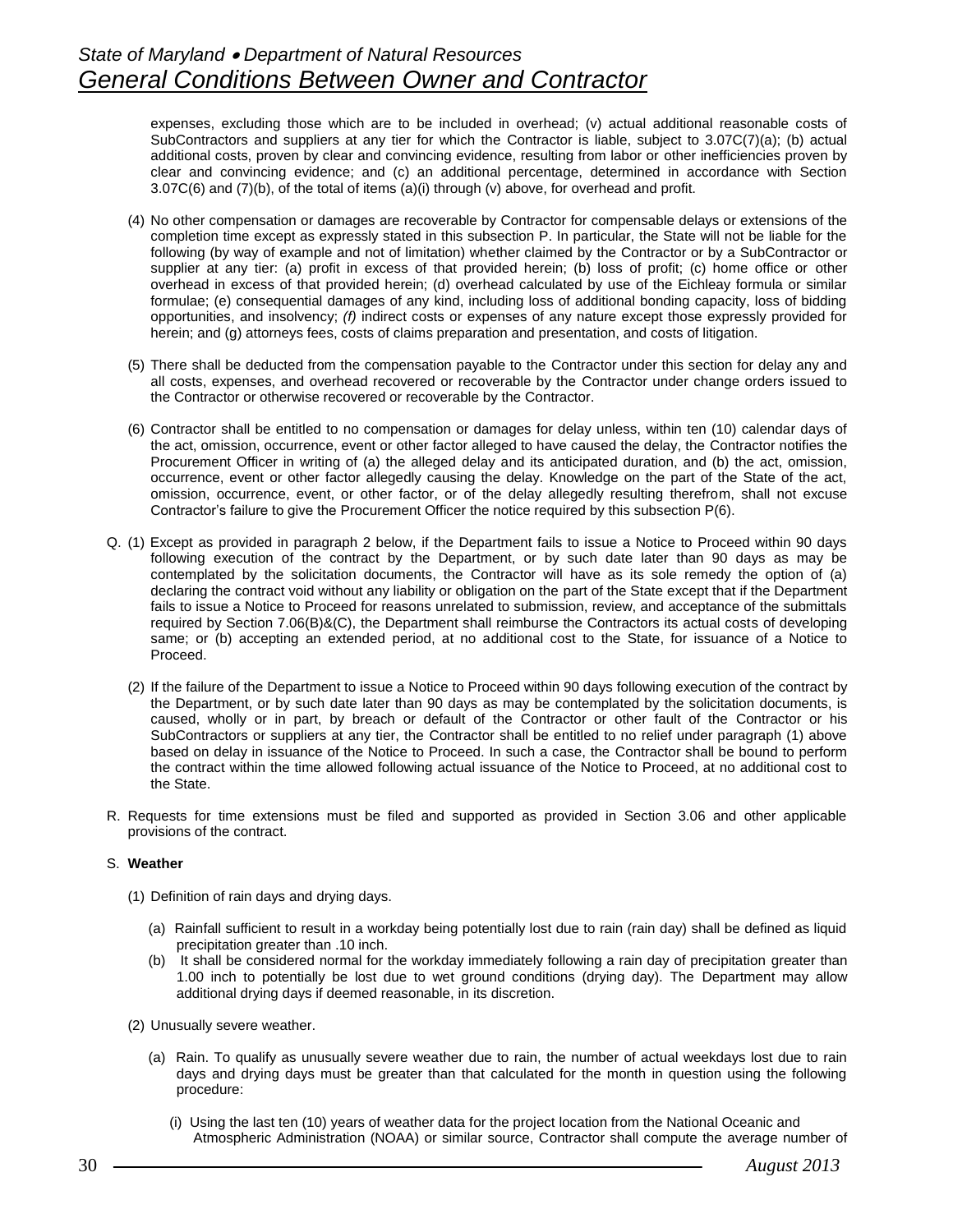weekdays lost due to rain days and drying days for the month in question and the standard deviation from the average.

- (ii) Contractor shall then add the average number of weekdays lost to the standard deviation. The sum (the average plus the standard deviation) shall be considered normal for the month in question.
- (iii) Actual weather impact shall be calculated by first determining the actual lost rain weekdays during each month in question. If any of the following conditions existed on a given weekday, the day will be deducted from the total actual rain days for the month to determine the net number of weekdays lost to rain:
	- rainfall occurred on a non-work weekday such as a holiday;
	- rainfall occurred at a time when no weather-dependent work was in progress or occurred during planned or unplanned shutdowns due to other (non-weather) circumstances such as equipment failure, strikes, delays, etc.; or
	- Contractor was still working or able to work on all weather dependent activities to the extent that production was or could have been within actual normal levels established on the project (average plus or minus the standard deviation).
- (b) Time adjustments for rain. If the net number of weekdays lost to rain is less than the normal number in question (average rain days and drying days plus one standard deviation), no time adjustment will be made. If the net number of weekdays lost to rain is less than the normal number in question (average rain days and drying days plus one standard deviation), no time adjustment will be made. If the net number of weekdays lost to rain is more than the normal for the month in question, an excusable and noncompensable time extension will be granted. No adjustments will be made for the time between the start date stated in the Notice to Proceed and the first day of the following month or for the last partial month.
- (3) Other weather conditions. Time extensions for delays due to unusual weather conditions other than rain (such as snow, extreme cold or heat, high winds, etc.) will be considered only to the extent Contractor can prove (a) conditions were unusually severe, and (b) they caused actual delay to the adjusted as-planned/as-built critical path.

#### T. **Scheduling Meetings**

The Contractor shall meet with the State and the architect (unless the architect's absence is excused by the Department) at least monthly to discuss in detail the Contractor's updating of the schedule, the necessity for revisions or corrections in the schedule or updates, and all other issues or matters relating to the scheduling of the project and the Contractor's obligations under the project respecting scheduling. This meeting shall be in addition to the progress meetings required by 4.11.

#### **7.07 TERMINATION FOR DEFAULT, DAMAGES FOR DELAY, TIME EXTENSIONS**:

- A. If the Contractor refuses or fails to prosecute the work, or any separable part thereof, with such diligence as shall insure its completion within the time specified in this contract, or any extension thereof, or fails to complete said work within this time, the State may, by written notice to the Contractor, terminate his right to proceed with the work or the part of the work as to which there has been delay. In this event the State may take over the work and prosecute the same to completion, by contract or otherwise, and may take possession of and utilize in completing the work the materials, appliances, and plant as may be on the site of the work and necessary therefore. Whether or not the Contractor's right to proceed with the work is terminated, he and his sureties shall be liable for any damage to the State resulting from his refusal or failure to complete the work within the specified time.
- B. If fixed and agreed liquidated damages are provided in the contract and if the State so terminates the Contractor's right to proceed, the resulting damage shall consist of such liquidated damages until a reasonable time as may be required for final completion of the work together with any increased costs occasioned the State in completing the work.
- C. If fixed and agreed liquidated damages are provided in the contract and if the State does not so terminate the Contractor's right to proceed, the resulting damage shall consist of these liquidated damages until the work is completed or accepted.
- D. The Contractor's right to proceed may not be so terminated nor the Contractor charged with resulting damages if:
	- (1) The delay in the completion of the work arises from unforeseeable causes beyond the control and without the fault or negligence of the Contractor, including but not restricted to, acts of God, acts of the public enemy, acts of the State in either its sovereign or contractual capacity, acts of another Contractor in the performance of a contract with the State, fires, floods, epidemics, quarantine restrictions, strikes, freight embargoes, unusually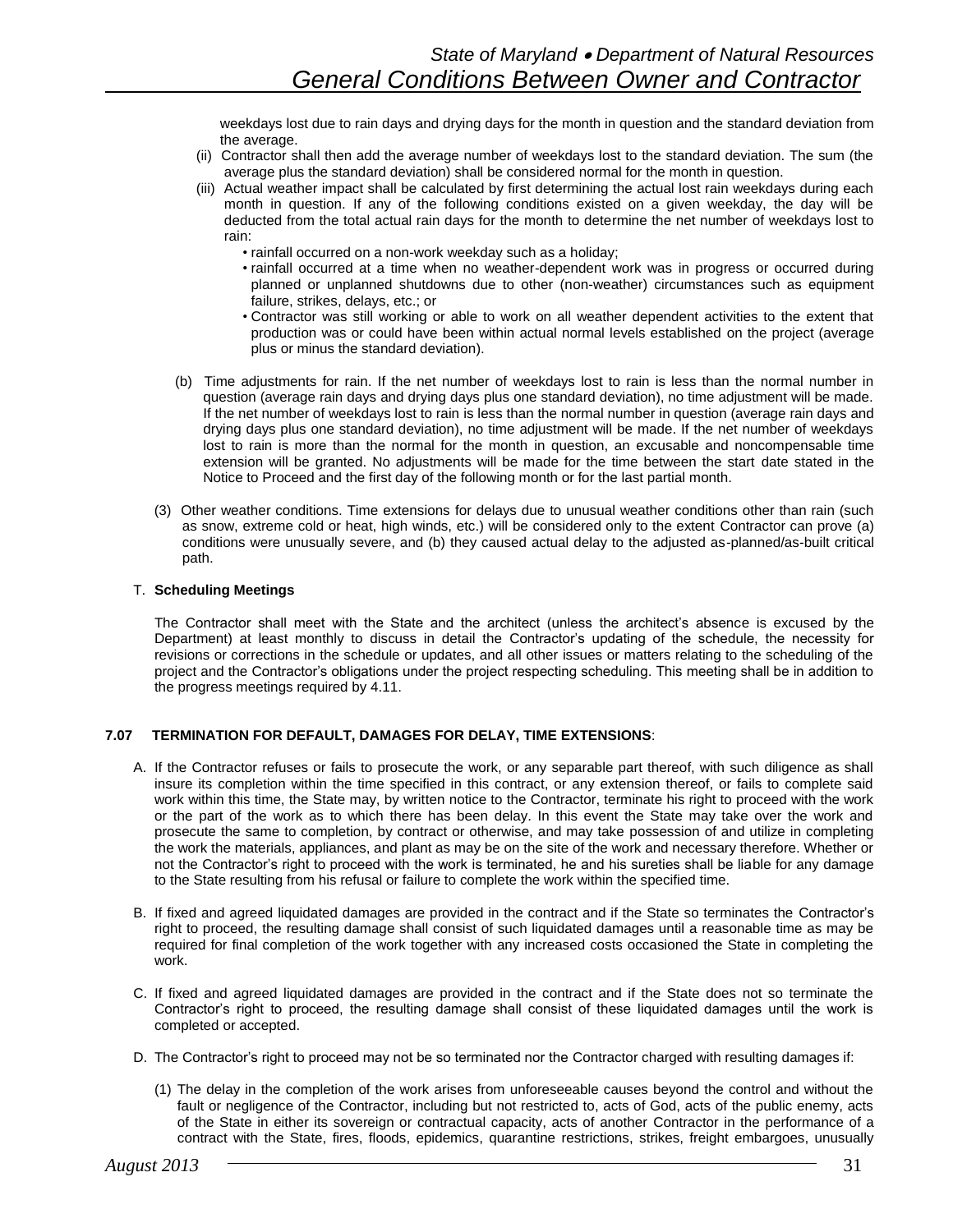severe weather, or delays of SubContractors or suppliers arising from unforeseeable causes beyond the control and without the fault or negligence of both the Contractor and the SubContractors or suppliers, and

- (2) The Contractor, within ten (10) days from the beginning of any such delay (unless the procurement officer grants a further period of time before the date of final payment under the contract), notifies the procurement officer in writing of the causes of delay. The procurement officer shall ascertain the facts and the extent of the delay and extend the time for completing the work when, in his judgment, the findings of fact justify such an extension, and his findings of fact shall be final and conclusive on the parties, subject only to appeal as provided in the "Disputes" clause of this contract.
- E. If, after notice of termination of the Contractor's right to proceed under the provisions of this clause, it is determined for any reason that the Contractor was not in default under the provisions of this clause, or that the delay was excusable under the provisions of this clause, the rights and obligations of the parties shall, if the contract contains a clause providing for termination for convenience of the State, be the same as if the notice of termination had been issued pursuant ot the clause. If, in the forgoing circumstances, this contract does not contain a clause providing for termination for convenience of the State, the contract shall be equitably adjusted to compensate for the termination and the contract modified accordingly; failure to agree to any such adjustment shall be a dispute concerning a question of fact within the meaning of the clause of this contract entitled "Disputes"
- F. The rights and remedies of the State provided in this clause are in addition to any other rights and remedies provided by law or under this contract.
- G. As used in paragraph (D)(1) of this clause, the term "SubContractors or suppliers" means subcontractors or suppliers at any tier.
- H. The State may terminate for default under this Section 7.07 at any time when the Contractor is in default or breach of any material obligation of the contract, including after substantial completion, such as for failure in a timely manner to complete a punch list, to perform warranty work, or to perform any other substantial requirement of the contract.

#### **7.08 TERMINATION FOR DEFAULT - GROUNDS OTHER THAN FOR LACK OF DILIGENCE**:

- A. If the Contractor fails to perform any provisions of the contract not governed by Section 7.07 of these General Conditions, the State may terminate the whole or any part of the contract for default by written notice of default to the Contractor. Termination for default in such a case shall be governed by subsections (2) through (7) of COMAR 21.07.01.11 B, which are incorporated into and made a part of the contract.
- B. Except as may be expressly agreed otherwise by the Procurement Officer in writing, no action or inaction by the State or its representatives or the architect shall constitute waiver of any default by the Contractor.
- C. The State may terminate for default under this Section 7.08 at any time when the Contractor is in default or breach of any material obligation of the contract, including after substantial completion.

#### **7.09 SUSPENSION OF THE WORK (COMAR 21.07.02.04)**:

- A. The Procurement Officer unilaterally may order the Contractor in writing to suspend, delay, or interrupt all or any part of the work for a period of time as he may determine to be appropriate for the convenience of the State.
- B. If the performance of all or any part of the work is for an unreasonable period of time suspended, delayed, or interrupted by an act of the procurement officer in the administration of the contract, or by his failure to act within the time specified in this contract (or if no time is specified, within a reasonable time), an adjustment shall be made for any increase in the cost of performance of this contract (excluding profit) necessarily caused by an unreasonable suspension, delay, or interruption and the contract modified in writing accordingly. However, no adjustment shall be made under this clause for any suspension, delay, or interruption to the extent (1) that performance would have been so suspended, delayed, or interrupted by any other cause, including the fault or negligence of the Contractor; or (2) for which an equitable adjustment is provided for excluded under any other provision of this contract.
- C. No claim under this clause shall be allowed (1) for any costs incurred more than twenty (20) days before the Contractor shall have notified the procurement officer in writing of the act or failure to act involved (but this requirement shall not apply as to a claim, resulting from a suspension order), and (2) unless the claim, in an amount stated, is asserted in writing as soon as practicable after the termination of a suspension, delay, or interruption, but not later than the date of final payment under the contract.

#### **7.10 STATE'S RIGHT TO TERMINATE FOR CONVENIENCE**: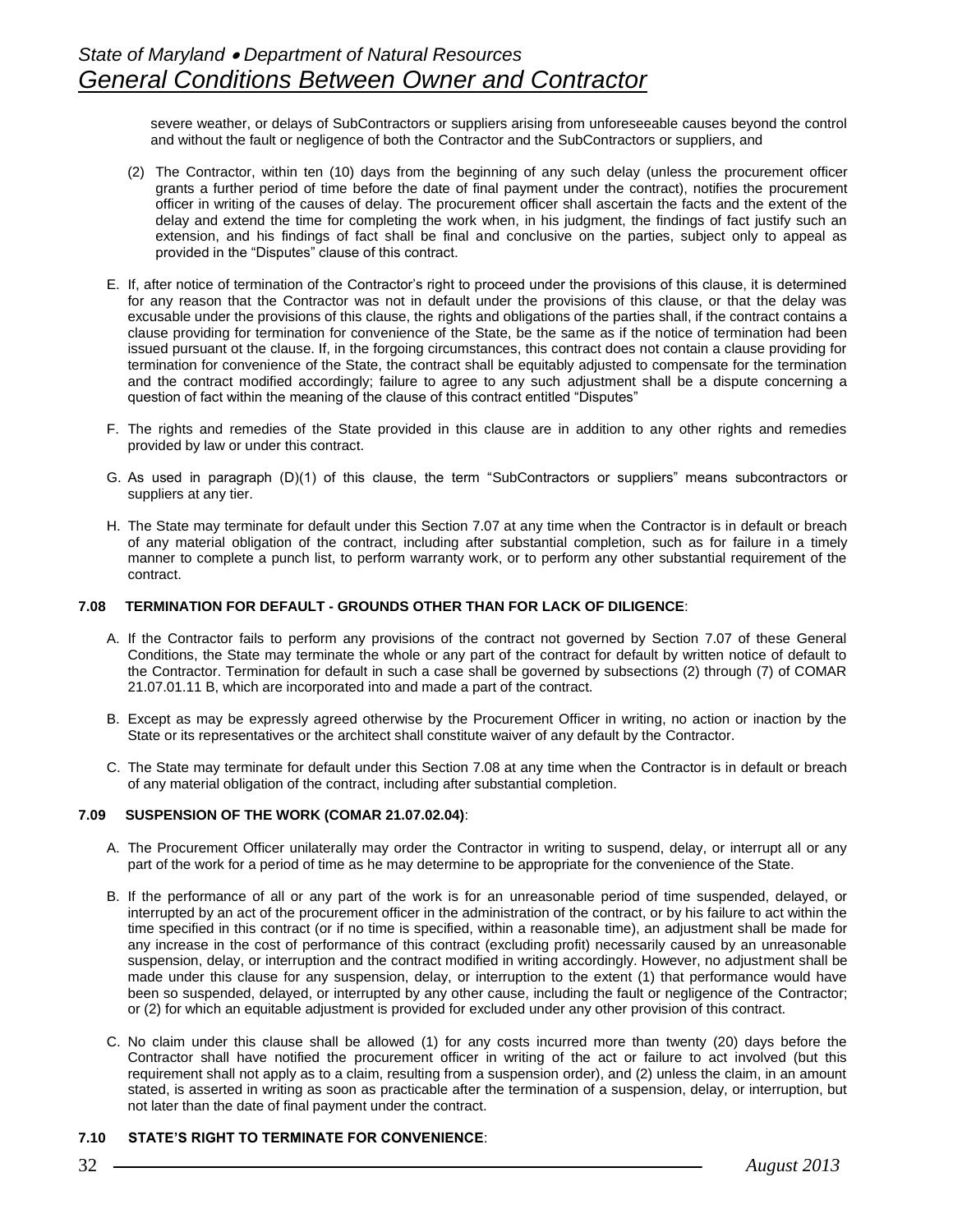The provisions of COMAR 21.07.02.09 respecting the State's right to terminate the contract for convenience are incorporated into and made apart of this contract.

#### **7.11 PARTIAL ACCEPTANCE**:

- A. If, in its sole discretion, the Department desires to accept any portion of the project, then the Department shall have the right to accept and use those portions of the project which in the opinion of the Department can be used for their intended purpose. The conditions of occupancy, use and the responsibilities of the Contractor and the State for maintenance, heat, light, utilities, and insurance shall be established. The State has no obligation to accept the project in portions.
- B. Partial Acceptance shall in no way relieve the Contractor of his responsibilities under the contract.
- C. If the Department accepts the work in portions then warranties on the accepted portions do not begin to run until substantial completion of the whole project is deemed to be achieved.

# **7.12 SUBSTANTIAL COMPLETION**:

- A. When the Contractor reasonable believes the work satisfies the requirements of 7.12B, the Contractor shall notify the Regional Manager of the Construction Division and the architect in writing that the work will be ready for Substantial Completion Inspection and testing on a definite date. Reasonable notice shall be given by the Contractor to permit the Department to schedule the Substantial Completion Inspection. The Contractor shall not request Substantial Completion Inspection until the work is in fact substantially complete. The Contractor shall deliver to the Inspector, on the scheduled Substantial Completion date, a complete comprehensive set of field markup drawings documenting the As-Built Project and all of the Operation and Maintenance (O&M) Manual's required under the contract and shall have completed all required training and demonstration of equipment as required by the contract documents.
- B. The Department shall establish the date of substantial completion and shall fix the time(s) at which the warranties will begin if, on the basis of Substantial Completion Inspection, the Department determines that, at a minimum and in accordance with the contract documents.
	- (1) all electrical, mechanical, and life safety systems have been completed and successfully tested and successfully inspected for conformity to all requirements of the contract documents and all applicable codes and standards.
	- (2) complete, comprehensive field mark-up drawings of the As-Built Project, and all of the Operation and Maintenance (O&M) Manuals required under the contract, have been delivered to the Department.
	- (3) all other requirements for substantial completion, including the completion of required training and demonstration of equipment, have been met, and
	- (4) the project appears able to be occupied and usable for its intended purpose.
- C. The work shall not be deemed substantially complete if, in the absolute discretion DNR, completion of unfinished work, whether called punch list work or otherwise, would cause inconvenience to or interfere with the use of the premises by using agency personnel or others using the premises.
- D. If the Department determines that substantial completion has been achieved, the Department shall fix the time within which the Contractor shall complete any remaining items of work which will be indicated on a list (the "punch list"). All punch list work shall be completed within thirty (30) days after the date of substantial completion determined by DNR, unless DNR establishes a different period for completion of the punch list work. If the Contractor fails to complete the remaining items so listed in the time stipulated the State shall have the undisputed right to complete the work at the Contractor's expense. The Contractor may be required to complete multiple punch lists, which may be prepared by DNR, by the architect, or by the using agency, until the contract is performed in its entirety. Failure to complete punch list work in a timely manner shall constitute grounds for termination of the contract for default.
- E. Prior to the granting of substantial completion by DNR, the architect, DNR, and/or the using agency may prepare lists of work requiring completion or requiring completion as a prerequisite to the granting of substantial completion. These "work lists" shall not constitute punch lists and shall not be construed as indicating that the work has been completed to the extent that it is substantially complete.
- F. Final payment shall not be made until all contract work including all punch list work is complete to the satisfaction of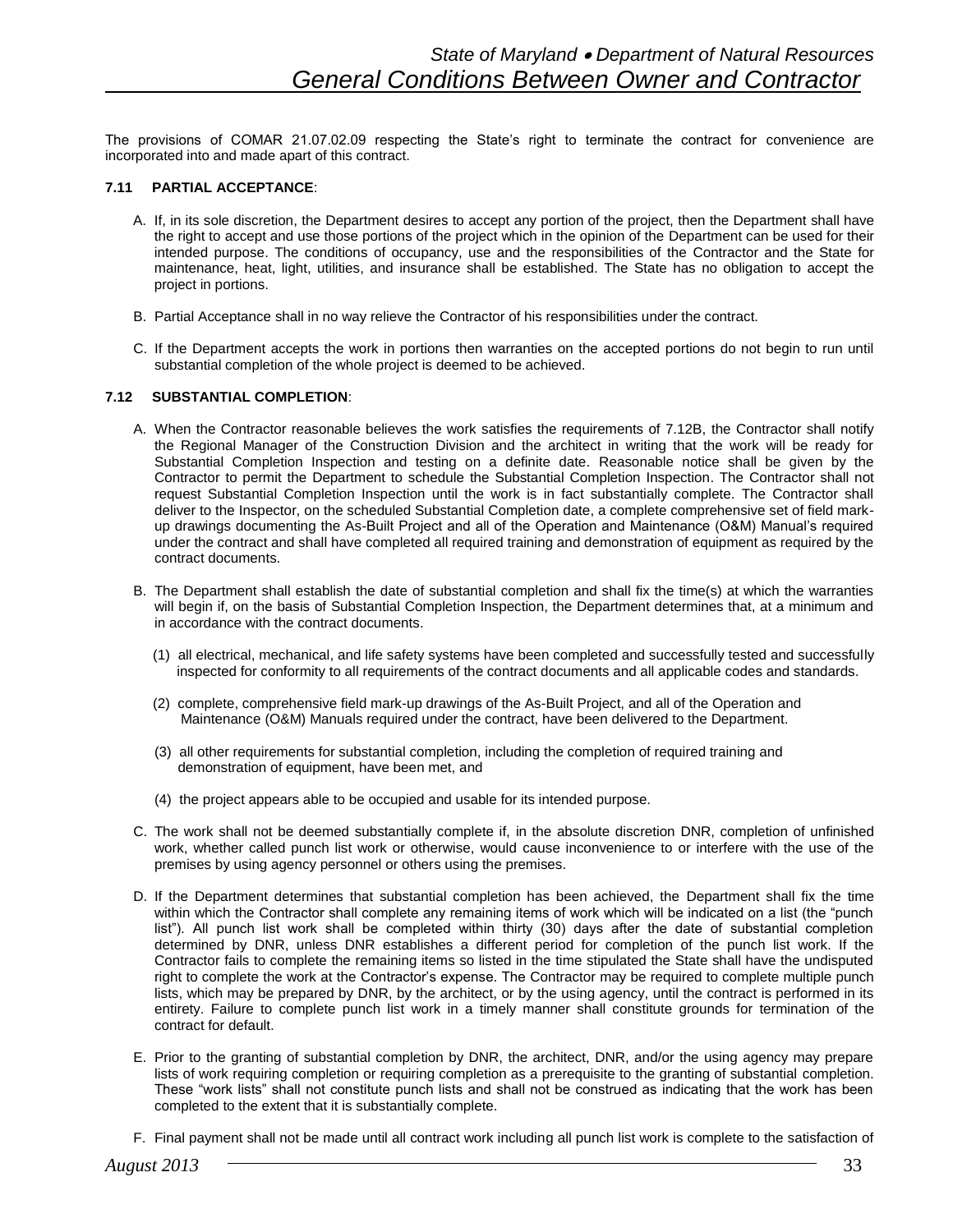the Department.

G. Acceptance of the work as substantially complete shall not excuse or waive any failure of the Contractor to complete the contract as required by the contract documents.

#### **7.13 CLEANING UP**:

The Contractor shall at all times keep the construction area, including storage areas used by him, free from accumulations of waste material or rubbish and prior to completion of the work shall remove any rubbish from the premises and all tools, scaffolding, equipment, and materials not the property of the State. Upon completion of the construction, the Contractor shall leave the work and premises in a clean, neat and workmanlike condition satisfactory to the State.

#### **7.14 WARRANTY**:

- A. Except to the extent that the contract documents impose greater warranty obligations on the Contractor for all or any part of the work, the Contractor warrants for a two year period commencing on the date of substantial completion of the project as a whole or on such other date agreed between the parties:
	- (1) that the work contains no faulty or imperfect material or equipment or any imperfect, careless, or unskilled workmanship;
	- (2) that all mechanical and electrical equipment, machines, devices, etc., shall be adequate for the use to which they are intended, and shall operate with ordinary care and attention in a satisfactory and efficient manner;
	- (3) found not to be as guaranteed by this section or otherwise not in conformity with the contract and that he will make good all damages caused to other work or materials in the process of complying with this section;
	- (4) that the entire work shall be water-tight and leak-proof in every particular.
- B. This Section 7.14 provides for a period during which the Contractor is bound to replace work in addition to being liable for failure to perform the contract in accordance with its terms. Nothing herein releases or limits the Contractor's liability for latent defects or for any substantial failure to perform the work in accordance with the contract, even if such defects or failure are discovered after the expiration of the warranty period provided by this section.

#### **7.15 NOTICE TO STATE OF LABOR DISPUTES**:

- A. Whenever the Contractor has knowledge that any actual or potential labor dispute is delaying or threatens to delay the timely performance of this contract, the Contractor shall immediately give notice thereof, including all relevant information with respect thereto, to the Procurement Officer.
- B. The Contractor must insert the substance of this clause, including this subsection B, in any subcontract hereunder as to which a labor dispute may delay the timely performance of this contract; except that each such subcontract shall provide that in the event its timely performance is delayed or threatened by delay by any actual or potential labor dispute, the SubContractor shall immediately notify his next higher tier subcontractor, or the prime Contractor, as the case may be, of all relevant information with respect to such dispute.

#### **SECTION 8- PAYMENTS**:

#### **8.01 SCOPE OF PAYMENT**:

- A. Payments are made on the valuation of work accomplished and on account of materials delivered to the site for incorporation in the work which are suitably stored and protected.
- B. Payments shall also be made on account of materials or equipment for incorporation in the work but stored at some off-site location agreed upon by the Department, such payment to be conditioned upon submission by the Contractor of bills of sale or such other documentation satisfactory to the Department to establish the State's title to such materials or equipment or otherwise to protect the State's interest, including proof of applicable insurance, transportation to site, and freedom from liens and security interests.
- C. Prior to application for first payment, the Contractor shall submit to the Department and the architect a schedule of values of the various parts of the work, including quantities, aggregating the total sum of the contract, and based upon the dollar loadings of the approved schedule. This schedule shall be so divided as to facilitate payments to SubContractors. This submission shall be in the standard Department form and shall be supported by such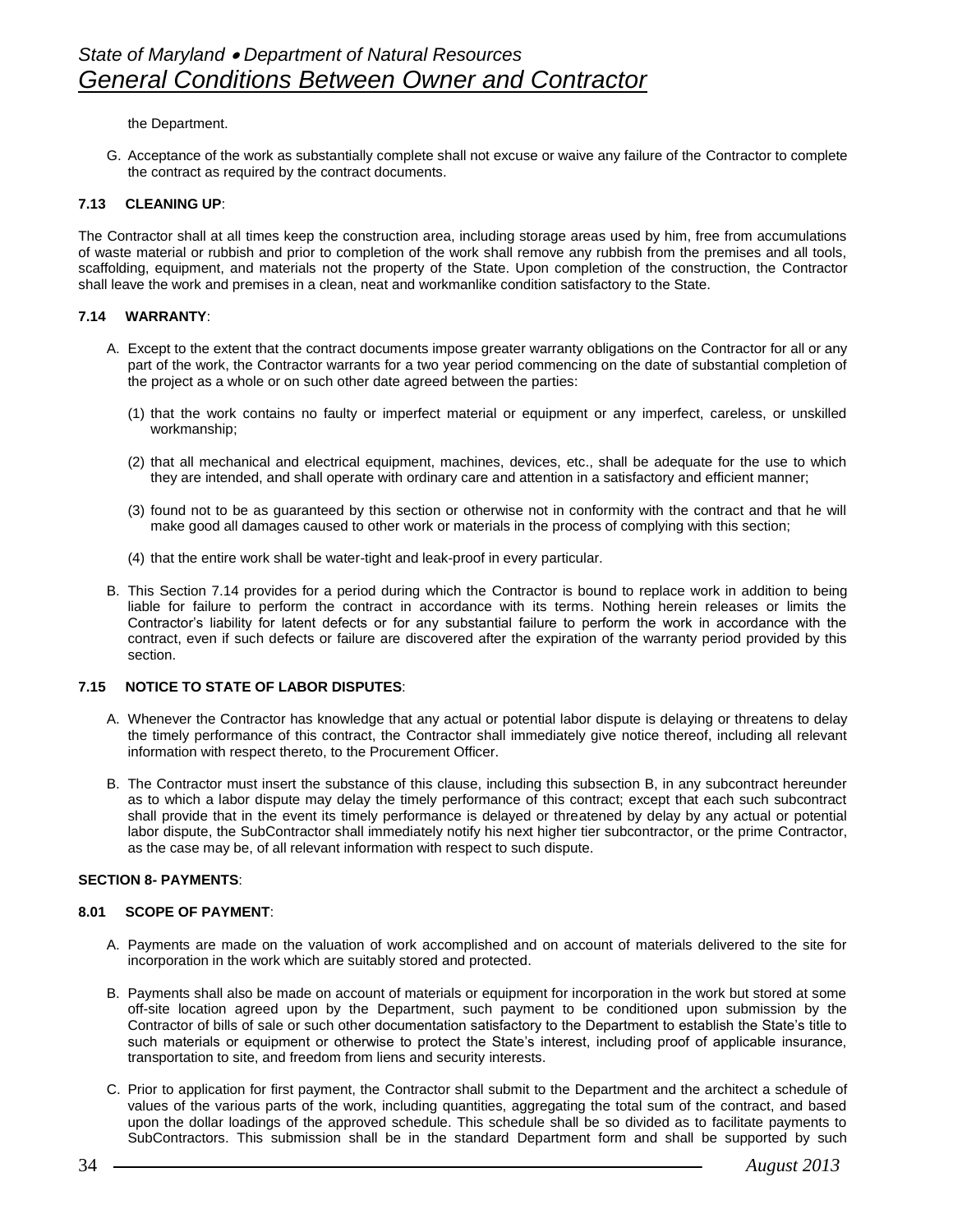evidence as to its correctness as the Department may direct. This schedule shall be used as a basis for certificates of payments unless at a later date the schedule is found to be in error, in which case the schedule will be corrected.

- D. Application for payment shall be submitted on or about the 25th day of each month but not before ten days of job operation.
- E. In applying for payments the Contractor shall submit a requisition, based upon the dollar loadings of the approved schedule, itemized in such form and supported by such evidence as the Department may require, showing the Contractor's right to the payment claimed. Each requisition shall prominently display the Contractor's Federal Employers Tax Identification Number or Social Security number.
	- (1) In applying for all payments, or final payment, the Contractor shall submit in addition to the above a certificate that he has paid:
		- (a) All labor to date,
		- (b) All vendors and material suppliers in full for all items received, and
		- (c) All SubContractors in fill, less the retained amount.
	- (2) In applying for the final payment, the Contractor shall also submit the following:
		- (a) Such evidence as the Department may demand to establish the State's title to materials and to give reasonable assurance that liens and security interests of others do not exist. Nothing in this subsection shall be construed to allow anyone to obtain a lien on State property.
		- (b) An electrical certificate from an independent (non-governmental) electrical inspection agency approved or licensed required by law. The Contractor must make application for the inspection, coordinate same, and pay the required inspection fees. The independent electrical inspection agencies are not considered local authorities (see also General Condition Section 4.06B).
		- (c) All other guarantees as called for by the contract.
		- (d) All required equipment, operation, training, maintenance, and other manuals and parts lists.
		- (e) If the Architect provides comments on the field mark-up drawings submitted at Substantial Completion Inspection, a complete set of revised field mark-up drawings documenting the as-built project shall be resubmitted to the Architect.

#### **8.02 FORCE ACCOUNT WORK**:

- A. When the Contractor is required to perform work as a result of or alleged by the Contractor to be an addition or change to the contract for which there are no applicable unit prices in the contract, the Department and Contractor shall attempt to agree upon a price for the performance of such work. If an agreement cannot be reached, the Department may require the Contractor to do such work on a force account basis to he compensated as follows:
	- (1) Labor. The Contractor shall be paid as follows:
		- (a) The actual wages for each and every hour work is performed.
		- (b) The actual costs paid to or on behalf of workmen by reason of subsistence and travel allowances, health and welfare benefits, pension fund benefits or other benefits, when such amounts are required by collective bargaining agreement or other employment contract generally applicable to the classes of labor employed on the work; and
		- (c) An equitable percentage, to be determined by the Contractor and Procurement Officer, applied against the labor cost (premium pay and fringes excluded) for liability and worker's compensation insurance premiums, unemployment insurance contributions and FICA taxes on such labor cost.
	- (2) Materials. For materials in accordance with the contract, accepted by the Department and used, the Contractor shall receive the actual cost of such materials.
	- (3) Equipment. For any machine power tools or equipment (whether rented or owned), the Contractor shall receive the rates agreed upon in writing before such work is begun, or those rates which may be specified elsewhere in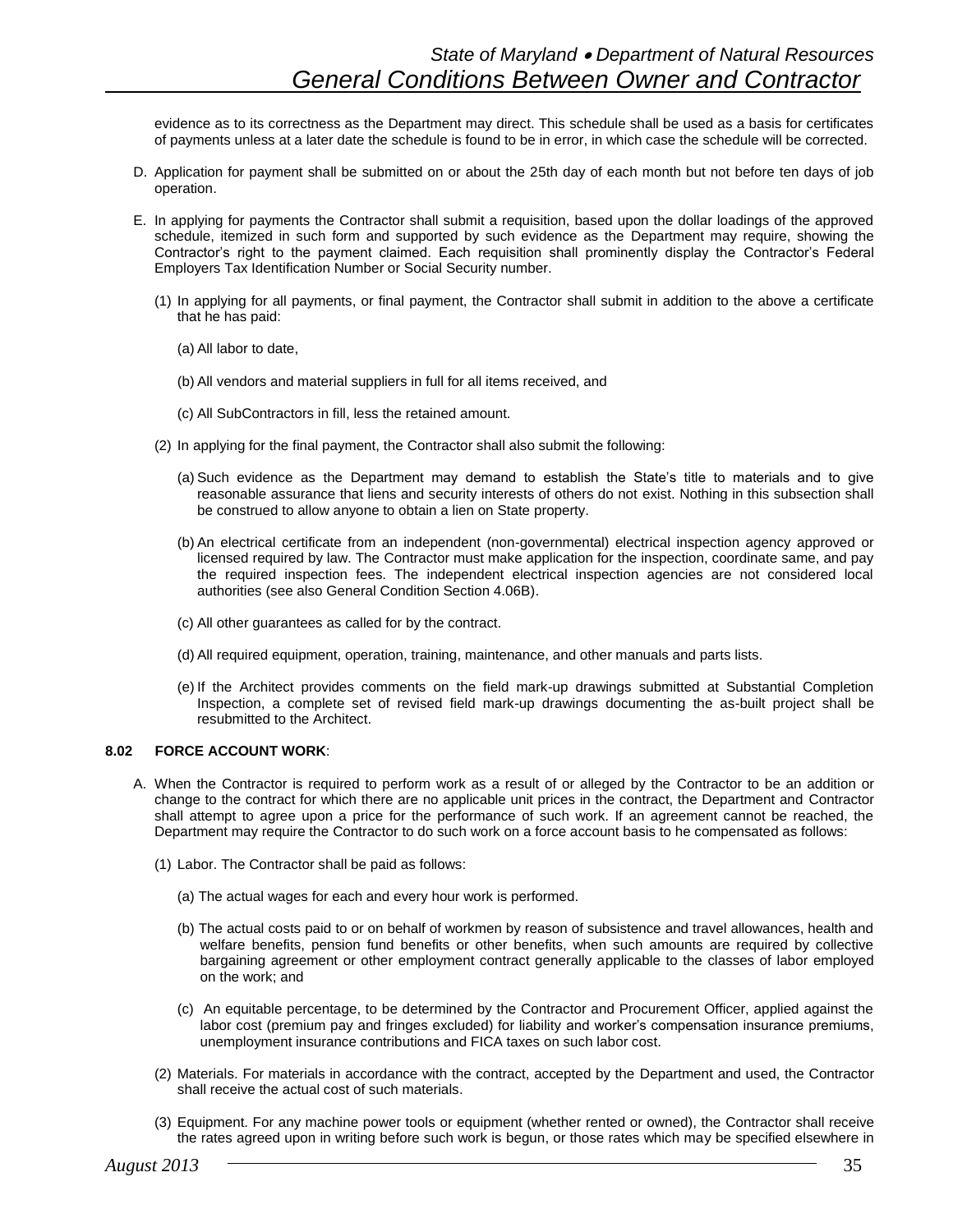the contract, or reasonable rates, whichever are less. Rates shall include fuel and lubricants which are necessary to execute the work required on the change.

- (4) Materials and Supplies Not Incorporated in the Work. For materials and supplies expended in the performance of the work (excluding those required for rented equipment), the Contractor shall receive the actual cost of such materials and supplies used.
- *(*5*)* Bond Whenever the Contractor is entitled to an increase in the contract price, the amount of the increase shall not include any amount for increased costs or premiums of bonds unless: (1) DNR requires an increase in the amount of the penal sum of the bond or bonds, (2) the Contractor actually incurs such cost, (3) the surety actually increases the penal sum of the bonds, and (4) DNR received proof in satisfactory form that the surety has increased the penal sum of the bonds
- (6) Superintendence. No additional allowance shall be made for general superintendence, the use of small tools, or other costs for which no specific allowance is herein provided. The cost of Supervisory Personnel may be added only when the modification makes necessary the hiring of additional supervisory personnel or makes necessary their employment for time additional to that required by the contract.
- (7) The mark-up allowable to the Contractor for combined overhead and profit for work performed solely by the Contractor with his own forces shall be a reasonable amount not to exceed fifteen percent (15%) of the Contractor's costs (excluding items includable in overhead).
- (8) SubContractors. For work done solely by a subcontractor, the SubContractor's costs shall be determined as stated in subsections A(1) through (6) above.
- (9) (a) The mark-up allowable to a SubContractor for overhead and profit for work performed solely with his own forces shall be a reasonable amount not to exceed ten percent (10%) for the SubContractor's overhead and five percent *(5%)* for the SubContractor's profit, based upon the SubContractor's costs of labor, materials, and equipment.
	- (b) For work performed by a SubContractor solely with his own forces, the Contractor is entitled to a reasonable mark-up for combined overhead and profit, not to exceed five percent *(5%)* of the cost of the SubContractor's materials, equipment, and labor.
- B. Compensation. The compensation as set forth above shall be received by the Contractor as payment in full for the work done on a force account basis. At the end of each day, the Contractor's representative and the Department shall compare records of the cost of work as ordered on a force account basis.
- C. Statements. No payment will be made for work performed on a force account basis until the contractor furnishes the Department duplicate itemized statements of the cost of such force account work detailed as to the following:
	- (1) Name, classification, date, daily hours, total hours, rate, and extension for such workmen.
	- (2) Designation, dates, daily hours, total hours, rental rate, and extension for each unit of machinery and equipment.
	- (3) Quantities of materials, prices, and extensions.
	- (4) Transportation of materials.
	- *(*5*)* Cost of property damage, liability and worker's compensation insurance premiums, unemployment insurance contributions, and social security tax.
	- (6) Payments of items under (3) and (4) above shall be accompanied by original receipted invoices for materials used and transportation charges. If, however, the materials used in the force account work are not specifically purchased for such work but are taken from the Contractor's stock, then in lieu of the original invoices, the statements shall contain or be accompanied by an affidavit of the Contractor which shall certify that such materials were taken from his stock, that the quantity claimed was actually used, and that the price and transportation of the material as claimed represent actual cost. The Department may require additional proof as to costs, ownership, title, non-existence of liens, etc., to the same extent as provided in Section 8.01 E(2)(a).
- D. Any other claims of the Contractor arising from work done on a force account basis that are not expressly addressed in this Section 8.02, including (but not limited to) requests for time extensions, are subject to other applicable provisions of the contract.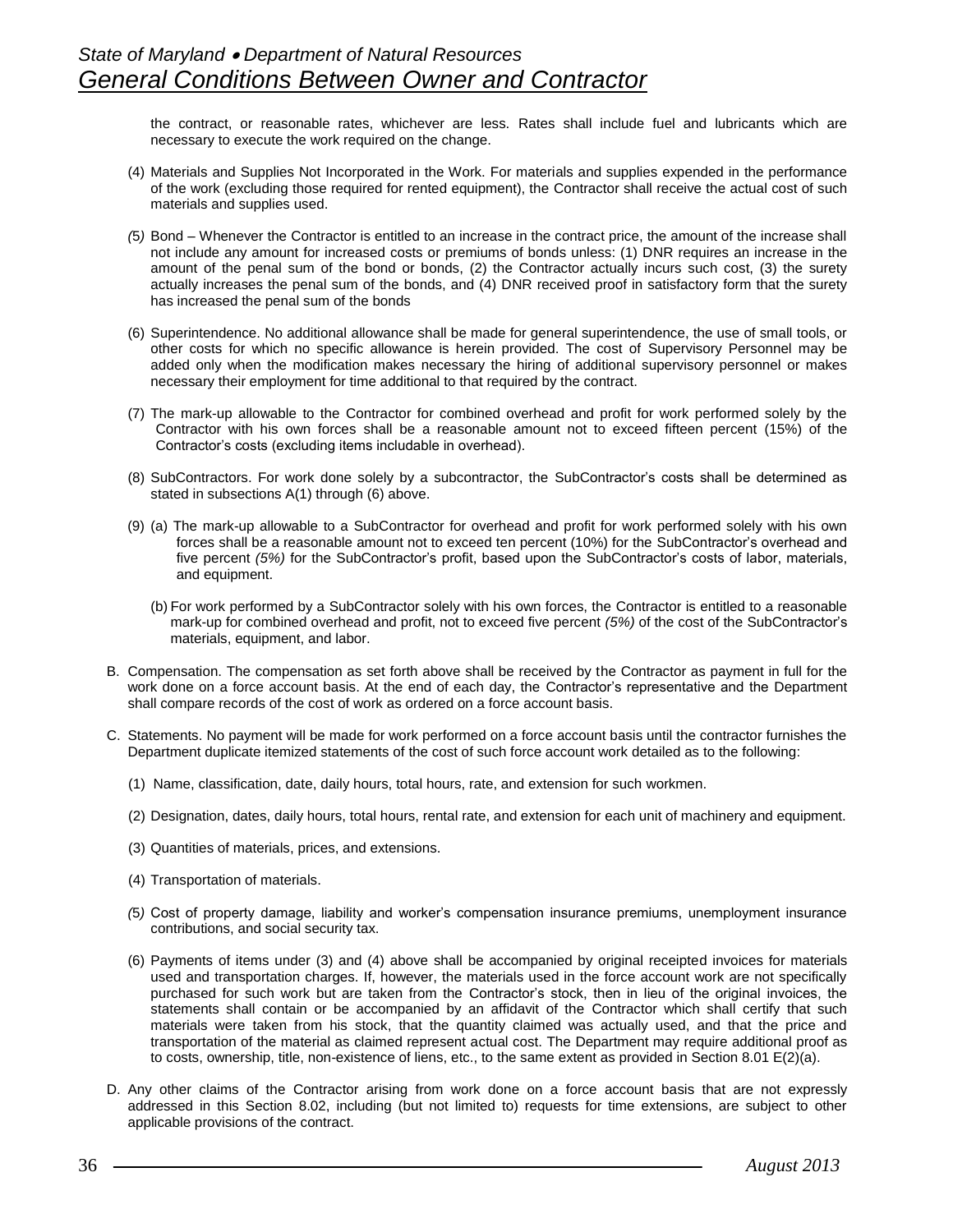#### **8.03 CASH ALLOWANCES**:

Whenever an allowance is mentioned in the specifications, then the Contractor shall include in his contract sum the entire amount of such specified allowances. The expenditure of these allowances is to be at the Department's direction. However, the allowance expenditure is limited to items properly inferable from the title and description of the allowance. Unexpended balances are to be credited to the State. Compensation payable to the Contractor for expenditure of allowances directed by the Department shall be based on the cost to the Contractor as shown by actual invoices or receipts, and no additional overhead or profit shall be payable to the Contractor for such allowances.

# **8.04 CERTIFICATES OF PAYMENT; RETAINAGE**:

- A. If the Contractor has made application as above, the State shall, not later than the date when such payment falls due, issue to the Contractor a certificate for such amount as it decides to be properly due. In approving such partial payments, there shall be retained five percent *(5%)* of the estimated amount due until completion and acceptance of all work covered by the contract.
- B. This contract is subject to the provisions of COMAR 21.06.06.02, Escrow of Retainage. If retainage is to be placed in an interest bearing account, the Contractor shall be required to complete the Internal Revenue Service's Form W-9, "Payer's Request for Taxpayer Identification Number."
- C. No certificate issued nor payment made to the Contractor, nor partial or entire use or occupancy of the work by the State, shall be an acceptance of any work or materials not in accordance with this contract.

#### **8.05 DEDUCTIONS FOR UNCORRECTED WORK**:

If the State deems it inexpedient to correct work not in accordance with the contract, an equitable deduction from the contract price shall be made therefore.

#### **8.06 PAYMENTS WITHHELD**:

- A. The State may withhold payment or, on account of subsequently discovered evidence, nullify or reduce the whole or part of any certificate or payment on account of:
	- (1) the cost (measured by the contract value or fair market value, whichever is greater) of completing unfinished or defective work not remedied or deductions or amounts due the State under the contract;
	- (2) failure of the Contractor to perform any material contract requirement;
	- (3) claims filed or likely to be filed against the State for which the Contractor may be liable to the State;
	- (4) failure of the Contractor to make payments properly to subcontractors or suppliers for material or labor (see, however, Section 9.03C) or amounts claimed by the Contractor's surety or insurer under any right of subrogation;
	- (5) a reasonable doubt that the contract can be completed for the balance then unpaid;
	- (6) damage to another Contractor;
	- (7) liquidated damages or other damages or compensation due the State for claims of the State against the Contractor;
	- (8) any claim of the State against the contractor or debt or obligation owed to the State or claimed by the State to be owed by the Contractor to the State arising from any other cause or contract;
	- (9) retainage as provided in Section 8.04A;
	- (10) failure to maintain as-built drawings as required by Section 2.01 (B)(2);
	- (11) failure to update schedules properly as required by Section 7.06; and
	- (12) the cost of completing unfinished warranty work.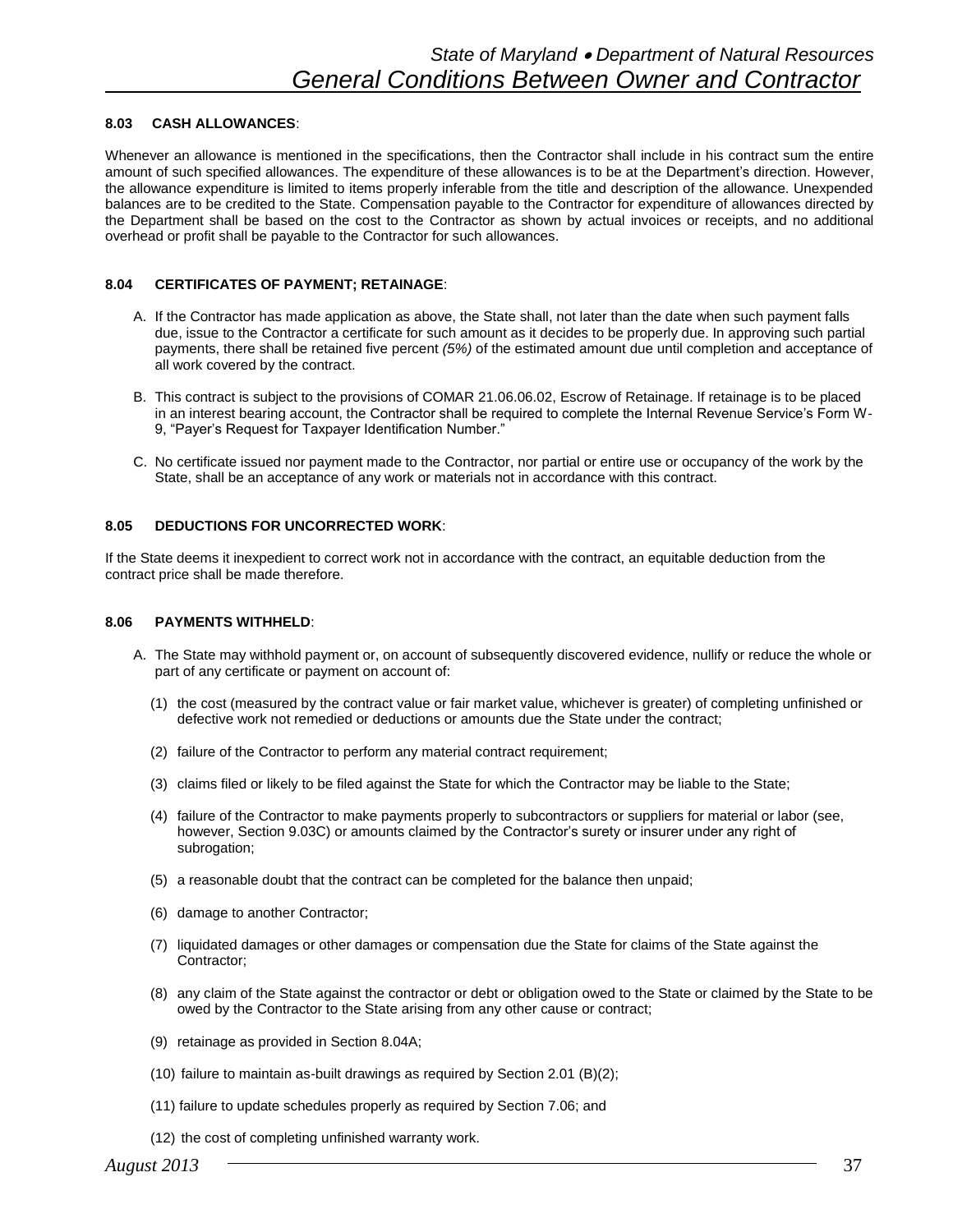B. The failure of Contractor to complete the construction by the required completion date shall be prima facie evidence of the State's right to withhold liquidated damages after the expiration of the contract time for completion. Nothing in this subsection shall be construed to limit the State's right to withhold an amount equal to liquidated damages prior to the expiration of the contract time as provided in subsection 7.06 0.

# **8.07 CORRECTION OF WORK BEFORE FINAL PAYMENT**:

- A. The Contractor shall promptly remove from the premises all work failing to conform to the contract, whether or not incorporated in the structure or premises. The Contractor shall promptly replace and re-execute such work in accordance with the contract and without expense to the State and shall bear the expense of making good all work of other Contractors destroyed or damaged by such removal or replacement.
- B. If the Contractor does not remove such condemned work within a reasonable time, the State may remove it and may store materials at the expense of the Contractor. If the Contractor does not pay the expense of such removal or storage within ten days time thereafter, the State may sell such materials and shall account for the net proceeds thereof, after deducting all the costs and expenses incurred by the State.

#### **8.08 FINAL PAYMENT**:

- A. (1) Upon completion of the work, the Contractor shall prepare final payment forms and submit them. (2) The State will promptly proceed to make any necessary final surveys, to complete any necessary computations of quantities, and to complete other activities necessary to determine the Contractor's right to final payment. The Department will then reply to the Contractor's request for final payment, informing the Contractor of the amount of final payment considered to be due the Contractor. Such reply shall inform the Contractor of all deductions, damages, costs, back charges, and other charges assessed against the Contractor by the State and the reasons therefore.
- B. Notwithstanding subsection A(1) above, prior to or in the absence of a request from Contractor for final payment, the State may determine under subsection A(2) the amount of the final payment it considers to be due the Contractor.
- C. If the Contractor disputes the amount determined by the State to be due him, he shall initiate a claim under the disputes procedures.
- D. Acceptance by the Contractor of any payment identified by the State as being final payment shall operate as an accord and satisfaction and a general release of all claims of the Contractor against the State arising out of or connected with the contract, except as may be expressly agreed otherwise in writing between the Contractor and the Procurement Officer.
- E. No claims by the Contractor may be asserted for the first time after final payment is made by the State.

#### **8.09 PAYMENT AND INTEREST**:

- A. Payment of State Obligations (COMAR 21.07.01.18) Payments to the Contractor pursuant to this Contract shall be made no later than 30 days after the State's receipt of a proper invoice from the Contractor. Charges for late payment of invoices, other than as prescribed by Title 15, Subtitle 1, of the State Finance and Procurement Article, Annotated Code of Maryland, or by the Public Service Commission of Maryland with respect to regulated public utilities, as applicable, are prohibited.
- B. A proper invoice or requisition shall include a description of items or services provided; the date the goods were received by the ordering agency/department; or the inclusive dates the services were rendered; the price agreed upon pursuant to the contract; the basis for the billing; the purchase order or contract identification number; the Contractor's Federal Employers Identification Number or Social Security Number; and the name and address of the proper invoice recipient for the Department.
- C. For purposes of this contract, an amount will not be deemed "due and payable" and interest payments will not be authorized for late payments unless the following conditions have been met:
	- (1) The amount invoiced is consistent with the amount agreed upon by the parties to the contract pursuant to the contractual agreement.
	- (2) The goods and/or services have been received by the State and the quantity received agrees with the quantity ordered.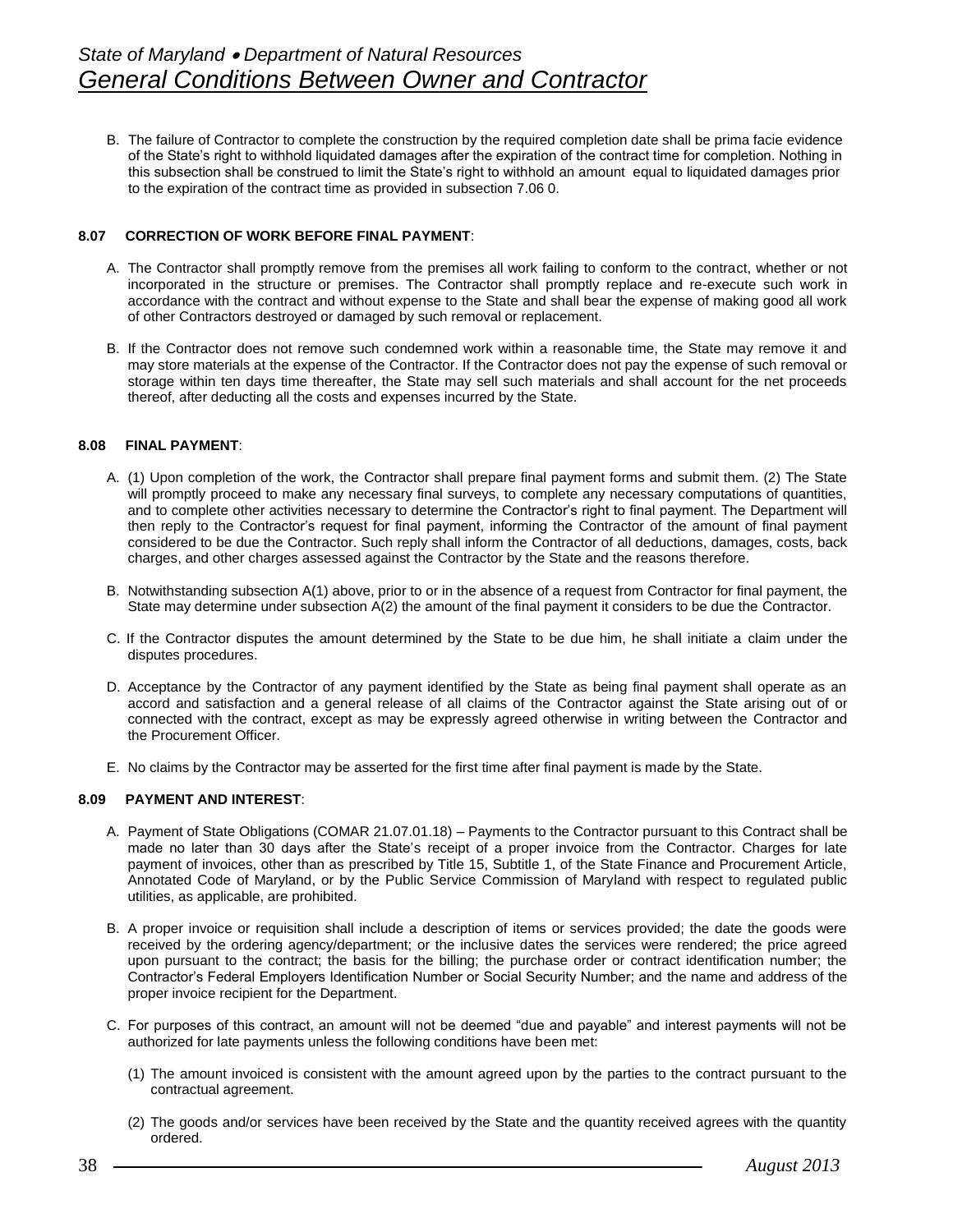- (3) The goods and/or services meet the qualitative requirements of the contract and have been accepted by the State, subject to Section 6.09 hereof.
- (4) The proper invoice has been received by the party or unit of government specified in the agreement.
- (5) The invoice is not in dispute.
- (6) If the contract provides for progress payments, the proper invoice for the progress payment has been submitted pursuant to the approved schedule of values.
- (7) All conditions for release of retainage have been met.

#### **8.10 RETENTION OF RECORDS —AUDITS BY THE STATE**:

- A. In accordance with COMAR 21.07.01.21, the Contractor and his subcontractors and suppliers at any tier shall retain and maintain all records and documents relating to this contract for three years after final payment by the State hereunder or any applicable statute of limitations whichever is longer, and shall make them available for inspection and audit by authorized representatives of the State, including the Procurement Officer or designee, at all reasonable times.
- B. If Contractor or his subcontractors or suppliers at any tier fail to retain for the period of time required by this section original documents used, made, or relating to the preparation or calculation of Contractor's bid to the State or of bids, quotes or estimates of subcontractors or suppliers at any tier, Contractor shall be entitled to no damages, compensation, or equitable adjustments (including time extensions) for any claims based on calculations, assumptions, understandings, or beliefs allegedly made at the time of preparation of such bids, quotes, or estimates.
- C. In the event a claim is initiated by either party under Section 6.13, Contractor and his subcontractors or suppliers at any tier shall retain such books, papers, records and other documents until expiration of the aforesaid three-year period or until final, unappealable resolution of the claim, whichever is later.

#### **8.11 CONTRACT COST PRINCIPLES AND PROCEDURES**:

The contract is subject to the applicable contract cost principles and procedures set forth in COMAR 21.09.

#### **8.12 FINANCIAL DISCLOSURE (COMAR 21.07.01.19):**

The Contractor shall comply with the provisions of Section 13-221 of the State Finance and Procurement Article of the Annotated Code of Maryland, which requires that every business that enters into contracts, leases, or other agreements with the State of Maryland or its agencies during a calendar year under which the business is to receive in the aggregate \$100,000 or more, shall, within 30 days of the time when the aggregate value of these contracts, leases or other agreements reaches \$100,000, file with the Secretary of State of Maryland certain specified information to include disclosure of beneficial ownership of the business.

#### **8.13 POLITICAL CONTRIBUTION DISCLOSURE (COMAR 21.07.01.20):**

The Contractor shall comply with Election Law Article §§14-101 – 14-108, Annotated Code of Maryland, which requires that every person that enters into contracts, leases, or other agreements with the State, a county, or an incorporated municipality, or their agencies, during a calendar year in which the person receives in the aggregate \$100,000 or more, shall file with the State Board of Elections a statement disclosing contributions in excess of \$500 made during the reporting period to a candidate for elective office in any primary or general election. The statement shall be filed with the State Board of Elections: (1) before a purchase or execution of a lease or contract by the State, a county, an incorporated municipality, or their agencies, and shall cover the preceding two calendar years, and (2) if the contribution is made after the execution of a lease of contract, then twice a year, throughout the contract term, on: (a) February 5, to cover the 6-month period ending January 31; and (b) August 5, to cover the 6-month period ending July 31.

#### **SECTION 9- EMPLOYEES, SUBCONTRACTORS AND WORK CONDITIONS**: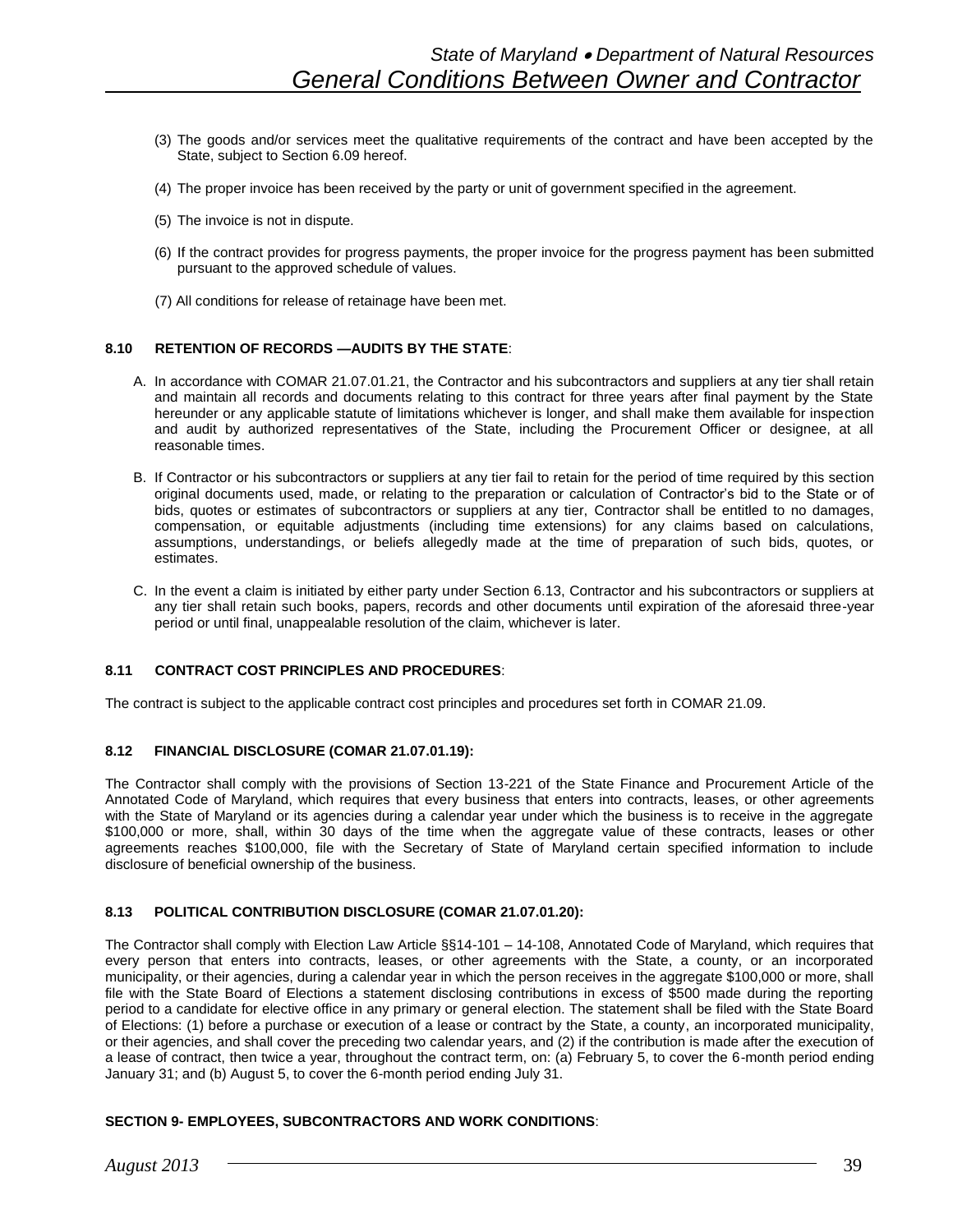#### **9.01 EMPLOYEES AND WORKMANSHIP**:

- A. Qualification of Employees. All Contractor/SubContractor personnel shall be subject to a security background check. Before or after award of the contract, at the sole discretion of the State, those persons found to be unfit to work on State contracts may be excluded from the job site at no additional cost to the State. Only personnel thoroughly trained and skilled in the tasks assigned them may be employed on any portion of the work. Any employee found to be unskilled or untrained in his work shall be removed from the work.
- B. Licensed Employees. When municipal, county, State or federal laws require that certain personnel (electricians, plumbers, etc.) be licensed, then all such personnel employed on the work shall be so licensed.
- C. Quantity of Labor. The Contractor shall employ on the work, at all times, sufficient personnel to complete the work within the time stated in the contract.
- D. Work Areas. The Contractor shall confine the operations of his employees to the limits as provided by law, ordinance, permits or directions of the Department. Generally, the work area will be the same as the "Limit of Contract" line indicated in the construction documents.
- E. Methods and Quality.
	- (1) Whenever the method of the work or manner of procedure is not specifically stated in the contract documents, the best practice shall be followed. Unless the contract documents expressly require stricter standards for application, installation, connection, erection, use, cleaning or conditioning, recommendations of the manufacturers of approved materials shall be considered as a part of these specifications and all materials shall be applied, installed, connected, erected, used, cleaned and conditioned as so called for thereby. If any such manufacturer's recommendations are defective, faulty, inaccurate, or negligently made, Contractor shall be responsible for all loss resulting there from, including liability for loss incurred by the State.
	- (2) All materials shall be accurately assembled, set, etc., and when so required in good construction, shall be true to line, even, square, plumb, level and regularly spaced, coursed, etc. Under no circumstances, either in new or old work shall any material be applied over another which has not been thoroughly cleaned, sanded, or otherwise treated so as not to impair the finish, adhesion, or efficiency of the next applied item.
	- (3) All methods, procedure and results are subject to the approval of the architect and the Procurement Officer as to the quality of the finished result to be obtained; provided that this is not to be interpreted as placing upon the architect or the Procurement Officer any responsibility for management of the Contractor or his work.
- F. Scheduling and Coordination.
	- (1) The Contractor shall so schedule and coordinate the work as to ensure efficient and uninterrupted progress and to hold to an absolute minimum the cutting and patching of new work. All cutting, patching and digging necessary to the execution of the work is included.
	- (2) The Contractor shall so schedule the construction performed by each group or trade that each installation or portion of the construction shall member with and join with every other new or old work as required for a complete installation, all according to accepted good construction practice.
- G. Superintendent: The Contractor shall keep full-time on the site, at all times during the progress of the work, a competent superintendent fluent in English and any necessary assistants, all approved by the Department prior to commencement of the work. The Contractor shall submit in writing to the Department the name of the person it intends to employ as superintendent for the execution of this contract with a statement of the proposed superintendent's qualifications. This data will be reviewed by the Department and an approval or rejection given in writing. Persons who have previously proven unsatisfactory on work executed for the State of Maryland, or who are without proper qualifications, will not be approved. Should it be necessary to change the superintendent, this procedure will be repeated. A single superintendent will be permitted to superintend two or more jobs located at the same institution or close to each other only when approved by the Department in writing. The superintendent shall represent the Contractor. All directions given to the superintendent shall be deemed to have been given to the Contractor and shall bind the Contractor. Directions shall be confirmed in writing by the State on written requests. Should the superintendent be complained of by the Department for cause (including but not limited to: inexperience; incompetence; negligence; failure to properly superintend, manage, or coordinate the work; threats to State personnel or others; failure to follow contract requirements; and failure to cooperate reasonably with the State), he shall be removed from the work and a new superintendent obtained and approved as described above, at no cost to the State.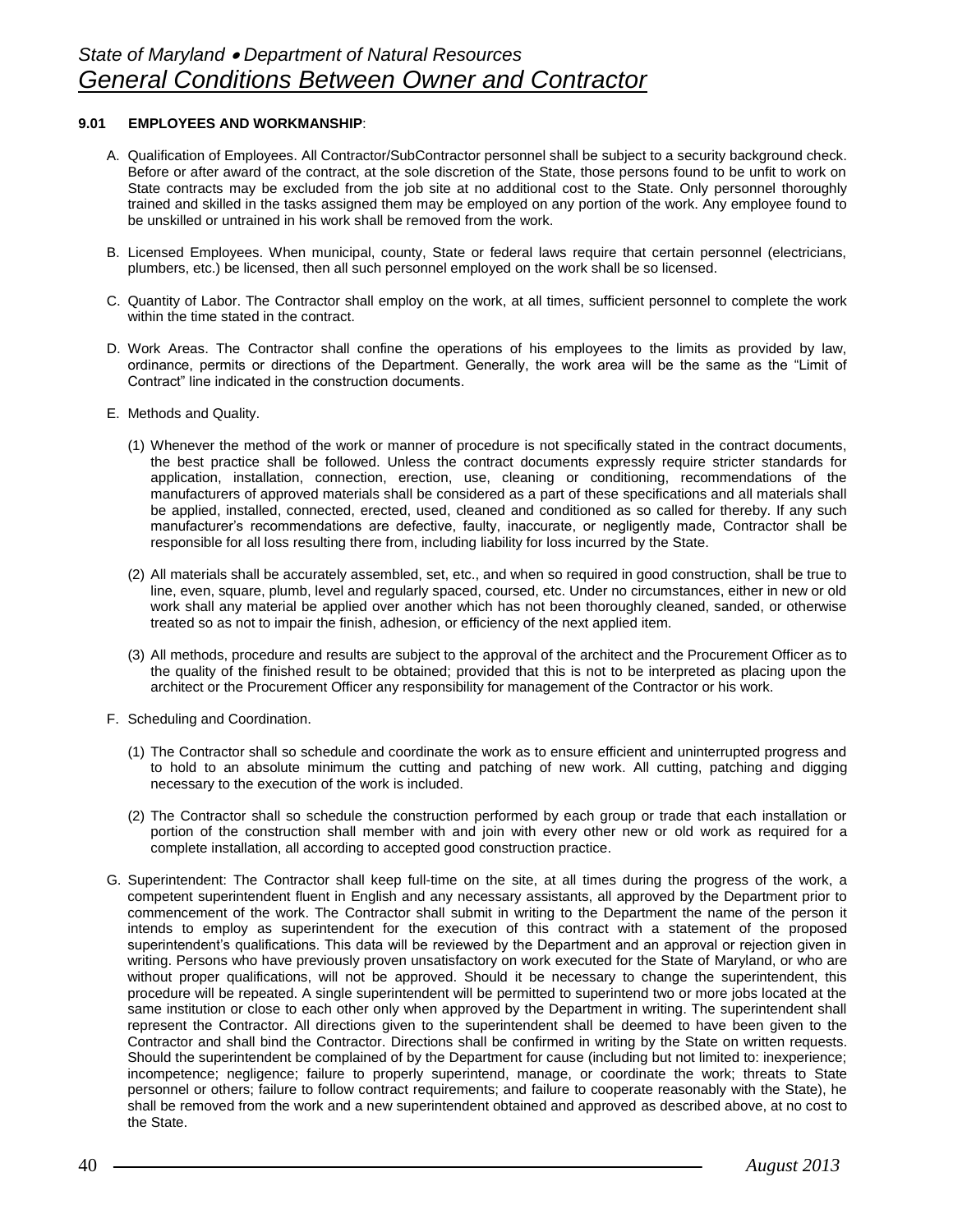- H. Discipline. The Contractor shall at all times enforce strict discipline and good order among his employees and shall not employ or permit to remain on the work any unfit person. He shall enforce all instructions relative to use of water, heat, power, no smoking, and control and use of fires as required by law and the State. Employees must not be allowed to loiter on the premises before or after working hours.
- I. Employee Safety. The Contractor shall designate a responsible member of his organization on the work site whose duty it shall be, in addition to his other duties, to prevent accidents and to enforce the standards of Section 9.06. The name and position of the person so designated shall be reported to the Department, with a copy to the architect, by the Contractor prior to commencement of the work.
- J. The Contractor, SubContractors, and agents of both insofar as possible, shall secure labor through the Maryland Job Service of the Maryland Department of Business and Economic Development, except where the Contractor has entered into a collective bargaining agreement under which labor is to be provided by the union. In that case, the Contractor is not required to conform to these provisions unless the Contractor and the union arrange with the Maryland Job Service for referral of such labor as they may mutually agree shall be referred. The Contractor shall be the sole judge of the competency or fitness and for satisfactory service of any laborer referred to him by the Maryland Job Service.
- K. This contract may be identified, in other parts of the solicitation documents, for inclusion in the hiring agreement program of the Department of Human Resources under Section 13-224 of the State Finance and Procurement Article of the Annotated Code of Maryland. If this contract is so identified, Contractor shall comply with the hiring agreement requirements provide in the solicitation documents.

# **9.02 NON-DISCRIMINATION IN EMPLOYMENT (COMAR 21.07.01.08) AND AFFIRMATIVE ACTION**:

- A. Contractor agrees:
	- (1) not to discriminate in any manner against an employee or applicant for employment because of race, color, religion, creed, age, sex, marital status, national origin, ancestry or disability of a qualified individual with a disability.
	- (2) to include a provision similar to that contained in subsection (1) above, in any subcontract except a subcontract for standard commercial supplies or raw materials; and
	- (3) to post and to cause SubContractors to post in conspicuous places available to employees and applicants for employment, notices setting forth the substance of the contract.
- B. Contractor shall be subject to and shall comply with all other requirements of 13-219 of SF&P, which are incorporated into and made a part of the contract.
- C. Contractor shall comply with all other applicable Federal, State, and local laws, regulations and ordinances respecting illegal discrimination and civil rights.

# **9.03 SUBCONTRACTS**:

- A. The Contractor shall, as soon as practicable and before the execution of the contract, notify the architect and the Department in writing, of the names of SubContractors proposed for the principal parts of the work and for such others as the Construction Division or the architect may direct. Contractor shall not employ any subcontractor that is debarred, incompetent, unfit, unsatisfactory, or is otherwise not eligible to conduct business in or with the State.
- B. The Contractor is fully responsible to the State for the acts and omissions of its SubContractors and suppliers at any tier and persons either directly or indirectly employed by them, as well as for the acts and omissions of itself and persons directly employed by it.
- C. Nothing contained in the contract documents shall create any contractual relation between any subcontractor or supplier at any tier and the State, and nothing in the contract documents is intended to make any such entity a beneficiary of the contract between the State and the Contractor. No SubContractor or supplier at any tier shall have or make any claim or cause of action directly against the State.
- D. The Contractor shall not subcontract the contract as a whole or by trades or other portions in an amount of more than 75% of the monetary value of the contract. The remaining 25% shall be executed by the Contractor with labor and materials directly purchased and paid for by the Contractor. Costs of bonds, insurance, overhead, supervision, mobilization, etc., shall not be claimed as a portion of the 25% mentioned above. The execution of work by a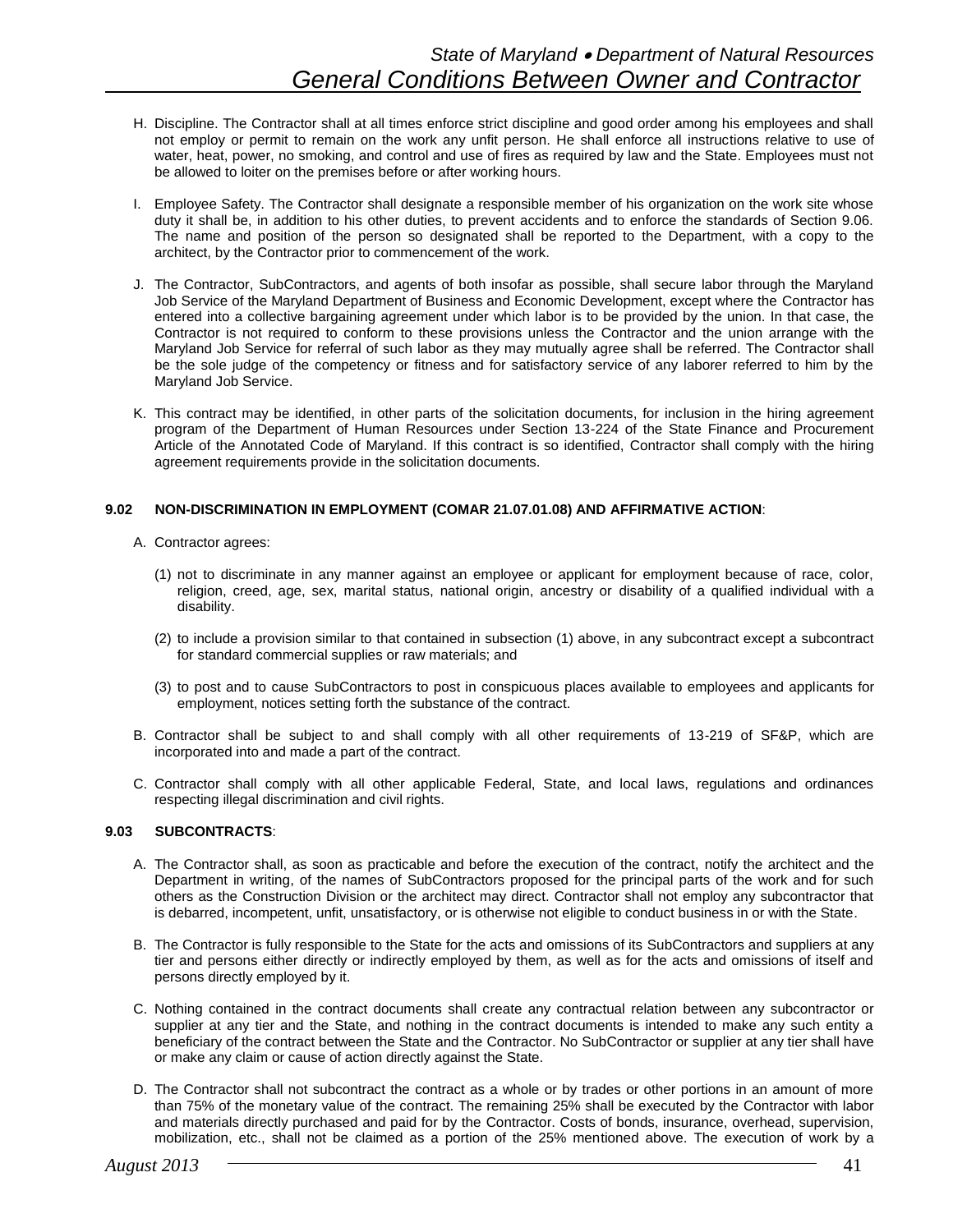subsidiary of the Contractor will not be considered direct employment unless the Procurement Officer agrees otherwise.

# **9.04 RELATION OF CONTRACTOR TO SUBCONTRACTORS AND SUPPLIERS**:

- A. The Contractor must bind every subcontractor and supplier and will see that every subcontractor agrees to be bound by the terms of the contract, as far as applicable to his work, unless specifically noted to the contrary in a subcontract approved in writing by the Procurement Officer.
- B. The Contractor must include the following provisions in all subcontracts and supply contracts applicable to the work:
	- (1) Subcontractor or supplier agrees to be bound to the Contractor by the terms of the contract between the Contractor and the State, and to assume toward him all obligations and responsibilities that the Contractor, by those documents, assumes toward the State.
	- (2) The SubContractor or supplier agrees to submit to the Contractor applications for payment in such reasonable time as to enable the Contractor to apply for payment under Section 8 of these General Conditions.
	- (3) The SubContractor or supplier agrees to make all claims for extras, for extensions of time, and for damages for delays or otherwise, to the Contractor in the manner provided in the General Conditions for like claims by the Contractor upon the State, except that the time for making claims by the SubContractor or supplier to the Contractor for extra cost shall be five days.
	- (4) The SubContractor or supplier agrees, upon completion of his work, to promptly pay all labor, material suppliers, vendors, subcontractors and others, to permit simultaneous final payment by the Contractor.
	- (5) The provisions required by 9.06A through D.
- C. (1) Except as provided in (2) below, Contractor shall not be relieved of any obligation to the State under the contract by any action, inaction, delay, default, breach, omission, or neglect, on the part of Contractor's SubContractors and suppliers at any tier or by any defect in their materials, whether the SubContractors, suppliers, or materials were selected or specified by the Department or by the Contractor.
	- (2) If the contract or the Department requires the Contractor to furnish a certain product or material and no other, then and only then will the State be responsible for damages and delays caused by a design defect or other defect in the product; provided, however, that in such event the State shall be subrogated to all rights and claims of the Contractor and his SubContractors and suppliers at any tier against the seller, the manufacturer, the designer of the product, and any other entity which may be liable for the defect.
- D. The contractor also agrees:
	- (1) To pay the SubContractor or supplier promptly upon the payment of certificates, if issued under the schedule of values described in Section 8 of these General Conditions, the amount allowed to the Contractor on account of the SubContractor's or supplier's work to the extent of the SubContractor's or supplier's interest therein.
	- (2) To pay the SubContractor or supplier, upon the payment by the State, so that at all times the SubContractor's or supplier's total payments shall be as large in proportion to the value of the work done by him as the total amount certified to the Contractor is to the value of the work done by him.
	- (3) To pay the SubContractor or supplier promptly to such extent as may be provided by the contract documents or the contract between the Contractor and the SubContractor or supplier, if either of these provides for earlier or larger payments than the above.
	- (4) To pay the SubContractor or supplier on demand for his work or materials as far as executed and fixed in place, less the retained percentage, at the time payment is due from the State, whether or not payment is made wholly or in part by the State, unless the State's failure to issue payment wholly or in part is due to the fault or unsatisfactory work or materials of the SubContractor or supplier.
	- (5) To pay the SubContractor or supplier an equitable share of any insurance money received by the Contractor on account of damage to the work.
	- (6) To make no demand for liquidated damages or penalty for delay in any sum in excess of such amount as may be specifically named in the contract between the Contractor and the SubContractor or supplier.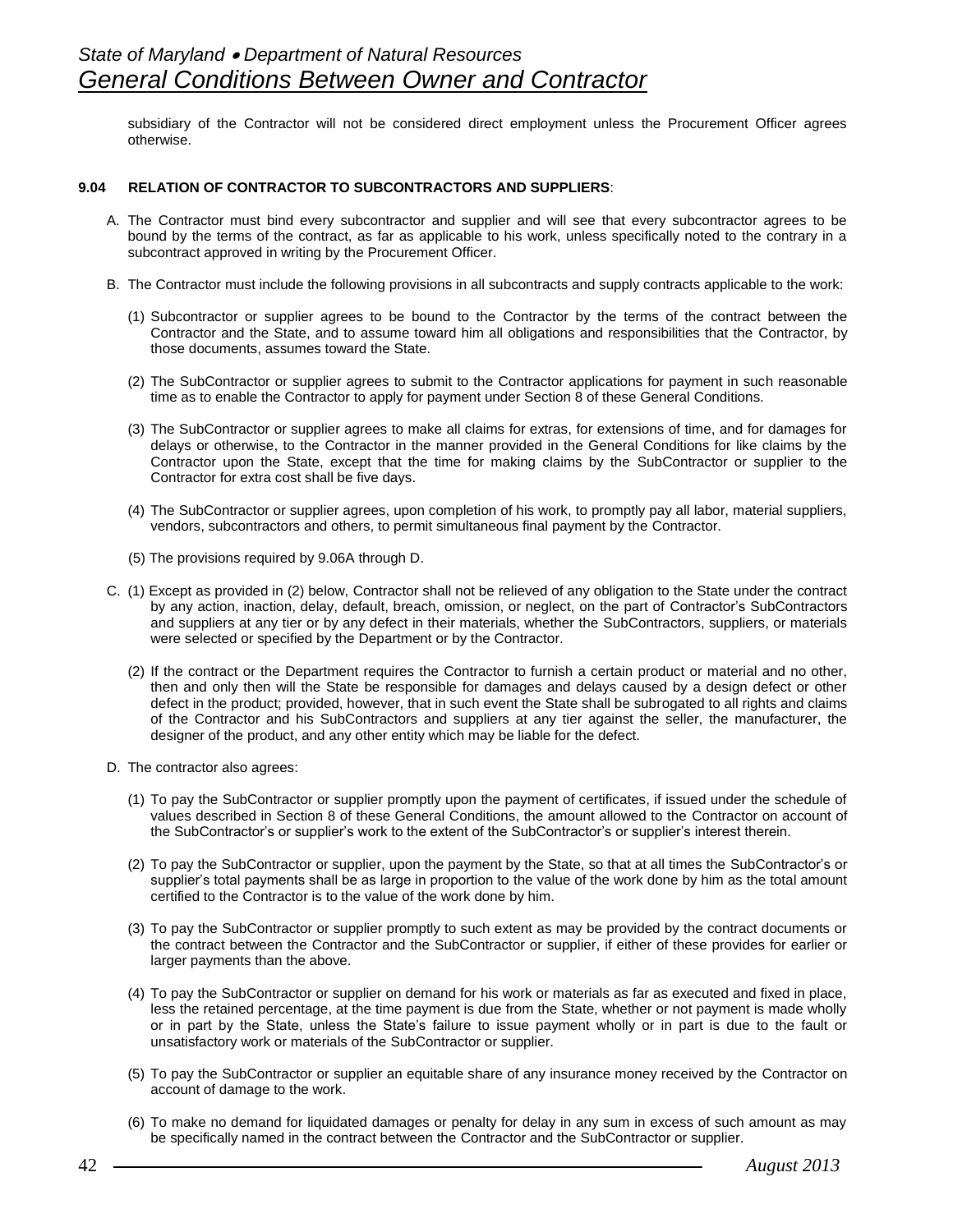- (7) To give the SubContractor or supplier an opportunity to be present and to submit evidence in any matter involving his rights.
- (8) To fulfill Contractor's obligations under 9-201 et seq., and 9-301 et seq. of the Real Property Article of the Annotated Code of Maryland.
- E. Every subcontractor, supplier, or other entity at any tier furnishing any work, labor, services, materials or supplies to or for use in the project, by virtue of furnishing same shall be bound to and does accept and agree to all terms and provisions of the contract between Contractor and the State.
- F. The State will not be liable to the Contractor for any loss or additional cost suffered as a result of the inability of any subcontractor or supplier at any tier to continue work on the contract as a result of debarment of the subcontractor or supplier under Title 16 or Title 17, Subtitle 2 of SF&P, or regulations adopted thereunder.
- G. Contractor may not withhold from any subcontractor or supplier, wholly or in part, any payment otherwise due and owing to the subcontractor or supplier for labor or material furnished for this contract, on account of any claim of the Contractor against the subcontractor or supplier or any debt owed or claimed to be owed by the subcontractor or supplier to the Contractor to the extent the claim or debt arose out of contracts, disputes, or other transactions between the Contractor and the subcontractor or supplier which did not arise out of this contract between the State and the Contractor.
- H. When the State withholds money from the Contractor under Section 8.06 for delays or other causes, the Contractor may withhold payment from a subcontractor or supplier, on account of the amount withheld by the State from the Contractor, only to the extent that the SubContractor or supplier contributed to the delay or other cause for which the State withheld payment form the Contractor. For example, if the State withholds from the Contractor liquidated damages for delay, the Contractor may withhold payment only from those subcontractors and suppliers who caused or contributed to the delays; all other subcontractors and suppliers shall be paid promptly by the Contractor notwithstanding the State's withholding from the Contractor.
- I. This contract is subject to the provisions of COMAR 21.07.02.05-3, Retainage.

#### **9.05 PREVAILING WAGE RATES**:

- A. All contracts in the amount of \$500,000 or more shall be subject to the provisions of 17-201, et seq., of SF&P and COMAR 21.11.11, respecting prevailing wages. Where an original contract is in an amount less than \$500,000, this section shall not apply, even where subsequent change orders increase the total contract to be in excess of \$500,000. Wage rates applicable to projects of \$500,000 or more are attached to the specifications. Federal wage rates shall be in effect where applicable.
- B. When prevailing wage rates apply, the Contractor shall submit a copy of his payroll records and the payroll records of each of his SubContractors to the Department of Labor, Licensing and Regulation, Division of Labor and Industry, 1100 North Eutaw Street, Maryland 21201. The Contractor, shall also provide to the DNR Inspector a copy of the Contractor's and its subcontractor(s) payroll records. These payroll records must be submitted within two weeks after each payroll period, and shall contain the following employee information: name, address and social security number, work classifications, hours straight time and overtime worked each day, total hours worked, rate of pay and gross amount earned. The Contractor shall be responsible for the submission of all subcontractors' payroll records covering work performed directly at the work site. Each copy of the payroll records shall be accompanied by a statement signed by the Contractor or the SubContractor indicating that the payroll records are correct, that the wage rates contained therein are not less than those established by the Commissioner as set forth in the contract, that the classification set forth for each workman or apprentice conforms with the work he performed and that the Contractor or the SubContractor has complied with the provisions of this section. In the event of any conflict between this Section and Title 17, Subtitle 2 of SF&P, or regulations adopted thereunder, the provisions of Title 17, Subtitle 2 or the regulations will prevail.

# **9.06 CONSTRUCTION SAFETY AND HEALTH STANDARDS**:

- A. The Contractor shall provide and maintain work environments and procedures which will:
	- (1) Safeguard the public, workers on the site, and State personnel, property, materials, supplies, and equipment exposed to Contractor operations and activities;
	- (2) Avoid interruptions of State operations and delays in project completion dates; and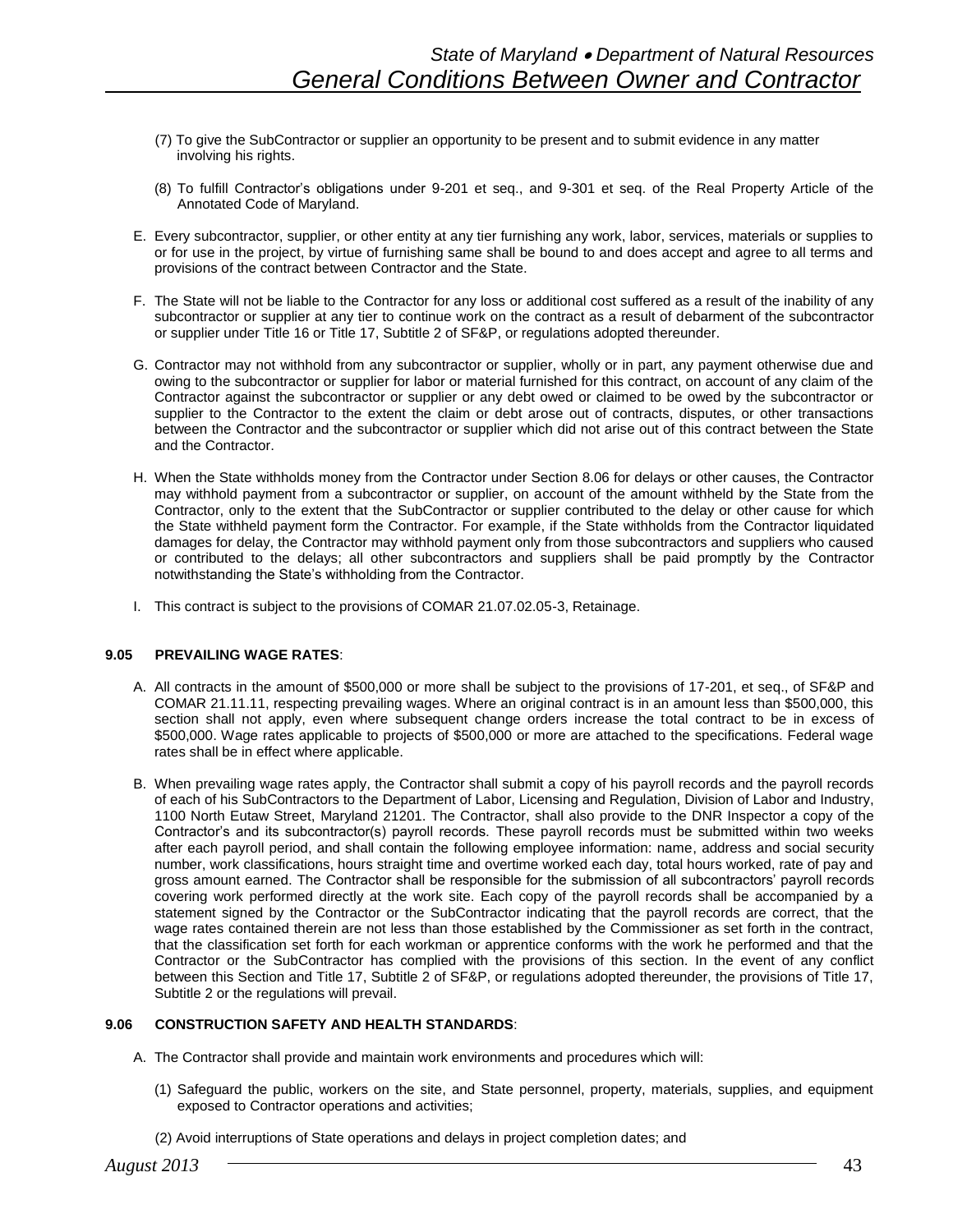- (3) Control costs in the performance of this contract.
- B. For these purposes, the contractor shall:
	- (1) Provide appropriate safety barricades, signs, and signal lights;
	- (2) Comply with the provisions of the Maryland Occupational Safety and Health Act;
	- (3) Comply with the standards issued by the Secretary of Labor at 29 CFR Part 1926 and 29 CFR Part 1910; and
	- (4) Comply with all requirements of the contract and any additional safety measures the Procurement Officer determines to be reasonably necessary.
- C. Whenever the Department becomes aware of any noncompliance with these requirements or any condition which poses a serious or imminent danger to the health or safety of the public, workers on the site, or State personnel, the Department shall notify the Contractor orally, with written confirmation, and demand immediate initiation of corrective action. This notice, when delivered to the Contractor or the Contractor's representatives at the work site, shall be deemed sufficient notice of the noncompliance and that corrective action is required. After receiving the notice, the Contractor shall immediately take corrective action. If the Contractor fails or refuses to promptly take corrective action, the Procurement Officer may issue an order stopping all or part of the work until satisfactory corrective action has been taken. The Contractor shall not be entitled to any equitable adjustment of the contract price or extension of the performance schedule on any stop work order issued under this clause.
- D. Contractor shall include in all subcontracts a provision imposing on all subcontractors the same obligations to the Contractor as the Contractor has to the State under subsections A through D of this Section 9.06.
- E. (1) This subsection E applies to all contracts in the amount of \$500,000 or greater and to all other contracts determined by the Department to pose higher than normal safety or health risks.
	- (2) Before commencing the work, the Contractor shall:
		- (a) Submit to the Department a written Employer Safety and Health Program for implementing this clause, following the MOSH "Suggested Employee Safety and Health Program" format and including an analysis of the significant hazards to life, limb, and property inherent in contract work performance and a plan for controlling these hazards; and
		- (b) Meet with the Department to discuss and develop a mutual understanding of the overall safety and health program for the project.

#### **9.07 PROMPT PAYMENT OF SUBCONTRACTORS (COMAR 21.07.02.05-2):**

- A. This contract and all subcontracts issued under this contract are subject to the provisions of State Finance and Procurement Article, §15-226, Annotated Code of Maryland, and COMAR 21.10.08. In §§A-D, the terms "undisputed amount", "prime Contractor", "Contractor", and "subcontractor" have the meanings state in COMAR 21.10.08.01.
- B. A Contractor shall promptly pay its subcontractors an undisputed amount to which a subcontractor is entitled for work performed under this contract within 10 days after the Contractor receives a progress payment or final payment for work under this contract.
- C. If a Contractor fails to make payment within the period described in §B, a subcontractor may request a remedy in accordance with COMAR 21.10.08.
- D. A Contractor shall include in its subcontracts for work under this contract, wording that incorporates the provisions, duties, and obligations of §§A-D, State Finance and Procurement Article, §15-226, Annotated Code of Maryland, and COMAR 21.10.08.

# **9.08 MBE-RELATED LIQUIDATED DAMAGE**:

A. This contract requires the Contractor to make good faith efforts to comply with the Minority Business Enterprise ("MBE") Program and contract provisions. The State and the Contractor acknowledge and agree that the State will incur damages, including but not limited to loss of goodwill, detrimental impact on economic development, and diversion of internal staff resources, if the Contractor does not make good faith efforts to comply with the requirements of the MBE Program and MBE contract provisions. The parties further acknowledge and agree that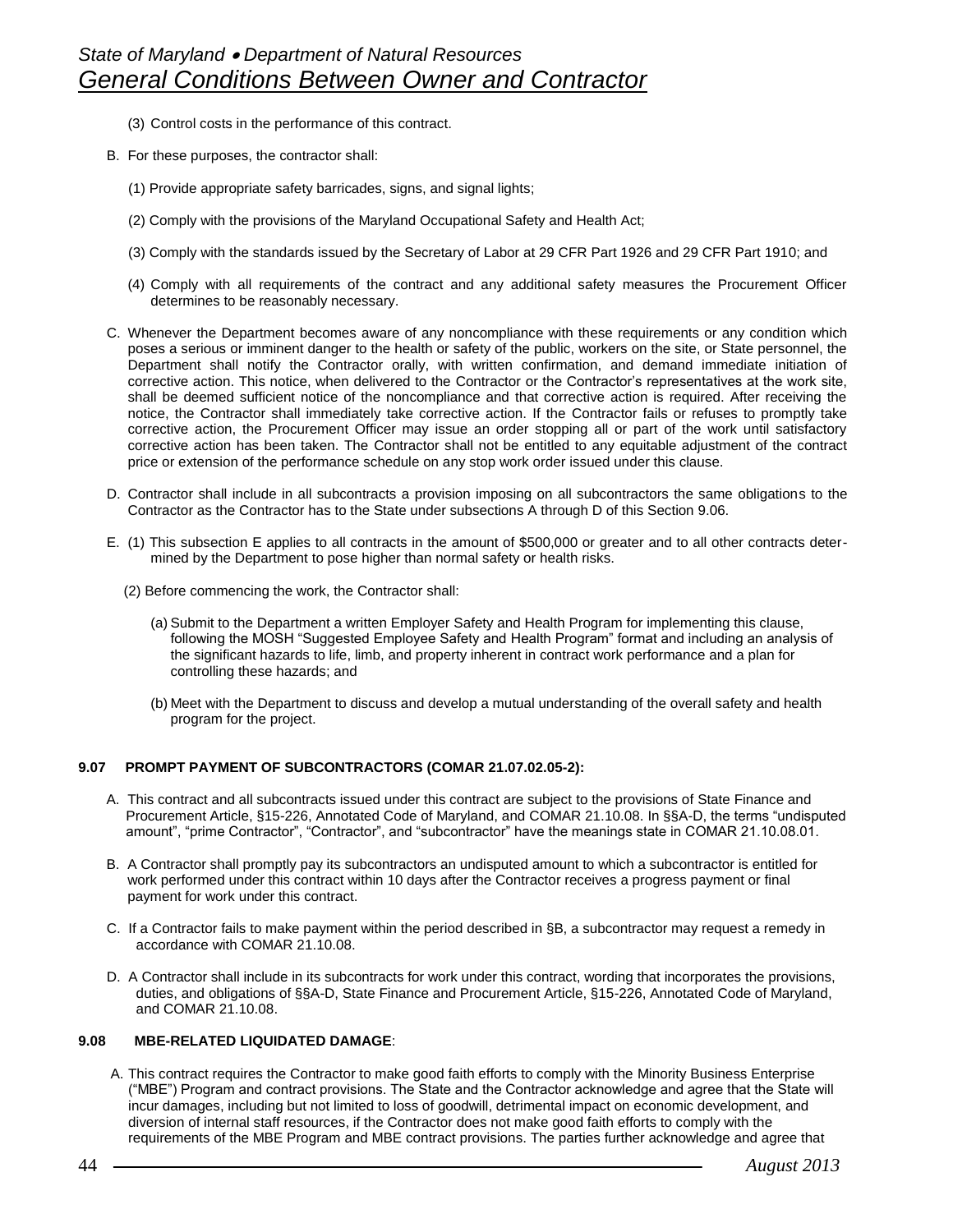the damages the State might reasonably be anticipated to accrue as a result of such lack of compliance are difficult to ascertain with precision.

- B. Upon a determination by the State that the Contractor failed to make good faith efforts to comply with one or more of the specified MBE Program requirements or contract provisions, the Contractor agrees to pay liquidated damages to the State at the rates set forth below. The Contractor expressly agrees that the State may withhold payment on any invoices as a set-off against liquidated damages owed. The Contractor further agrees that for each specified violation, the agreed upon liquidated damages are reasonably proximate to the loss the State is anticipated to incur as a result of such violation.
	- (1) Failure to submit each monthly payment report in full compliance with COMAR 21.11.03.13B (3): \$153 per day until the monthly report is submitted as required.
	- (2) Failure to include in its agreements with MBE subcontractors a provision requiring submission of payment reports in full compliance with COMAR 21.11.03.13B (4): \$76 per week per MBE subcontractor.
	- (3) Failure to comply with COMAR 21.11.03.12 in terminating, canceling, or changing the scope of work/value of a contract with an MBE subcontractor and/or amendment of the MBE participation schedule: the difference between the dollar value of the MBE participation commitment on the MBE participation schedule for that specific MBE firm and the dollar value of the work performed by that MBE firm for the contract.
	- (4) Failure to meet the Contractor's total MBE participation goal and subgoal commitments: the difference between the dollar value of the total MBE participation commitment on the MBE participation schedule and the MBE participation actually achieved.

Notwithstanding the use of liquidated damages, the State reserves the right to terminate the contract and exercise all other rights and remedies provided in the contract or by the law.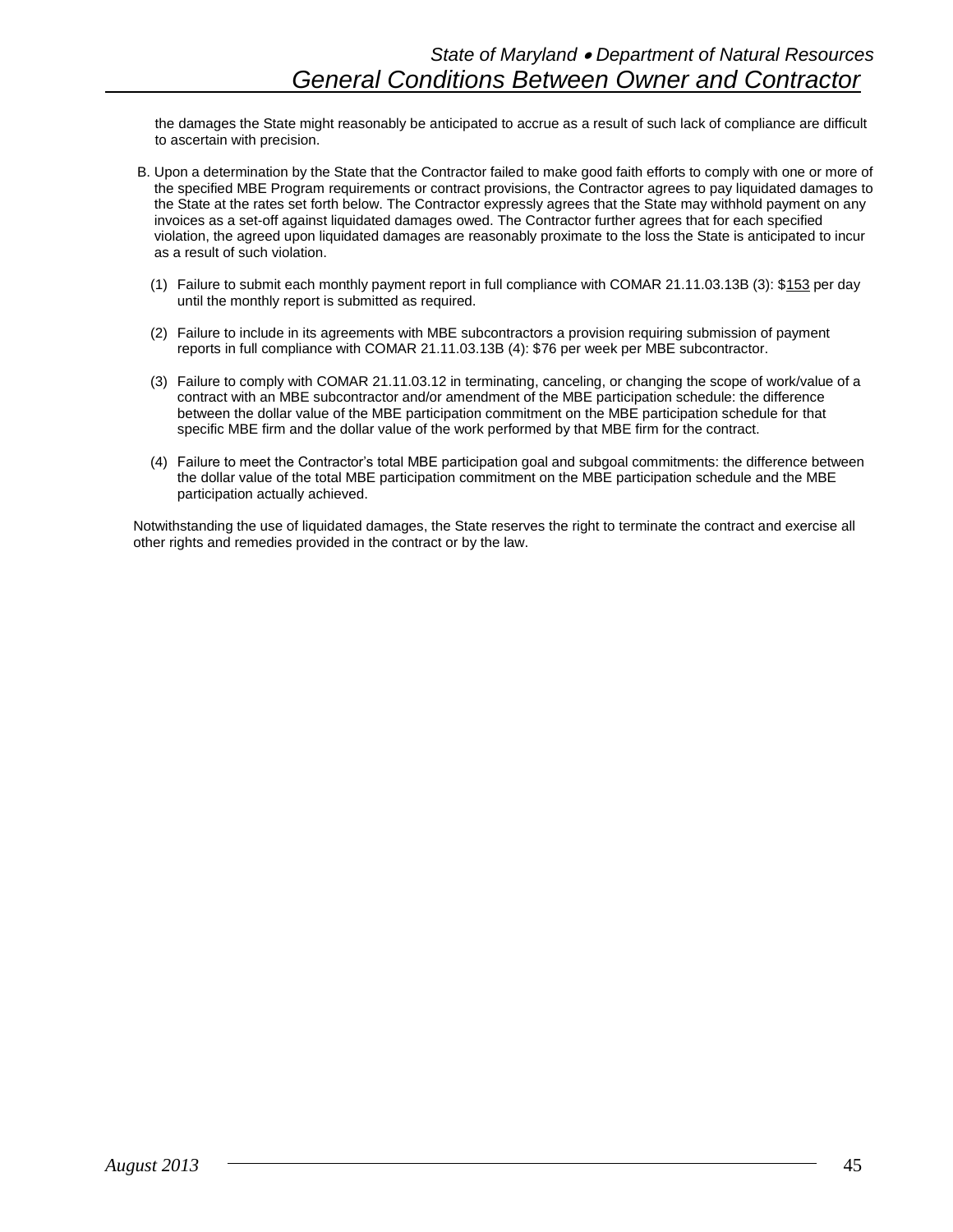#### 10.02 DEFINITIONS:

As used in this section, the following words have the following meanings (for additional definitions, see Title 14, Subtitle 3 of the State Finance and Procurement Article of the Annotated Code of Maryland and COMAR 21.11.03):

- A. "MBE Liaison Officer" means the employee designated by the Secretary to administer the Department's Minority Business Enterprise (MBE) Program.
- B. "MBE Administrator" means the DNR employee responsible for monitoring and reporting compliance with the State regulations regarding MBE participation.
- C. "Procurement Officer" means any person authorized by a procurement agency in accordance with law or regulations to formulate, enter into, or administer contracts or make written determinations and findings with respect to them. The term also includes an authorized representative acting within the limits of authority.
- D. "Office of Minority Affairs" means the Governor's Office of Minority Affairs.
- E. "Certification" means a determination by the Department of Transportation through the procedures outlined in COMAR Chapter 21.11.03 that a legal entity is a minority business enterprise for the purpose of the regulations. (Contractors seeking to be certified for procurement solicited by designated departments or procurement agencies will apply to the Department of Transportation.)
- F. "Minority Business Enterprise Advisory Committee" or "MBEAC" means the twelve member committee which makes recommendations to the Secretary of Transportation concerning certification, re-certification, and decertification of minority business enterprises.
- G. "Minority person" means a member of a socially or economically disadvantaged minority group, and includes African Americans (not of Hispanic origin), Hispanics, American Indians, Asians, women, and the physically or mentally disabled.
- H. "Affirmative Action" means specific steps taken to eliminate discrimination and its effects, to ensure nondiscriminatory results and practices in the future, and to involve minority business enterprises fully in contracts and programs administered by DNR.
- I. "Minority Business Enterprise" or "MBE" means any legal entity, except a joint venture, that is (1) organized to engage in commercial transactions, (2) at least 51 percent owned and controlled by one or more individuals who are and socially and economically disadvantaged, and (3) managed by, and the daily business operations of which are controlled by, one or more of the socially and economically disadvantaged individuals who own it. "Minority Business Enterprise" or "MBE" includes a not-for-profit entity organized to promote the interests of physically or mentally disabled individuals.
- J. "Control" means the exercise of the power to manage and operate a business enterprise.
- K. "Ownership" means:
	- (1) "For a sole proprietorship, that the sole proprietor is a minority person. If the ownership interest held by a minority person is subject to formal or informal restrictions such as options, security interests, agreements, etc., held by a non-minority person or business entity, the options, security interests, agreements, etc., held by the non-minority person or business entity may not significantly impair the minority person's ownership interest.
	- (2) For a partnership, that at least 51 percent of the partnership's assets or interests are owned by a minority person or minority persons. If the ownership interest held by a minority person is subject to formal or informal restrictions such as options, security interests, agreements, etc., held by a non-minority person or business entity, the options, security interests, agreements, etc., held by a non-minority person or business entity may not significantly impair the minority person's ownership interest.
	- (3) For a corporation, that legal and equitable ownership of at least 51% of all classes of stock, bonds, or other securities issued by the corporation is owned by a minority person or minority persons. If an ownership interest held by a minority person is subject too formal to informal restrictions such as options, security interests, agreements, etc., held by anon-minority person or business entity, the options, security interests, agreements, etc., held by the non-minority person or business entity may not significantly impair the minority person's ownership interest.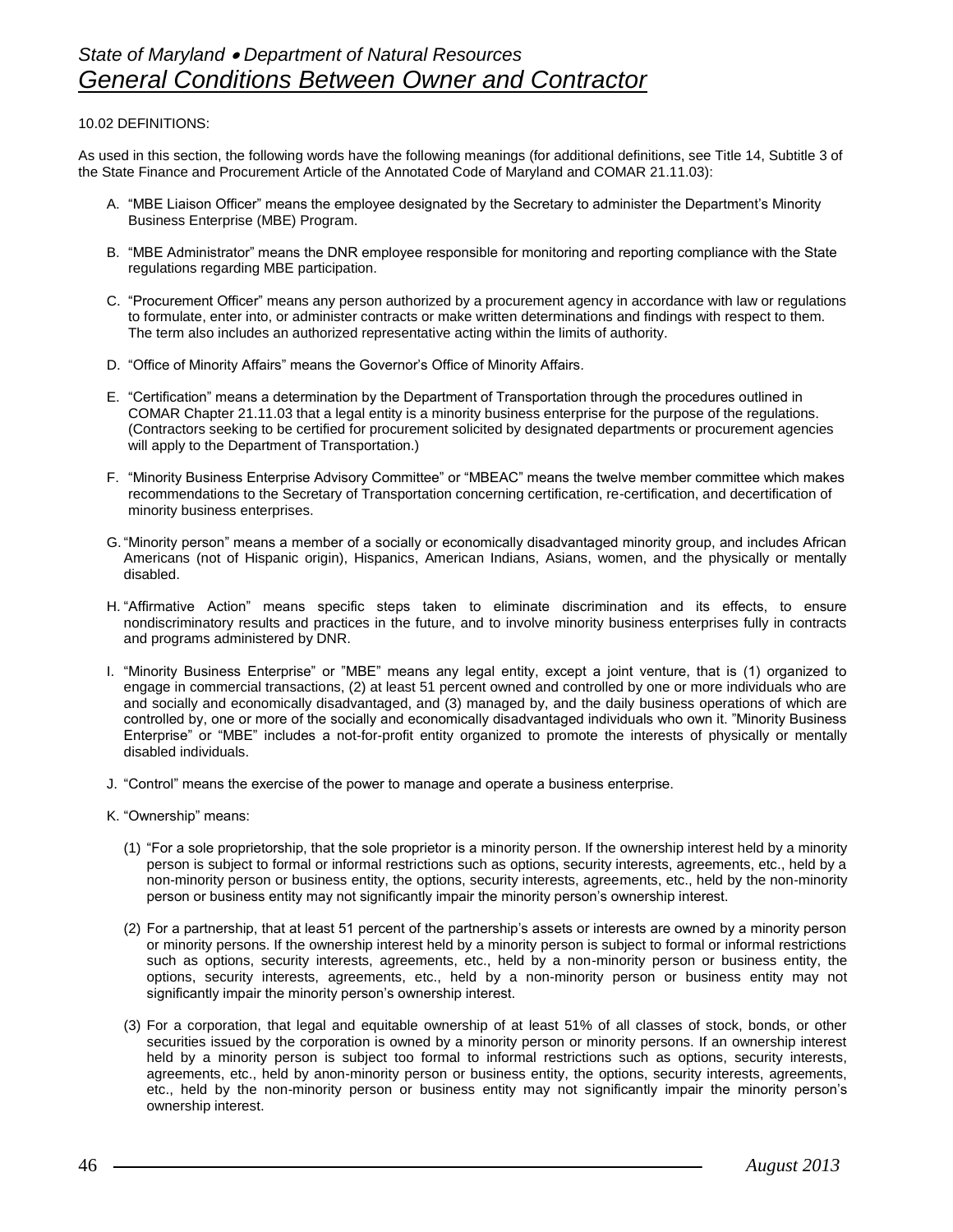- L. "Procurement agency" means any State agency, except a Department, that is authorized by law or regulations to procure or contract.
- M."Solicitation notice" means public notices of a solicitation for bids, offers, or expressions of interest which contains the nature of the procurement, relevant dates, the availability of solicitation documents, if any, and other pertinent information. The notice may consist of but is not limited to:
	- (1) Legal advertisement;
	- (2) Newspaper notice;
	- (3) Bid Board notice; or
	- (4) Bid or proposal documents including the invitation for bids or request for proposals.
- N. "Joint Venture" means a legal entity consisting of two or more members brought together temporarily to form a joint venture. A joint venture itself can never be certified as a minority businesses. The money invested in a joint venture reflects the percentage of participation by the parties of the joint venture. Only the money paid to a certified MBE in a joint venture may be credited by a prime contractor toward reaching an MBE goal. The joint venture agreement must reveal the scope of the MBE's managerial and financial responsibilities.
- 0. "Commercially Useful Function" means work performed by an MBE which in light of industry practices and other relevant considerations, has a necessary and useful role in the transaction of a kind for which there is a market outside the MBE Program, and is not a superfluous step added in an attempt to obtain credit toward achieving goals. Work performed by an MBE in a particular transaction can be counted toward MBE goals only if the Department determines that it involves a commercially useful function.
- P. "Third Tier Contracting" means the situation in which a prime contractor subcontracts a portion of an original contract to a subcontractor who in turn subcontracts a portion of a subcontract to a third party. A third tier contract must be approved by the MBE Officer before it may be given credit toward achievement of MBE goals.

#### 10.03 CONTRACTOR RESPONSIBILITIES:

- A. An MBE subcontract participation goal of a minimum of 25 percent of the contract value has been established for this procurement. Of that 25% goal, a minimum of 7% is to be awarded to certified African American-owned MBEs and a minimum of 10% is to be awarded to certified women-owned MBEs. An MBE prime contractor responding to the solicitation will comply with the above goals in accordance with Title 14, Subtitle 3 of the State Finance and Procurement Article of the Annotated Code of Maryland and COMAR 21.11.03.
- B. Outreach Efforts.
	- (1) Prior to bidding, the contractor shall:
		- (a) Identify specific work categories appropriate for subcontracting;
		- (b) At least 10 days before bid opening, solicit minority business enterprises, through written notice that: (i) Describes the categories of work appropriate for subcontracting; and
			- (ii) Provides information regarding the type of work being solicited and specific instruction on how to submit a bid;
		- (c) Attempt to make personal contact with the firms listed in (b) above;
		- (d) Assist MBEs to fulfill bonding requirements or to obtain a waiver of those requirements; and
		- (e) In order to publicize contracting opportunities to minority business enterprises, attend pre-bid meetings or other meetings scheduled by DGS.
	- (2) (Form DGS-MBE-OOAA) Outreach Efforts Compliance Statement. Each bid or offer submitted in response to this solicitation shall be accompanied by a completed Outreach Efforts Compliance Statement.
	- (3) Each bidder agrees that upon acceptance of a bid, the bidder will provide DNR with a list of MBEs with whom the contractor negotiated, including price quotes from minority and non-minority firm. The Department will make a finding whether the contractor complied, in good faith, with its obligations respecting the MBE requirements of the contract. If the Department finds the contractor complied, it may not require the contractor to renegotiate any subcontract in order to achieve a different result.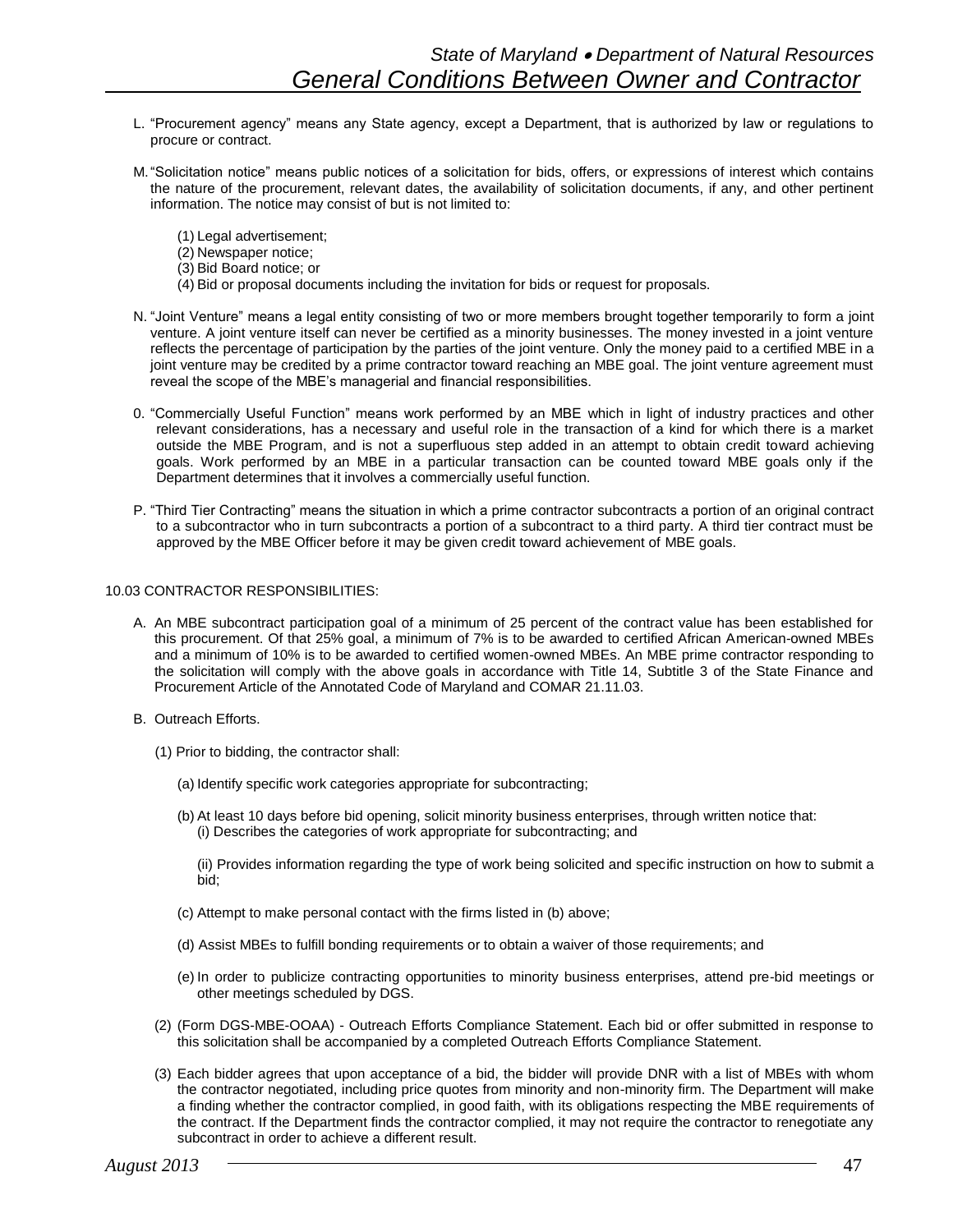- C. (Form DGS-MBE-O1A) MBE Utilization Affidavit. Each bid or offer submitted in response to this solicitation will be accompanied by a completed MBE Utilization Affidavit whereby the contractor acknowledges the MBE participation goals and commits to make a good faith effort to achieve the goals. Whether or not the MBE Utilization Affidavit is filed with the bid, by submission of a bid each bidder acknowledges the MBE goals stated in the solicitation and promises to make a good faith effort to achieve the goals.
- D. Documentation. The following documentation will be part of the contract, and will be furnished by the apparent low bidder to the MBE Liaison Office within ten (10) working days from notification that the contractor is the apparent low bidder or within ten (10) working days following the award, whichever is earlier:
	- (1) (Form DGS-MBE-02B) Schedule for MBE Subcontract Participation. Name each certified MBE who will participate in the project, describe the contract items to be performed or furnished by the certified MBE, the prices agreed to be paid to each certified MBE for the work or supply, and furnish all other information required by the Schedule. This form must be signed by the prime contractor. Any change to the contractor's schedule of participation must be approved in advance by the MBE Liaison Officer.
	- (2) (Form DGS-MBE-03C) Minority Contractor Unavailability Certificate. If the apparent low bidder or offeror is unable to award subcontracts or procure supplies and services with a value that is equal to the minimum goals established in the contract solicitation, the apparent successful bidder or offeror will request in writing a waiver of the goals. The justification for the waiver will include, but not be limited to, the following:
		- (a) A detailed statement of the efforts made to select portions of the work proposed to be performed by MBEs in order to increase the likelihood of achieving the stated goals;
		- (b) A detailed statement of the efforts made to contact and negotiate with MBEs including the names, addresses, dates and telephone numbers of MBEs contacted, and a description of the information provided to MBEs regarding the plans, specifications, and anticipated time schedule for portions of the work to be performed;
		- (c) As to each MBE that placed a subcontract quotation which the apparent low bidder considers not to be acceptable, a detailed statement of the reasons for this conclusion; and
		- (d) A list of minority subcontractors found to be unavailable. This should be accompanied by a Minority Contractor Unavailability Certificate (Form DGS-MBE-03C) signed by each minority business enterprise contacted or a statement from the apparent low bidder that the minority business refused to give the written certification.
	- (3) (Form DGS-MJ3E-04D) Statement of Intent. An MBE subcontractor project participation statement (Statement of Intent) signed by both the bidder and each certified MBE listed in the schedule of participation which shall include:
		- (a) A Statement of Intent to enter into a contract between the prime con-tractor and each subcontractor if a contract is executed between the Department and the prime contractor, or, if the prime contract has been awarded, copies of the subcontract agreement or agreements; and
		- (b) The prices agreed to be paid to each MBE for the work or supply;
		- (c) The amount and type of bonds required of MBE contractors, if any, and;
		- (d) A description of work/services to be performed or furnished by the MBE.
	- (4) (Form DGS-MBE-05E) Solicitation Affidavit. The Solicitation Affidavit shall be completed and signed by the prime contractor and it shall state that, in the solicitation of subcontract quotations, certified MBE subcontractors were provided not less than the same information and amount of time to respond as were non-MBE subcontractors, and that the solicitation process was conducted in such a manner as too otherwise not place MBE subcontractors at a competitive disadvantage to non-MBE subcontractors.
	- *(5)* Any other documentation considered appropriate by the Department to ascertain bidder responsibility in connection with the contract MBE participation goal.
	- (6) No award shall be made until all requirements relating to MBE participation have been met and documented by the contractor. If the contract has been awarded and the required documentation is not furnished, the award will be null and void.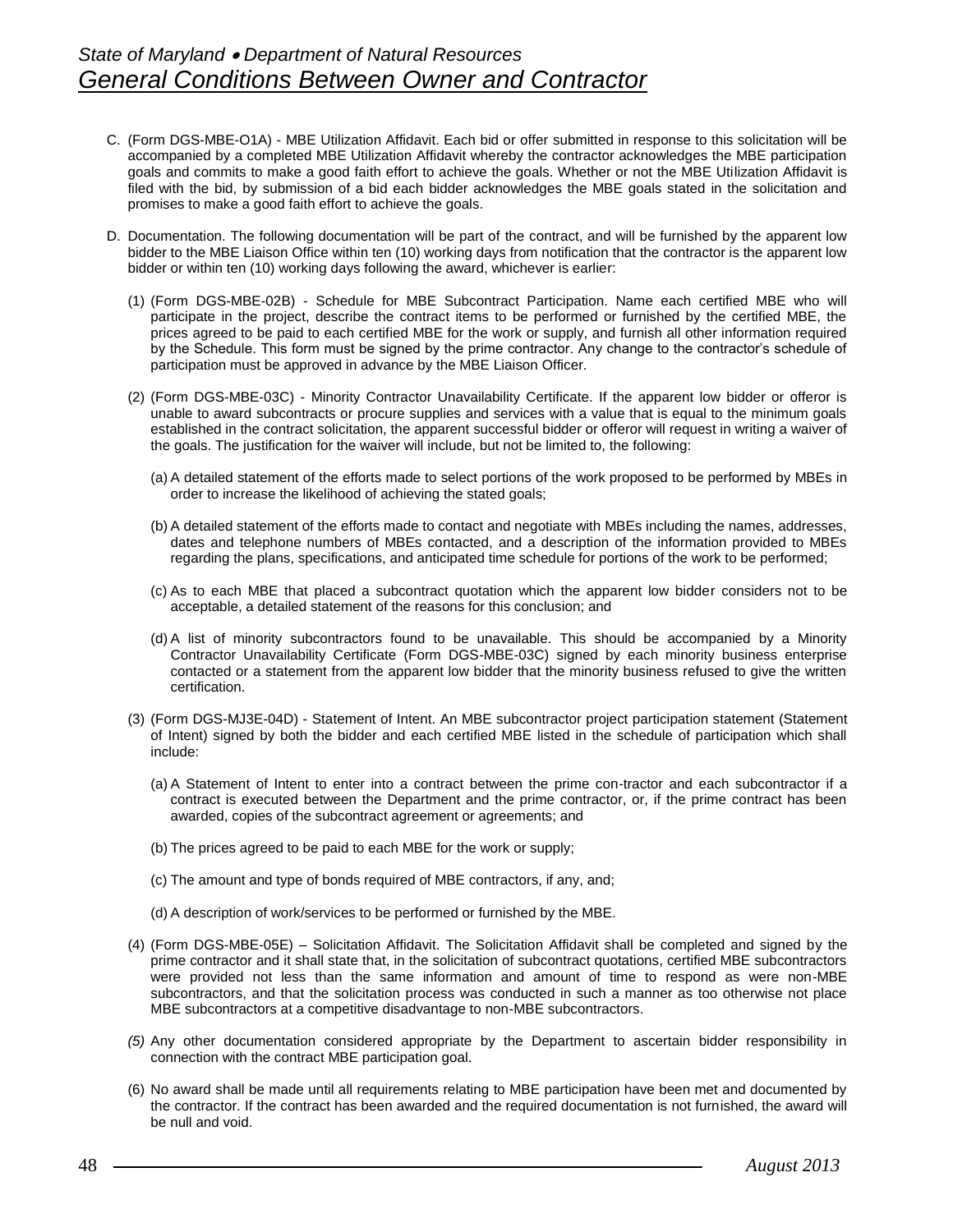#### 10.04 ADDITIONAL RECORDS AND REPORTS:

- A. The contractor shall maintain such records as are necessary to confirm compliance with its MBE utilization obligations. These records shall indicate the identity of MBE and non-MBE subcontractors employed on the contract, the type of work performed by each, and the actual dollar value of work, services and procurement achieved by each contractor and subcontractor.
- B. For construction contracts, the contractor shall submit information with its monthly cost breakdown for progress payments which indicates the dollar value of contracts awarded to MBEs as the contract work occurs. This information will be submitted as a supplement to the Cost Breakdown for Progress Payments (Form DGS MBE-O6F). Failure of the contractor to submit the required supplementary MBE participation information may be grounds for withholding progress payments.
- C. All records concerning MBE participation must be retained by the contractor and will be available for inspection by the State for a period of three years after final completion of the contract.

#### 10.05 ENFORCEMENT:

- A. The Department is responsible for conducting administrative contract compliance and on-site investigations, to confirm compliance with the terms of this section.
- B. The MBE Administrator has the authority to conduct on-site compliance meetings and on-site inspection at any time without prior notification. When conducting a formal on-site contract compliance investigation, the MBE Administrator will provide written notification to the contractor/vendor of a pending compliance review at least fourteen (14) days prior to the formal compliance review. This notification will inform the contractor of the date, time and location of the review. The contractor will have the following available for inspection:
	- (1) Copies of purchase orders and subcontracts (all must contain Equal Opportunity clauses);
	- (2) Records of MBE subcontractors contract agreement, indicating the project number, names, dollar values, dates, and the scheduled times for each certified business to be on the job site;
	- (3) Any other appropriate documents requested prior to the actual on-site visit.
- C. If the Department determines that the contractor or subcontractors are not in compliance with this section, except as provided in (1) below the Department will notify the contractor of those measures which the contractor must take to restore the contractor to a state of compliance and the time within which these measures must be taken. If the contractor or subcontractor fails to take corrective action, within the time required, the Department may report the noncompliance to the Board of Public Works for appropriate action and may take any and all other action permitted by law or the contract.
	- (1) When in the judgment of DNR circumstances warrant such action, DNR may, without notice to the contractor and without giving the contractor any opportunity to cure, take action to enforce the contractor's obligations under the contract respecting MBE participation.
- D. The MBE Administrator has the authority to conduct an administrative contract compliance review without prior notification. The administrative compliance review will ensure that MBE participation was utilized on the contract as proposed in the approved Schedule of Participation. The prime contractor will be required to submit documentation as described in B(1) of this section and to complete the following forms:
	- (1) (Form DGS-MBE-06F) Minority Business Enterprise Monthly Cost Breakdown for Progress Payments. Shall be submitted monthly for each minority subcontractor listed or used. The contractor shall also submit copies of each invoice submitted by the MBEs for work completed. To assure that the MBE participation goal is being met, the general contractor's retainage (for any projects over \$50,000) may be held until the completion of the project and until proof is provided that the agreed MBE participation percentage is paid as agreed to MBEs described in the Statement of Intent (Form DGS-MBE-04D).
	- (2) (Form DGS-MBE-07G) Contract Compliance Certification. This information should be completed, certified and submitted monthly to the MBE Liaison Officer. The certified documents will be made part of the contract file and will be subject to confirmation audits by the State. In addition, the contractor shall submit:
		- (a) The proposed timetable for performance and completion;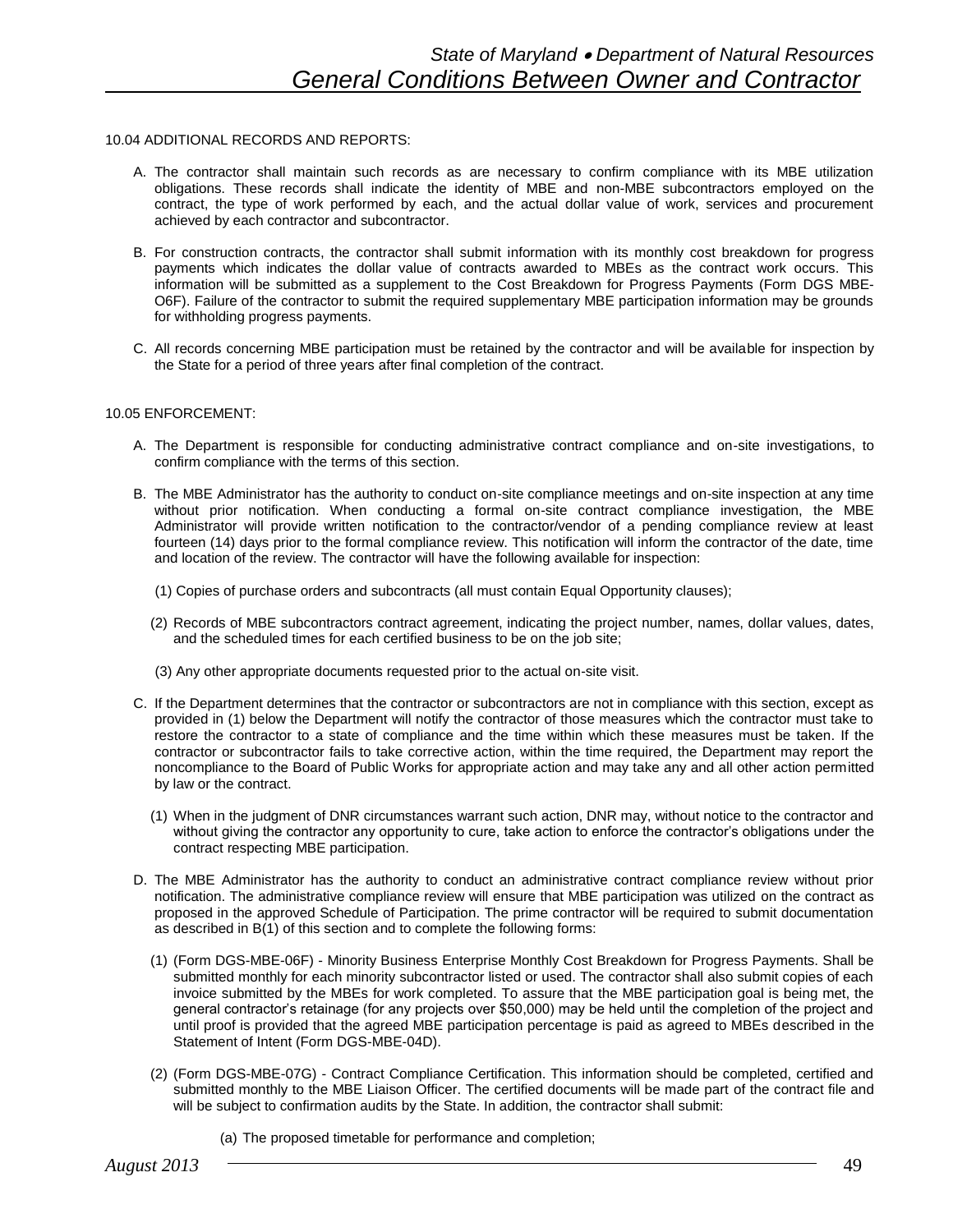- (b) The prices agreed to be paid to each MBE for the work/service;
- (c) The percentage of work/service completed to date; and,
- (d) The total dollar amount spent at completion of work/service.

If during the confirmation audit the information given is found to be untrue, the signatories to the certification will be subject to termination of the contract for default, referral to the Office of the Attorney General or other authorities for appropriate action, or any and al other actions permitted by law.

- (3) (Form DGS-MBE-13K) The prime contractor is required to complete this form for any unpaid MBE invoice to their MBE subcontractors listed in the Schedule of Participation (Form DGS-MBE-028). Failure to submit the requested documentation by the assigned due date may adversely affect the right of the contractor or any subcontractor to participate in any future contracts awarded by the Department and withholding of future progress payments to the prime contractor.
- (4) (Form (DGS-MBEI4L) As a part of MBE contract compliance, the certified MBE subcontractor is required to complete this payment verification form acknowledging all payments received or not received within 30 days.
- E. If the documentary material submitted by the contractor or subcontractor to determine MBE status contains false, misleading information or other misrepresentations, the Department may refer the matter to the Attorney General or other authorities for appropriate action and may take any and all other action permitted by law or the contract.
- F. DNR may request any and all other documents and information and may take any and all other actions permitted or required by Title 14, Subtitle 3 of the State Finance and Procurement Article and by COMAR 21.11.03 to enforce and ensure compliance with the law and the contract.
- G. If for any reason a minority subcontractor is not performing in accordance with its contract, the prime contractor may request permission to remove or substitute that particular MBE. The prime contractor must first notify the inspector for that project of the prime contractor's intent to remove an MBE subcontractor during the course of the MBE's contract. Supporting information must be furnished by the prime contractor stating reasons why the MBE subcontractor should be removed to the MBE Officer. It will be the responsibility of the MBE Liaison Officer, to determine if the MBE subcontractor may be removed the from the project.
- F. The bidder, by submitting a bid or offer, agrees: (1) to provide documentation as requested by the Department pursuant to COMAR 21.11.03.13; (2) to provide the State's representatives the right of entry onto the project site at any reasonable time for purposes of verifying compliance with the MBE subcontractor requirements, and to (3) comply in all respects with Title 14, Subtitle 3 of the State Finance and Procurement Article of the Annotated Code of Maryland and COMAR 21.11 .03.

#### 10.06 CONTRACTOR ASSISTANCE:

Contractors requiring assistance in locating certified Minority Business Enterprises are encouraged to obtain a certified MBE Directory. The Directory is a free publication and contains information about currently certified Minority Business Enterprises. The State of Maryland Minority Business Enterprise Directory is available to contractors at: Maryland Department of Transportation, Fair Practice Division, P.O. Box 8755, BWI Airport, Maryland 21240, or phone 410-865-1269 - 1-800-544-6056. You can also obtain a review and sort the MBE Directory at MDOT website at www.mdot.state.md.us.

Contractors requiring assistance in completing the DGS MBE Forms and Affirmative Action Plan should contact the Minority Business Enterprise Office, Department of General Services, 301 W. Preston Street, Suite, M-9, Baltimore, Maryland 21201, or phone 410-767-4270 - 1 -800-449-4947. You can also access the MBE Forms on the web at www.dgs.state.md.us

Contractors requiring assistance for bid results, should contact the Department of Natural Resources Engineering & Construction Office, Tawes State Office Building , 580 Taylor Avenue, Annapolis MD 21401, or phone 410/260-8930.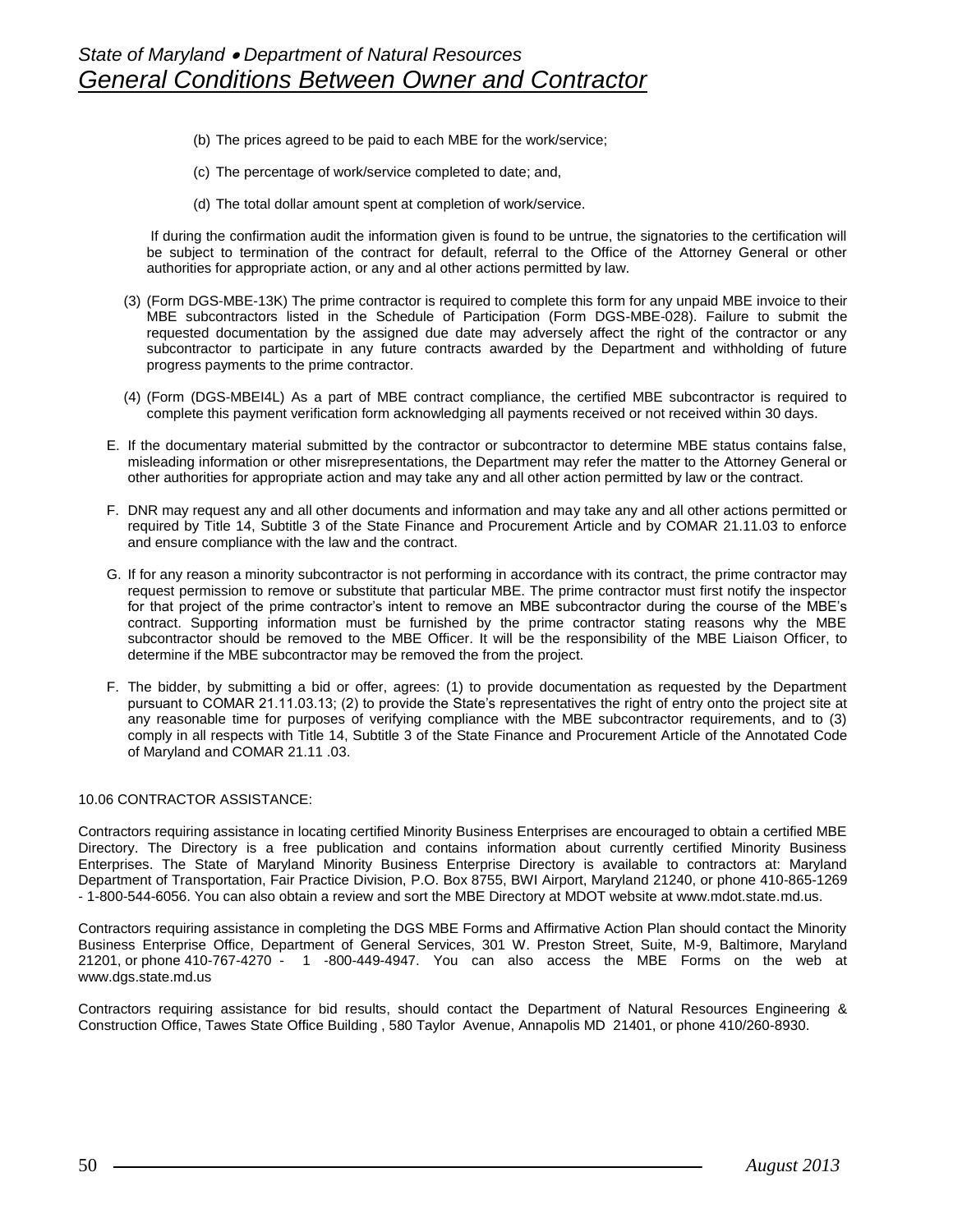("Contractor")

#### CHANGE ORDER/WORK ORDER STATE OF MARYLAND • DEPARTMENT OF NATURAL RESOURCES SHORE EROSION CONTROL

Order Number: To Contract No.

Date of Order: Contract Date:

Between the State of Maryland (State) and

for

1. DESCRIPTION OF WORK: Contractor is ordered under Section 3.06 of the General Conditions to furnish or delete the following work, labor, materials, equipment, services, tools, etc.(" Work") or to modify the contract terms in accordance with the terms and conditions of this order and the contract between the parties which, except as expressly modified herein, remains in full force and effect:

This order is further subject to the conditions stated in paragraphs 3A. B. and C on the reverse side of this order.

2. COMPENSATION, TIME EXTENSIONS. ETC.[check one]

[Work/contract terms already required by the contract-see General Conditions Section 3.06Bffl]

The State considers the Work or matters which are the subject of this order to be required by the contract. The State will not pay the Contractor any additional compensation and the contract time will not be extended.

[Additional Work or contract terms partly or wholly outside the contract]

The State agrees to pay the Contractor the compensation shown below (see D) for the Work or change in contract terms which are the subject of this order.

The contract time will not be extended!

will be extended \_\_\_\_\_\_\_\_\_\_days for the work or change which is the subject of this order.

C. [Credit change order]

For the deleted Work or change in contract terms, the contract amount will be reduced by the amount shown in and the contract time

will not be reduced.

will be reduced \_\_\_\_\_\_\_\_\_days.

D. AMOUNT OF THIS CHANGE ORDER: \$ FORMER TOTAL CONTRACT AMOUNT: \$ NEW TOTAL CONTRACT AMOUNT: \$

DEPARTMENT OF NATURAL RESOURCES

By:\_\_\_\_\_\_\_\_\_\_\_\_\_\_\_\_\_\_\_\_\_\_\_\_\_\_\_\_\_\_\_\_\_\_

Procurement Officer

ACCEPTED BY CONTRACTOR ON THE TERMS AND CONDITIONS STATED

|                                                                                                                            | Contractor name |           |        |
|----------------------------------------------------------------------------------------------------------------------------|-----------------|-----------|--------|
| Witness/<br>Attest: Attention of the state of the state of the state of the state of the state of the state of the state o | By:             |           | (SEAL) |
|                                                                                                                            |                 | Signature |        |
| Date: _________________________                                                                                            |                 |           |        |
|                                                                                                                            |                 | Title     |        |
| Approved: Board of Public Works                                                                                            |                 |           |        |
| <b>DOS Procurement Review Board</b>                                                                                        | Date:           | Item      |        |
| August 2013                                                                                                                |                 |           |        |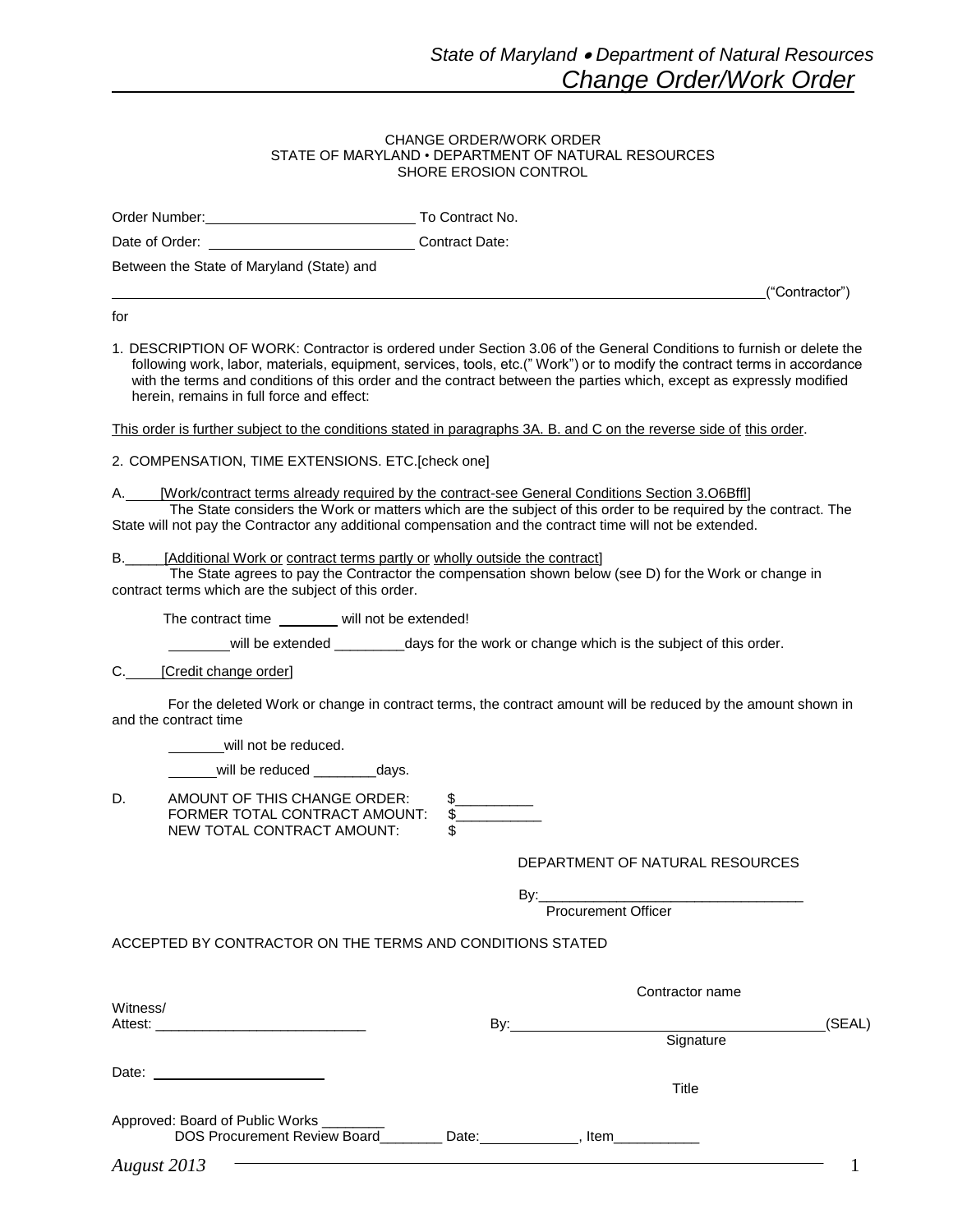# 3. TERMS AND CONDITIONS.

- A. Acceptance by the Contractor of the terms and conditions of this change order constitutes a full accord and satisfaction between the State and the Contractor for alt costs, compensation, and time of performance related to or arising out of the Work which is the subject of this order, including but not limited to delay and impact costs. "NTE", if used in 2D on the front of this order, means the contract amount will be increased or reduced, as indicated in 2B or 2C, by a reasonable amount of compensation not to exceed the amount stated in 2D.
- B. If the contractor wishes to dispute the terms of this order ("dispute" includes filing a claim based on this order), Contractor must do so in strict accordance with the requirements of the contract. If Contractor wishes to dispute this order, Contractor may file notice of its claim (subject to C below) by signing below and returning an original of this order to DNR. Contractor may file notice of a claim or otherwise dispute the terms of this order by any other means meeting contract requirements. Whether this order is accepted or disputed. the Contractor must proceed diligentlv with the performance of the contract. including the terms of this order.
- C. The State reserves all rights, defenses, and counterclaims to any claim or dispute initiated by the Contractor as a result of or arising out of this order or the Work which is the subject of this order. Nothing in this order constitutes release or waiver by DNR of any failure of the Contractor to act prior to the date of this order, or prior to the date of actual filing by contractor of a notice of claim or dispute over the terms of this order, in strict accordance with requirements of the contract, including but not limited to requirements respecting the form and timeliness of filing (1) notice of conditions or events, (2) notice of a claim, and (3) the claim itself

# DISPUTED BY CONTRACTOR:

Date: \_

Contractor Name

By:

**Signature** 

Title